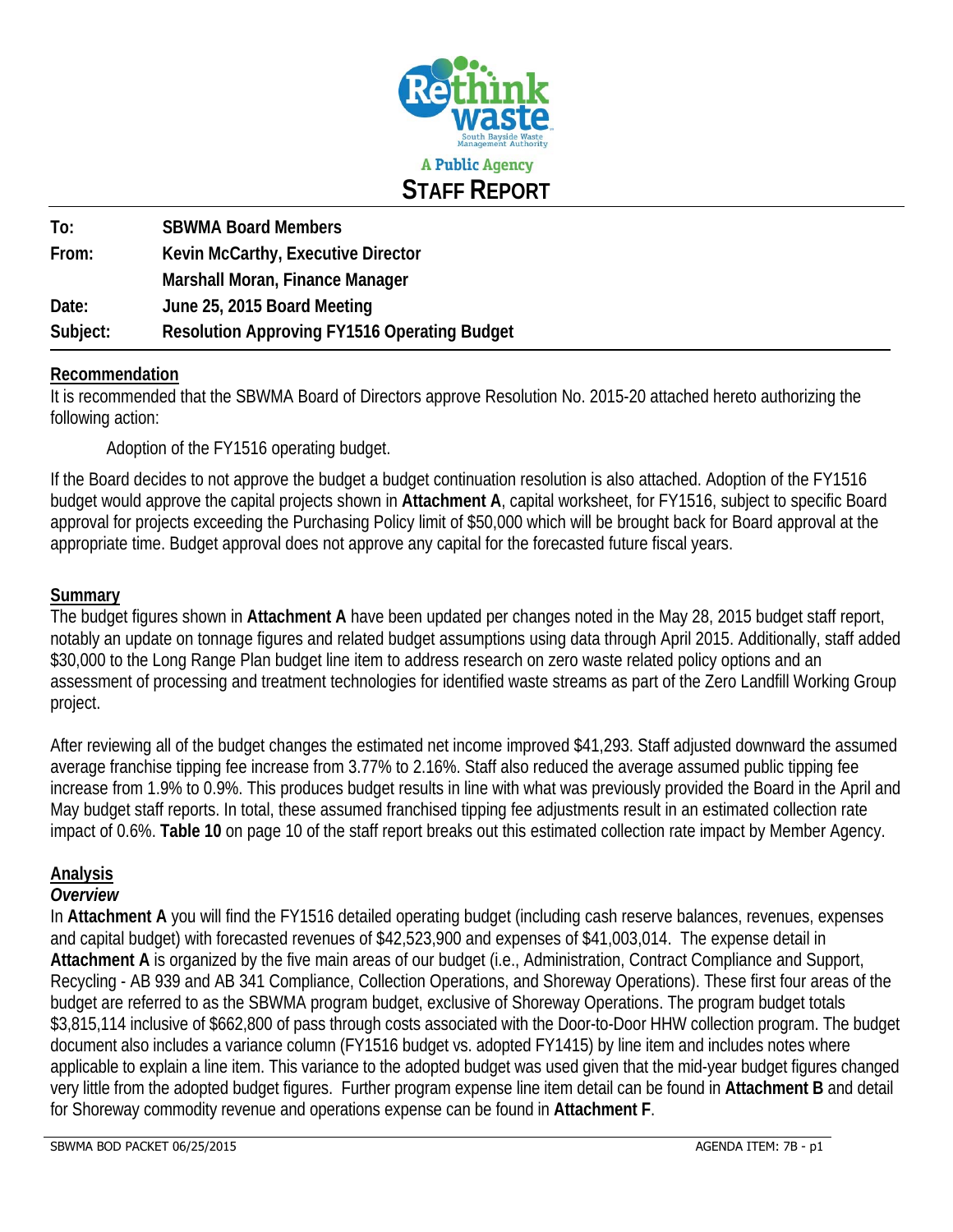Shoreway Operations includes all South Bay Recycling (SBR) compensation, disposal and processing expenses and all other direct expenses related to the SBWMA's responsibilities and obligations as the owner of the facility. The Shoreway operating expenses are largely non-discretionary expenses (e.g., SBR operator compensation, disposal and processing expense and franchise fee payments to the City of San Carlos) and are variable to tonnage delivered to the Shoreway facility and to annual calendar year contractual CPI-based compensation adjustments. These expenses total 90.7% of the total expense.

The current organization chart and details on personnel related budget assumptions can be found in **Attachments C and D**, respectively. No changes are proposed in staffing levels or in employee benefits. However, the budget reflects a 10-week overlap of the current retiring Finance Manager with a new Finance Manager to help ensure a successful transition given the critical nature of this position.

# *Proposed New Projects and Activities in FY1516*

The upcoming fiscal year is a critical transition year as the JPA begins to implement a new long range plan and prepares its Member Agencies for critical decisions related to their Franchise Agreements with Recology. The FY1516 budget includes all the recommended long range plan projects assumed for FY1516 totaling \$430,000 in spending pending Board direction including:

- Implement an every other week residential garbage collection pilot **(\$120,000)**.
- Develop and implement public education and notification to residents participating in the Recology residential splitbody collection vehicle pilot project **(\$17,000)**.
- Develop and implement enhanced commercial recycling outreach targeting businesses and multi-family **(\$60,000).**
- Implement a stakeholder engagement process for the environmental education center and tour program **(\$25,000)**.
- Completion of conceptual designs for a Shoreway Transfer Station mixed waste processing system to recover organics materials and other recyclables from residential and commercial solid waste **(\$183,000).**
- Complete Recology administration building remodel design assessment to accommodate SBWMA offices **(\$25,000).**

Staff also added \$30,000 to the Long Range Plan budget line item related to the Zero Landfill Working Group project requested by the Board in May.

\$45,000 is budgeted to complete the financial analysis of both Recology's and SBR's actual cost of operations to prepare to forecast future collection costs. Consultant(s) will assist staff with analyzing the contractor's actual costs vs. compensation. Budgeted figures are relatively modest based on the assumption that both contractors are expected to share information on their actual operational costs.

Staff will continue to analyze the JPA's cost of operations and to that end work activities are assumed as follows:

 Evaluate the current model used for outsourced HR and payroll administration by a third party and make recommendations for changes if appropriate.

Finally, staff is budgeting for some new community events at Shoreway including:

- Host three seasonal (summer, fall, spring) compost and mulch giveaway events at Shoreway. With the JPA having free compost availability it makes sense for the JPA to help do its part to support water conservation efforts given our continued drought. \$3,000 is included in the budget for outreach to support the events. There will be additional synergies to promote the use of compost and mulch products with the pending relocation of Lyngso from their Redwood City location to the Hatcher Press property adjacent to our Shoreway facility.
- "America Recycles Day" event at Shoreway in November. The event will be modeled after our annual Earth Day event which typically draws 300-400 visitors. Funds for the event are included in the Shoreway education center budget which remains unchanged at \$60,000 from FY1415.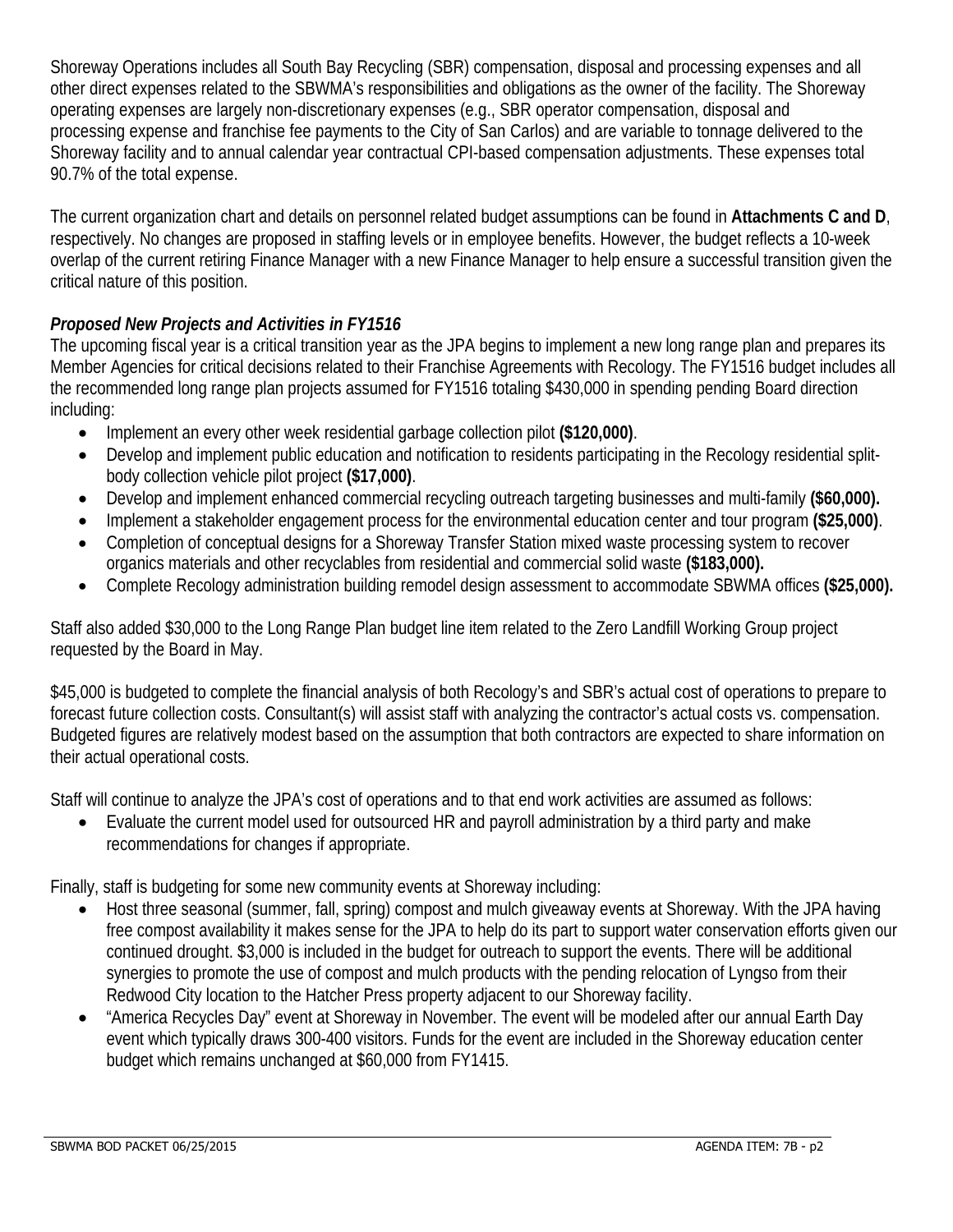### *Ongoing Core Staff Responsibilities*

- Continued oversight and contract administration support for the 12 collection services Franchise Agreements with Recology San Mateo County (RSMC). This work is accomplished with approximately two full-time employees, one fewer than when the 12 new Franchise Agreements went into effect on January 1, 2011.
- Manage all public education activities to support the residential collection services and manage the development of the outreach materials for the commercial collection programs. \$240,000 is budgeted for residential outreach and \$185,000 for commercial outreach. Another \$80,000 is earmarked for outreach for the HHW door-to-door collection program. In addition to the SBWMA's \$185,000 for commercial outreach, Recology has a budget of over \$900,000 per year to cover management of the Commercial Recycling Outreach program with a staff of nine; this expense is included in Recology's compensation and not in the SBWMA budget.
- Continued oversight of the SBR Shoreway operations and management of all disposal and processing contracts with one full-time employee.
- Management of the annual contractor compensation adjustment process, including review of the 2016 RSMC and SBR compensation applications, and completion of final reports (Recology and SBR) for 2016.
- Support of existing recycling programs, notably ongoing residential public outreach; AB 341 commercial recycling outreach; expanded outreach to support multi-family recycling; and oversight and outreach for the HHW Door-to-Door collection services for 12 Member Agencies.
- Management of the Shoreway Education Center tour program, including the school tours and public tours. This program is educating 5,000 tour visitors per year with two full-time employees.
- Management of all ongoing capital repairs and maintenance at the 16-acre Shoreway facility, including nearly 200,000 square feet of building space and \$20 million in equipment owned by the SBWMA. This work is managed by the same employee that manages the SBR contract and all disposal and processing contracts. Please see **Attachment E** for a brief description on each capital project.

**Attachment G** provides a summary of historical outreach spending and associated program results from 2010 to 2014. Notably, as residential outreach spending has declined and leveled off there has been a corresponding leveling off and reduction in diversion rates and participation rates. As part of the 2015 Long Range Plan, staff is recommending an enhanced residential outreach pilot in FY1617. Commercial outreach spending is budgeted to increase \$60,000 as recommended in the 2015 Long Range Plan.

# *Financial Summary*

Overall, the preliminary FY1516 budget reflects solid financial results with fully funded cash reserves, an undesignated cash reserve balance of \$3.175 million, and an overall increase in the operating budget of 3.6%. Franchise solid waste and organics tipping fees are assumed to increase by 2.16% effective January 1, 2016 which effects half the fiscal year. Prudent management of controllable expenditures and Shoreway operating and disposal and processing contracts tied to CPI price adjustments continues to align costs with revenue.

As shown in **Table 1** on the next page, FY1516 contribution to cash reserves is projected at \$1,520,886 which is \$818,939 less than our FY1415 adopted budgeted (2% of revenue) largely due to lower commodity revenue of \$1,181,800 on lower commodity prices, and higher SBWMA program budget and slightly offset by lower interest expense of \$52,400. After capital expenditures and bond principal payments, the net contribution to cash reserves is projected to be negative \$986,114. Capital spending for FY1516 is forecasted to be \$392,750 higher than the adopted FY1415 budget largely due to the delay in the MRF canopy project.

Contributing factors to higher operating expenses include higher SBWMA program expense of \$247,439 with a notable line item increase of \$227,500 for long range plan projects, and \$141,300 for the door to door HHW collection program (higher expense 100% offset by revenue). Shoreway operating expenses for SBR compensation is assumed to increase \$678,500 or 4%. This is largely driven by higher MRF volume which has no visible revenue impact due to lower commodity prices reducing commodity revenue. Disposal and processing costs increase by \$350,500 or 2.5%.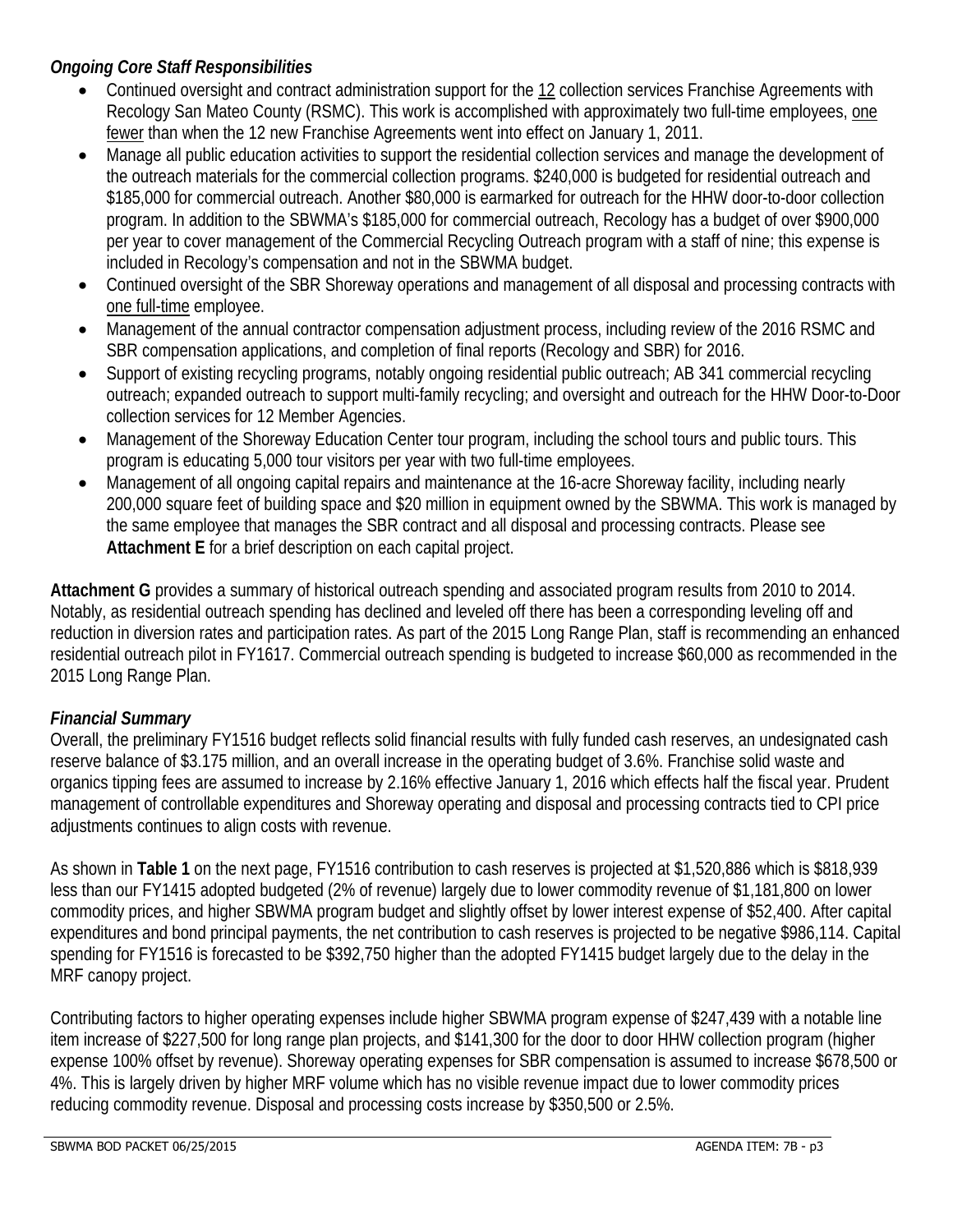| Table 1                                |                                        |                           |               |               |         |  |  |  |  |  |
|----------------------------------------|----------------------------------------|---------------------------|---------------|---------------|---------|--|--|--|--|--|
| <b>FY1516 SUMMARY</b>                  |                                        |                           |               |               |         |  |  |  |  |  |
| <b>CATEGORIES</b>                      | <b>FY1415</b><br><b>Adopted Budget</b> | FY1415<br>Mid-Year Budget | FY1516 Budget | Variance      | %       |  |  |  |  |  |
| Total Revenue                          | \$41,927,800                           | \$41,263,900              | \$42,523,900  | \$596,100     | $1\%$   |  |  |  |  |  |
| <b>Total Operating Expense</b>         | \$36,702,475                           | \$36,219,636              | \$38,169,914  | (\$1,467,439) | $-4%$   |  |  |  |  |  |
| Earnings Before Interest:              | \$5,225,325                            | \$5,044,264               | \$4,353,986   | (\$871,339)   | $-17%$  |  |  |  |  |  |
| Interest Expense                       | \$2,885,500                            | \$2,885,500               | \$2,833,100   | \$52,400      | 2%      |  |  |  |  |  |
| <b>Contributions to Cash Reserves:</b> | \$2,339,825                            | \$2,158,764               | \$1,520,886   | (\$818,939)   | $-35%$  |  |  |  |  |  |
| Capital Expenditures, adjusted         | (\$925,000)                            | (\$265,000)               | (\$1,204,000) | (\$279,000)   | 30%     |  |  |  |  |  |
| <b>Bond Principal Payment</b>          | (\$1,205,000)                          | (\$1,205,000)             | (\$1,303,000) | (\$98,000)    | 8%      |  |  |  |  |  |
| Net Contribution to Cash Reserves:     | \$209,825                              | \$688,764                 | (\$986,114)   | (\$1,195,939) | $-570%$ |  |  |  |  |  |

1 Mid-year projection for capital spending has been reduced from \$910,000 to \$265,000 given certain projects not occuring in FY1415. 2

FY1516 capital net of equipment replacement reserve funding of \$113,750.

Note: Interest is shown separately in this table only. All other schedules have interest combined with operating expense.

### Revenues

**Table 2** below provides a summary of revenue by line item with total operating revenues for FY1516 budgeted to be \$596,100 (1.4%) higher than our FY1415 adopted budget. Higher franchise tipping fee (rates charged at Shoreway for franchise tons delivered by Recology) and higher than expected public volumes is largely offset by lower commodity revenue. MRF host fee revenues received for handling 3<sup>rd</sup> party recyclables (from Recology) are increasing on higher volume over FY1415. The HHW revenue of \$662,800 is fully offset by the HHW collection costs of \$662,800 included in the SBWMA program budget. HHW revenue increase is largely due to two Member Agencies joining the program in March 2015 (Town of Atherton and City of Redwood City).

As noted at the bottom of **Table 2**, the commodity revenues shown are net of the 28% revenue share (\$1,064,400) paid to SBR and payments to Shoreway buyback customers (\$897,900).

| Table 2                                                                                                                                         |              |              |              |               |          |  |  |  |  |
|-------------------------------------------------------------------------------------------------------------------------------------------------|--------------|--------------|--------------|---------------|----------|--|--|--|--|
| <b>FY1516 REVENUES</b>                                                                                                                          |              |              |              |               |          |  |  |  |  |
| FY1415<br>FY1415<br><b>FY1516</b><br>Adopted<br>Mid-Year<br><b>Budget</b><br><b>Projections</b><br>Variance<br><b>Budget</b><br><b>Revenues</b> |              |              |              |               |          |  |  |  |  |
| Tip Fee Revenues                                                                                                                                | \$32,221,900 | \$31,773,100 | \$33,602,300 | \$1,380,400   | 4.3%     |  |  |  |  |
| Non Franchised                                                                                                                                  | \$6,229,700  | \$5,952,900  | \$6,982,300  | \$752,600     | 12.1%    |  |  |  |  |
| Franchised                                                                                                                                      | \$25,992,200 | \$25,820,200 | \$26,620,000 | \$627,800     | 2.4%     |  |  |  |  |
| Net Commodity Sales Revenues*                                                                                                                   | \$8,674,800  | \$8,272,300  | \$7,668,100  | (\$1,006,700) | $-11.6%$ |  |  |  |  |
| MRF - Host Fees                                                                                                                                 | \$361,800    | \$390,400    | \$443,500    | \$81,700      | 22.6%    |  |  |  |  |
| Interest Income                                                                                                                                 | \$56,500     | \$67,400     | \$48,200     | (\$8,300)     | $-14.7%$ |  |  |  |  |
| <b>HHW and Other Revenue</b>                                                                                                                    | \$612,800    | \$760,700    | \$761,800    | \$149,000     | 24.3%    |  |  |  |  |
| <b>Total Revenues:</b>                                                                                                                          | \$41,927,800 | \$41,263,900 | \$42,523,900 | \$570,000     | 1.4%     |  |  |  |  |
| *Gross commodity sales – 28% revenue share with SBR and buyback payments.                                                                       |              |              |              |               |          |  |  |  |  |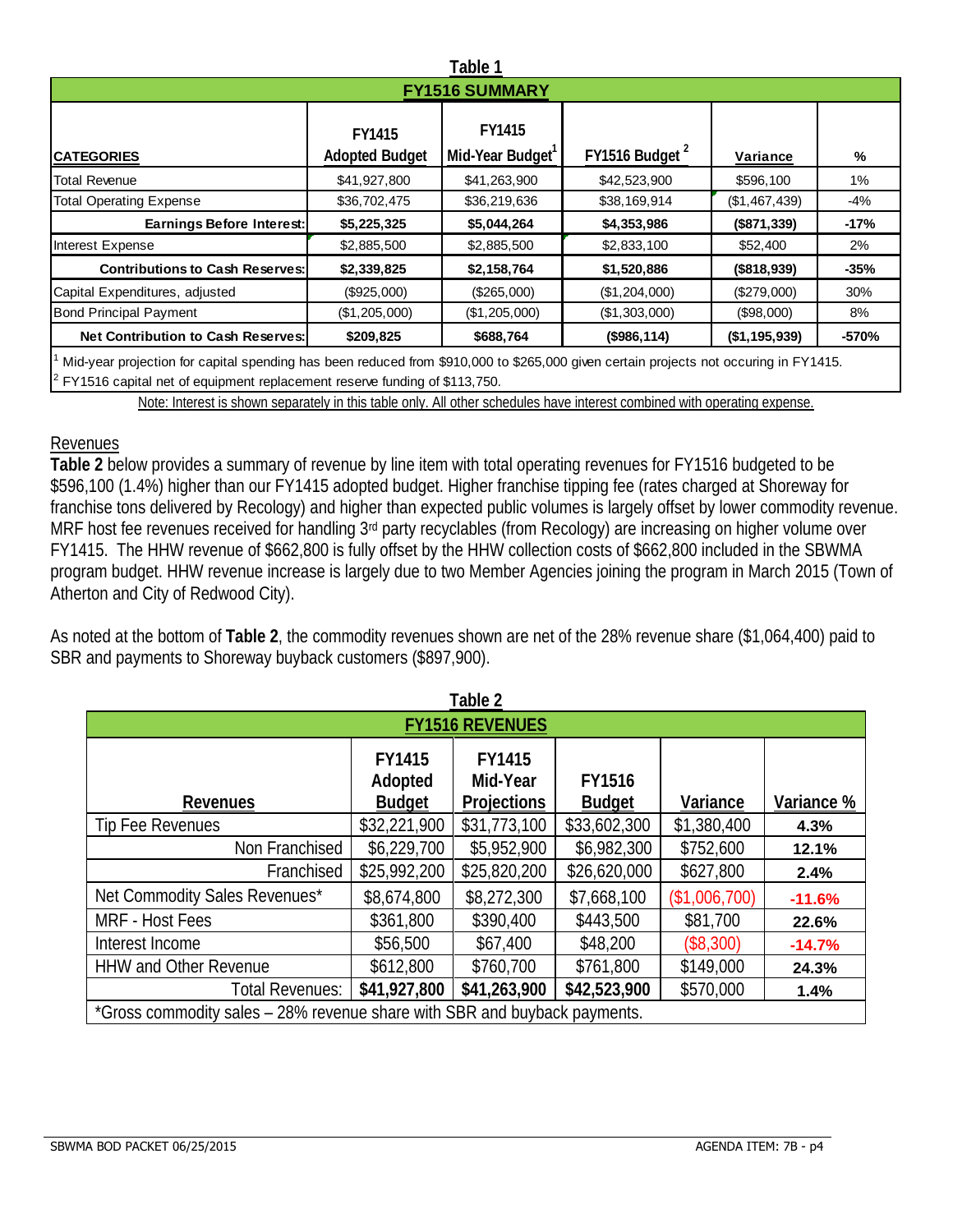As shown in **Table 3** below, franchise tonnage is projected to be 3,788 tons higher (1.3%) than the FY1415 budget with a weighted average tip fee increase of \$0.97/ton or 1.1% (solid waste and organics rates increase 2.16% effective January 1, 2016). Public volumes are forecast to increase 8.0% with tipping fees up 3.7% (0.0% increase for solid waste and 4.2% for green waste effective January 1, 2016). The weighted average tipping fee increase figures below account for the proposed price changes and forecasted volumes (tons and yards) and the January 1, 2016 price increase impacting half of FY1516.

| Table 3                      |                                                  |            |                                                        |            |    |                                                   |    |                                        |       |  |
|------------------------------|--------------------------------------------------|------------|--------------------------------------------------------|------------|----|---------------------------------------------------|----|----------------------------------------|-------|--|
| <b>TIP FEE REVENUE</b>       | <b>FY1415</b><br><b>Adopted</b><br><b>Budget</b> |            | <b>FY1415</b><br><b>Mid-Year</b><br><b>Projections</b> |            |    | <b>FY1516</b><br><b>Proposed</b><br><b>Budget</b> |    | 2016 vs 2015<br><b>Budget Variance</b> | %     |  |
| <b>Franchise</b>             |                                                  |            |                                                        |            |    |                                                   |    |                                        |       |  |
| Tons                         |                                                  | 280,747    |                                                        | 278,776    |    | 284,535                                           |    | 3,788                                  | 1.3%  |  |
| Wtd Avg. Tip Fee             | \$                                               | 92.58      | \$                                                     | 92.62      | \$ | 93.56                                             | \$ | 0.97                                   | 1.1%  |  |
| <b>Franchise Revenue</b>     | S                                                | 25,992,156 | S                                                      | 25,820,153 | \$ | 26,620,000                                        | \$ | 627,844                                | 2.4%  |  |
| <b>Public</b>                |                                                  |            |                                                        |            |    |                                                   |    |                                        |       |  |
| Yards                        |                                                  | 182,976    |                                                        | 170,994    |    | 197,704                                           |    | 14,728                                 | 8.0%  |  |
| Wtd Avg. Tip Fee             | \$                                               | 34.05      | \$                                                     | 35.49      | \$ | 35.32                                             | \$ | 1.27                                   | 3.7%  |  |
| <b>Public Revenue</b>        | \$                                               | 6,229,698  | \$                                                     | 6,068,575  | \$ | 6,982,300                                         | \$ | 752,602                                | 12.1% |  |
| <b>Total Tip Fee Revenue</b> | S                                                | 32,221,854 | S                                                      | 31,888,728 | S  | 33,602,300                                        |    | 1,380,446                              | 4.3%  |  |

**Table 4** below provides the detail on the franchise tonnage and public yards forecast for FY1516. Franchise solid waste tons are expected to increase 3.6% while organics decline 2.8% due to continued drought conditions.

Public solid waste yards are expected to increase 8.0% compared to FY1415. Strong growth is projected for construction & demolition business likely due to heightened construction activity locally.

| Table 4                             |       |                                                  |                                                        |                                                   |                                                  |         |  |  |  |  |  |
|-------------------------------------|-------|--------------------------------------------------|--------------------------------------------------------|---------------------------------------------------|--------------------------------------------------|---------|--|--|--|--|--|
| <b>Total TS Tonnage and Yardage</b> |       | <b>FY1415</b><br><b>Adopted</b><br><b>Budget</b> | <b>FY1415</b><br><b>Mid-Year</b><br><b>Projections</b> | <b>FY1516</b><br><b>Proposed</b><br><b>Budget</b> | 2016 vs 2015<br><b>Budget</b><br><b>Variance</b> | %       |  |  |  |  |  |
| <b>Franchise</b>                    |       |                                                  |                                                        |                                                   |                                                  |         |  |  |  |  |  |
| <b>SBWMA Solid Waste</b>            | tons  | 176,143                                          | 177,835                                                | 182,529                                           | 6,386                                            | 3.6%    |  |  |  |  |  |
| <b>SBWMA Organics</b>               | tons  | 100,815                                          | 97,043                                                 | 97,988                                            | $-2,826$                                         | $-2.8%$ |  |  |  |  |  |
| SBWMA Dirt, Inert, Other            | tons  | 3,790                                            | 3,898                                                  | 4,018                                             | 228                                              | 6.0%    |  |  |  |  |  |
| sub-total Franchise                 |       | 280,747                                          | 278,776                                                | 284,535                                           | 3,788                                            | 1.3%    |  |  |  |  |  |
| Non-SBWMA Weighed Dirt              | tons  | 5,099                                            | 6,122                                                  | 6,804                                             | 1,705                                            | 33.4%   |  |  |  |  |  |
| <b>Total Tons</b>                   |       | 285,846                                          | 284,898                                                | 291,339                                           | 5,492                                            | 1.9%    |  |  |  |  |  |
| <b>Public</b>                       |       |                                                  |                                                        |                                                   |                                                  |         |  |  |  |  |  |
| Public Solid Waste Yards            | yards | 67,277                                           | 55,672                                                 | 63,580                                            | $-3,696$                                         | $-5.5%$ |  |  |  |  |  |
| Public Green Waste Yards            | yards | 48,209                                           | 43,562                                                 | 51,825                                            | 3,616                                            | 7.5%    |  |  |  |  |  |
| Public C&D                          | yards | 67,490                                           | 71,761                                                 | 82,298                                            | 14,808                                           | 21.9%   |  |  |  |  |  |
| <b>Total Yards</b>                  |       | 182,976                                          | 170,994                                                | 197,704                                           | 14,728                                           | 8.0%    |  |  |  |  |  |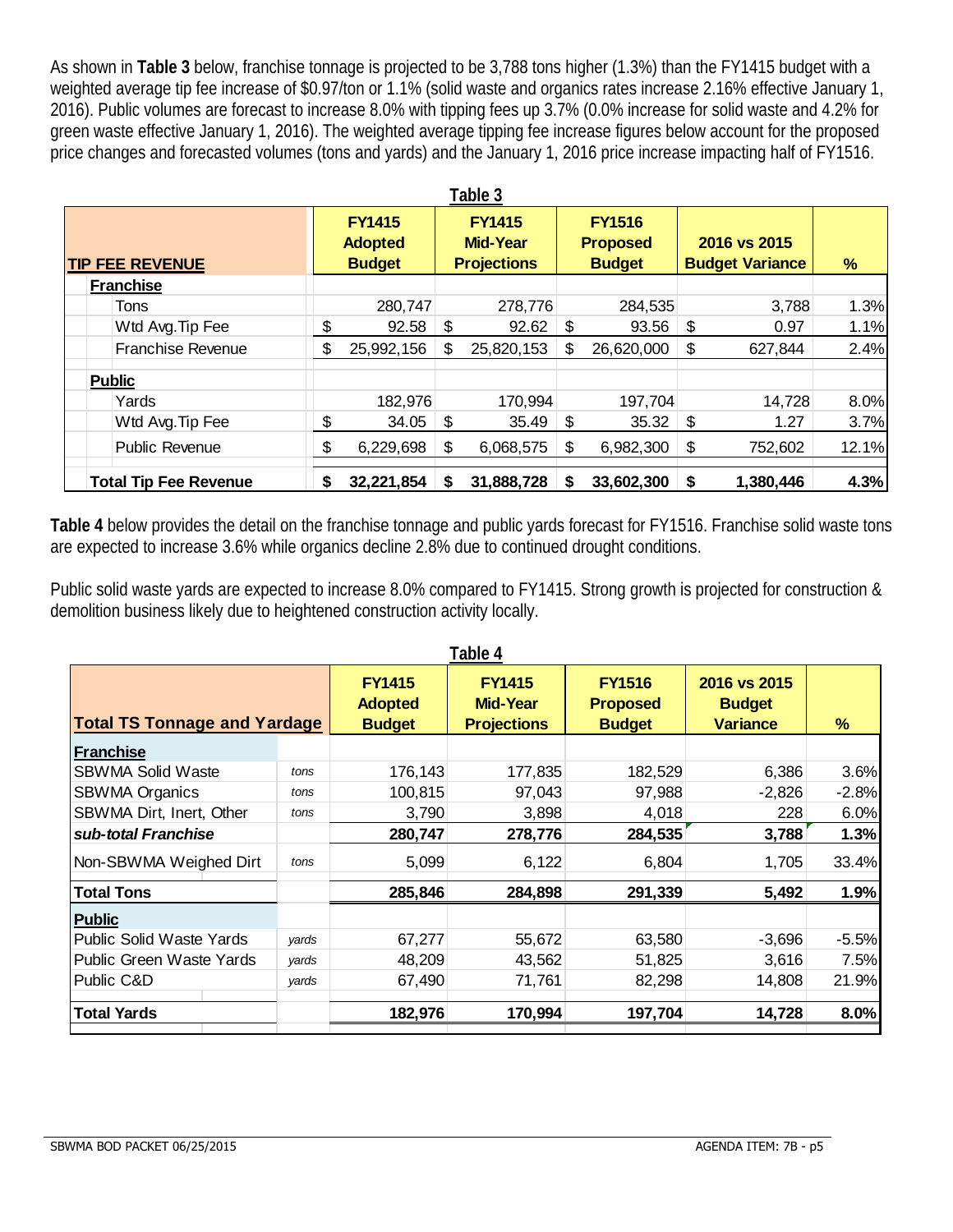**Table 5** below summarizes budgeted commodity revenue detail. Commodity revenues are budgeted at \$9,630,366 which is \$1,181,824 or 10.9% lower than FY1415 budget. MRF commodity tonnage sold is higher than FY1415 budget by 4,354 tons, but is more than offset by lower budgeted commodity prices of \$28.56/ton. Commodity prices have continued to slide since our mid-year budget projections in January 2015, but are forecasted to increase slightly over the next year. The weighted average commodity revenue per ton figure of \$142.70 is somewhat below historical averages which have been around \$165- \$170 per ton but is well above the effective floor price (i.e., Shoreway Operations Agreement minimum revenue quarantee per year of \$5,598,060) we receive from SBR of \$85.69/ton. The JPA's rate stabilization fund effectively buffers against needing large tip fee increases to mitigate any significant temporary drops in commodity revenue as experienced in the fall of 2008 as far as meeting bond covenants.

| <b>COMMODITY REVENUE</b>     |    | <b>FY1415</b><br><b>Adopted</b> |    | <b>FY1415</b><br>Mid-Year<br><b>Budget</b><br><b>Projections</b> |    |               | <b>FY1516</b><br><b>Proposed</b><br><b>Budget</b> |               |          | 2016 vs 2015<br><b>Budget Variance</b> | % |
|------------------------------|----|---------------------------------|----|------------------------------------------------------------------|----|---------------|---------------------------------------------------|---------------|----------|----------------------------------------|---|
| <b>Tons Sold</b>             |    | 63,134                          |    | 64,935                                                           |    | 67,488        |                                                   | 4,354         | 6.9%     |                                        |   |
| Wtd Avg. Price               | \$ | 171.26                          | \$ | 162.75                                                           | \$ | 142.70        | \$                                                | (28.56)       | $-16.7%$ |                                        |   |
| <b>Gross Revenue</b>         | \$ | 10,812,190                      | S  | 10,568,093                                                       | \$ | 9,630,366     | S                                                 | (1, 181, 824) | $-10.9%$ |                                        |   |
| Revenue Share w/ SBR         | \$ | (1,521,368)                     | \$ | (1,407,569)                                                      | \$ | (1,064,410)   |                                                   | 456,958       | $-30.0%$ |                                        |   |
| <b>Buyback Payments</b>      | \$ | (615, 972)                      | \$ | (888, 242)                                                       | \$ | (897, 939)    |                                                   | $-281,967$    | 45.8%    |                                        |   |
| <b>Net Commodity Revenue</b> | S. | 8,674,850                       | S. | 8,272,282                                                        | S  | 7,668,018     | S                                                 | (1,006,832)   | $-11.6%$ |                                        |   |
| <b>Price / Volume Impact</b> |    |                                 |    | <b>Price</b>                                                     |    | <b>Volume</b> |                                                   | <b>Total</b>  |          |                                        |   |
| Tonnage Change               |    |                                 | \$ | 142.70                                                           | \$ | 4,354         | \$                                                | 621,305       |          |                                        |   |
| Price Change                 |    |                                 | \$ | $(28.56)$ \$                                                     |    | 63,134        | \$                                                | (1,803,128)   |          |                                        |   |
| <b>Total Change (Gross)</b>  |    |                                 |    |                                                                  |    |               |                                                   | (1, 181, 824) |          |                                        |   |

See **Attachment F** (Tables 2 and 3) for more detail on commodity price trends and tonnage.

### **Expenses**

**Table 6** below summarizes all budgeted expenses for FY1516 which overall are 3.6% above FY1415 adopted budget levels.

| Table 6                       |                |                 |               |                   |             |         |  |  |  |  |
|-------------------------------|----------------|-----------------|---------------|-------------------|-------------|---------|--|--|--|--|
| <b>FY1516 EXPENSE SUMMARY</b> |                |                 |               |                   |             |         |  |  |  |  |
| FY1415<br>FY1415<br>FY1516    |                |                 |               |                   |             |         |  |  |  |  |
| <b>EXPENSE CATEGORIES</b>     | Adopted Budget | Mid-Year Budget | FY1516 Budget | Budget % of Total | Variance    | %       |  |  |  |  |
| <b>SBWMA Program</b>          | \$2,901,375    | \$2,893,175     | \$3,148,814   | 7.7%              | \$247,439   | 8.5%    |  |  |  |  |
| <b>HHW Collection</b>         | \$521,500      | \$645,261       | \$666,300     | 1.6%              | \$144,800   | 27.8%   |  |  |  |  |
| Shoreway Operations           | \$31,732,800   | \$31,168,200    | \$32,760,200  | 79.9%             | \$1,027,400 | 3.2%    |  |  |  |  |
| Interest Expense              | \$2,885,500    | \$2,885,500     | \$2,833,100   | 6.9%              | (\$52,400)  | $-1.8%$ |  |  |  |  |
| Franchise Fees to San Carlos  | \$1,546,800    | \$1,513,000     | \$1,594,600   | 3.9%              | \$47,800    | 3.1%    |  |  |  |  |
| <b>Total Expense</b>          | \$39,587,975   | \$39,105,136    | \$41,003,014  | 100.0%            | \$1,415,039 | 3.6%    |  |  |  |  |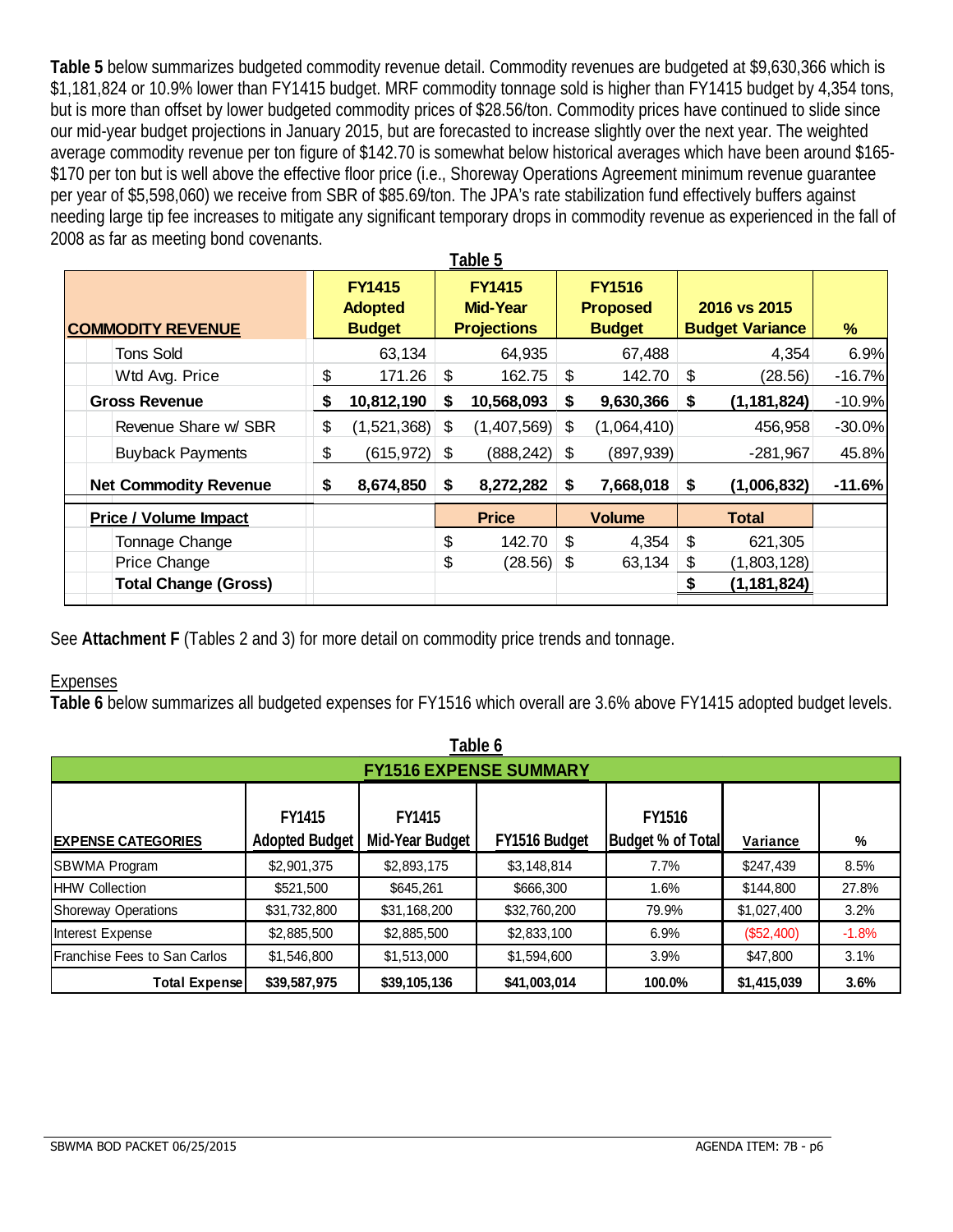**Table 7** below breaks out the SBWMA Program expense categories.

| Table 7                              |                                        |                                  |               |           |       |  |  |  |  |
|--------------------------------------|----------------------------------------|----------------------------------|---------------|-----------|-------|--|--|--|--|
| <b>FY1516 SBWMA PROGRAM EXPENSES</b> |                                        |                                  |               |           |       |  |  |  |  |
| <b>EXPENSE CATEGORIES</b>            | <b>FY1415</b><br><b>Adopted Budget</b> | <b>FY1415</b><br>Mid-Year Budget | FY1516 Budget | Variance  | %     |  |  |  |  |
| Administrative Expenses              | \$1,762,475                            | \$1,754,275                      | \$1,766,814   | \$4,339   | 0.2%  |  |  |  |  |
| Contract Compliance & Support        | \$257,400                              | \$257,400                        | \$291,000     | \$33,600  | 13.1% |  |  |  |  |
| Recycling & AB 939 Compliance        | \$881,500                              | \$881,500                        | \$1,091,000   | \$209,500 | 23.8% |  |  |  |  |
| Total SBWMA Program Expense w/o      |                                        |                                  |               |           |       |  |  |  |  |
| <b>HHW Pass Through Costs:</b>       | \$2,901,375                            | \$2,893,175                      | \$3,148,814   | \$247,439 | 8.5%  |  |  |  |  |

### *Program Budget*

The SBWMA proposed FY1516 program expense budget is \$3,148,814, exclusive of Shoreway operations and HHW collection services, which is 8.5% higher than the FY1415 adopted budget. Notable variances within the program (category) areas of the budget include:

- **Contract Compliance and Support expenses** *13.1% or \$33,600 higher than FY1415 adopted budget.* 
	- \$20,000 for a financial analysis of SBR's actual operational costs vs. compensation.
	- \$25,000 for a financial analysis of Recology's actual operational costs vs. compensation.
	- \$35,000 for on-call consultant support for the new Finance Manager.
	- The above costs are partially offset by lower costs for annual financial and systems audit of contractors, and reduced consultant support for rate work.
- **AB 939 and AB 341 Compliance** *23.8% or \$209,500 higher than FY1415 adopted budget.* 
	- \$227,500 higher expenses for long range plan projects
- **Collection Operations** *27.8% or \$144,800 higher than FY1415 adopted budget.* 
	- \$141,300 higher expense for the Door-to-Door HHW collection program largely due to a full-year effect of the recent rollout of new services in Atherton and Redwood City. HHW expense is fully offset by HHW revenue.

Further expense line item detail can be found in **Attachment B**. A fuller discussion on staff wage and benefit costs can be found under "Personnel" on the next page.

### *Shoreway Operations*

**Table 8** below summarizes budgeted Shoreway operations expenses for FY1516 which are 2.8% above FY1415 adopted budget levels.

| Table 8                                                                                                                                              |                       |                 |               |             |          |  |  |  |  |
|------------------------------------------------------------------------------------------------------------------------------------------------------|-----------------------|-----------------|---------------|-------------|----------|--|--|--|--|
| <b>FY1516 EXPENDITURE DETAIL FOR SHOREWAY OPERATIONS</b>                                                                                             |                       |                 |               |             |          |  |  |  |  |
|                                                                                                                                                      | <b>FY1415</b>         | <b>FY1415</b>   |               |             |          |  |  |  |  |
| <b>EXPENSE CATEGORIES</b>                                                                                                                            | <b>Adopted Budget</b> | Mid-Year Budget | FY1516 Budget | Variance    | %        |  |  |  |  |
| <b>SBR Compensation*</b>                                                                                                                             | \$17,061,200          | \$17,015,900    | \$17,739,700  | \$678,500   | 4.0%     |  |  |  |  |
| Disposal and Processing*                                                                                                                             | \$14,121,800          | \$13,628,500    | \$14,472,300  | \$350,500   | 2.5%     |  |  |  |  |
| <b>Insurance Shoreway</b>                                                                                                                            | \$213,400             | \$213,000       | \$211,400     | (\$2,000)   | $-0.9%$  |  |  |  |  |
| <b>Education Center</b>                                                                                                                              | \$75,000              | \$60,000        | \$60,000      | (\$15,000)  | $-20.0%$ |  |  |  |  |
| Debt Service Bond Interest                                                                                                                           | \$2,885,500           | \$2,885,500     | \$2,833,100   | (\$52,400)  | $-1.8%$  |  |  |  |  |
| <b>Other Operating Expenses</b>                                                                                                                      | \$226,000             | \$216,000       | \$241,000     | \$15,000    | 6.6%     |  |  |  |  |
| Taxes (Sewer)                                                                                                                                        | \$35,400              | \$34,800        | \$35,800      | \$400       | 1.1%     |  |  |  |  |
| Franchise Fee (San Carlos)**                                                                                                                         | \$1,546,800           | \$1,513,000     | \$1,594,600   | \$47,800    | 3.1%     |  |  |  |  |
| <b>Total Shoreway Operations:</b>                                                                                                                    | \$36,165,100          | \$35,566,700    | \$37,187,900  | \$1,022,800 | 2.8%     |  |  |  |  |
| * Expense projection based on estimated facility tonnage<br>** Experience projection based on estimated aste revenue (tipping face y estimated tops) |                       |                 |               |             |          |  |  |  |  |

*\*\* Expense projection based on estimated gate revenue (tipping fees x estimated tons)*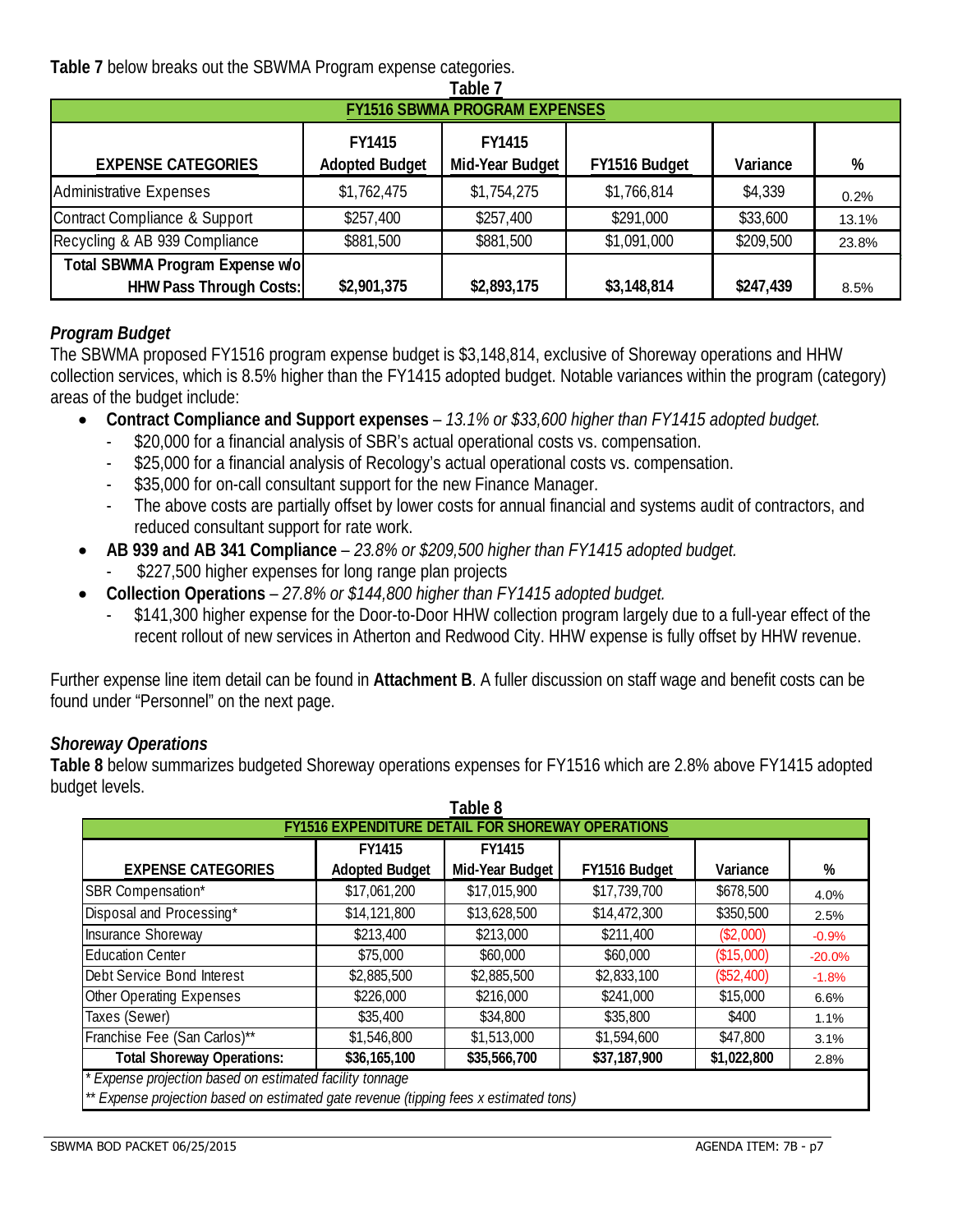Notable variances from the FY1415 adopted budget include:

- Higher Shoreway operator expenses of \$678,500 in payments to SBR; \$420,700 from assumed January 1, 2016 compensation rate increases, mix of materials (more MRF tons but less transfer station tons), and changes to mix to organics processor destinations. These expenses are slightly reduced from lower transportation costs and SBR interest expense. SBR's 2016 compensation rates are estimated to increase approximately 1.8% which effects half of the fiscal year. (See **Attachment F**, Table 4 for detail).
- Disposal and processing expenses are higher than the FY1415 adopted budget by \$350,500 primarily from higher assumed disposal and processing rates effective January 1, 2016 and 4,205 higher total tons (9,211 more solid waste tons, 1,061 higher C&D tons but 6,068 lower organics tons). (See **Attachment F**, Table 5 for detail).
- The Education Center budget is \$15,000 lower due largely to lower than expected school busing costs which are assumed to be \$19,000 for the upcoming fiscal year.
- Interest on our bonds to build the 2009 Master Plan improvements will decline by \$52,400 in FY1516.

# *Personnel*

As detailed in **Attachment D**, the Administrative staff and AB 939 program staff budget line items reflect an assumed merit increase pool of 3% of total wages and no changes in salary ranges; such merit increases total \$20,642 – half in fiscal year. Per Board discussion and direction at the May 22, 2014 Board meeting, the Board will separately review and consider approval of the final merit increase pool in November 2015.

The SBWMA continues to have a very sustainable and cost effective business model for how the Agency manages its employee costs with key points as follows:

- The SBWMA is a non-PERs agency. Our seven current employees are offered a self-directed 401(a) and 457(b) plans, very similar to private sector 401(k) plans. We have no employee pensions and thus no long-term pension obligations. We do not participate in the Social Security system. There are no post-retirement benefits.
- All employees are non-represented; there are no collective bargaining agreements with our employees.
- There are no automatic salary adjustments for employees such as a COLA adjustment or step increases. Employee performance is evaluated each year and merit increases are granted on a calendar year basis using the Board approved merit increase pool and within the salary range of each position.
- There are no proposed changes to the benefit package as identified in the Board approved updated Employee Handbook on February 26, 2015.
- The above factors result in a low benefit to wage ratio of 35.7%.

The SBWMA also has one contract position, Recycling Programs Manager, through Local Government Services (LGS) which provides PERs benefits. This position's profile is similar to municipal agencies and thus the position recruitment focused on municipal employees who normally have PERs benefits.

Per Board direction, **Appendix D** also includes details on the SBWMA's benefit plans.

### Capital Spending

Proposed FY1516 capital spending of \$1,317,750 is \$392,750 higher than the adopted FY1415 budget amount of \$925,000 largely due to the \$450,000 project for expansion of the MRF tipping area with a canopy extension to the existing building. The actual spending for FY1415 will be lower by \$450,000 due to the delay in the canopy project into FY1516.

Additional detail on capital projects can be found on the capital projects worksheet included in **Attachment A** and **Attachment E**. Per Board feedback, staff has added a forecast for capital spending for the four fiscal years after FY1516; this provides a five-year snapshot of estimated capital spending. The forecast includes recommended capital projects in the 2015 Long Range Plan and for the first-time includes expected MRF equipment replacement costs.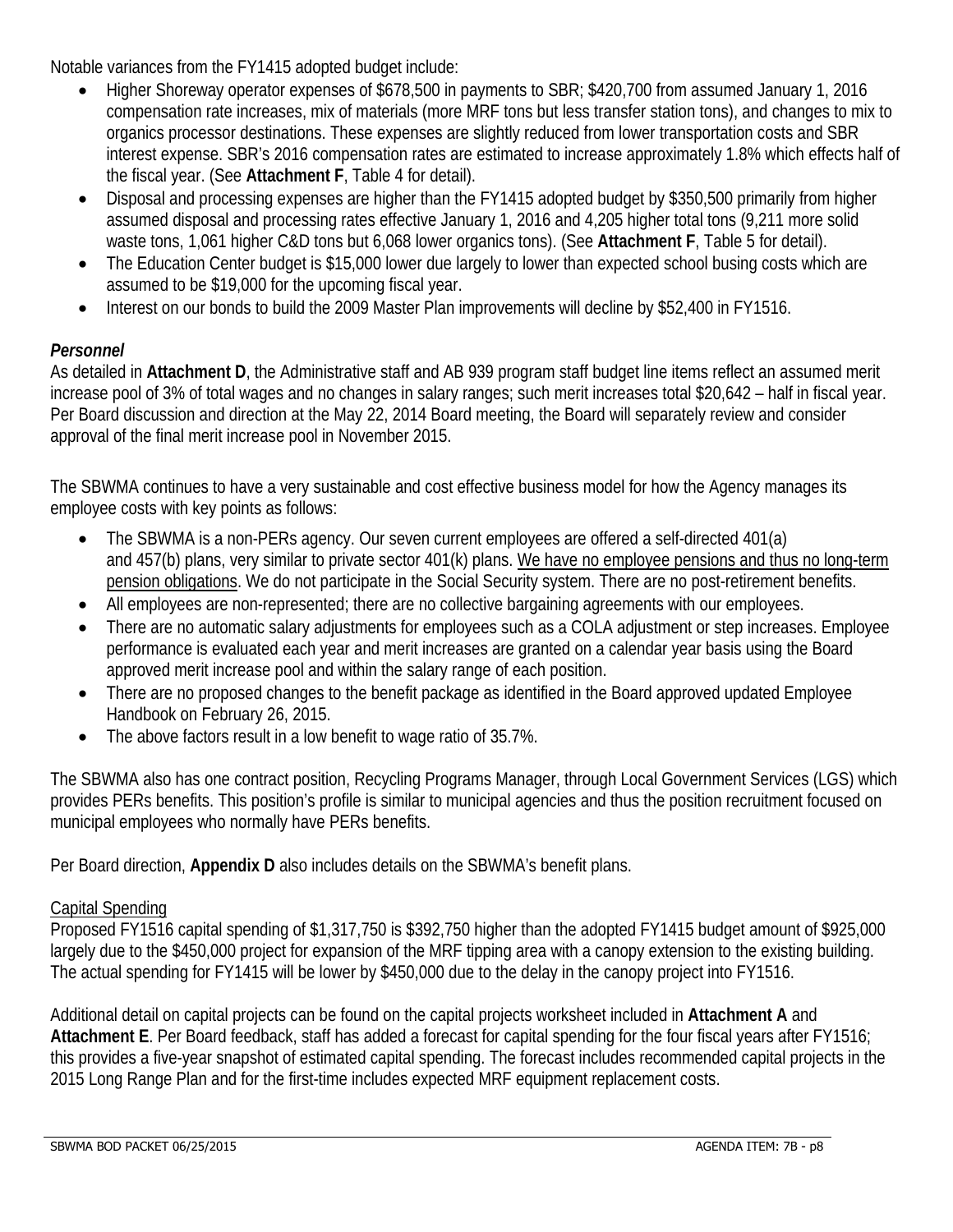### Reserve Balances

**Table 9** below captures the reserve balance projections for FY1516 compared to the FY1415 adopted budget. The undesignated reserve balance is projected to be \$3.175 million which is \$0.9 million higher than the FY1415 adopted budget but \$1.3 million lower than the FY1415 mid-year budget. This is primarily due to \$0.7 million higher FY1314 actual balance than was used in the adopted budget but was used in the mid-year budget – it was not finalized by the auditor until November 2014. The proposed FY1516 budget is lower than the FY1415 mid-year budget due to lower Contribution to Cash Reserves and higher capital expenditures.

|                                            |                                | Table 9      |                                                  |            |                                                   |               |     |                                                   |
|--------------------------------------------|--------------------------------|--------------|--------------------------------------------------|------------|---------------------------------------------------|---------------|-----|---------------------------------------------------|
|                                            | <b>ACTUAL</b><br><b>FY1314</b> |              | <b>ADOPTED</b><br><b>BUDGET</b><br><b>FY1415</b> |            | <b>MID-YEAR</b><br><b>BUDGET</b><br><b>FY1415</b> |               |     | <b>PROPOSED</b><br><b>BUDGET</b><br><b>FY1516</b> |
| UNRESTRICTED:                              |                                |              |                                                  |            |                                                   |               |     |                                                   |
| RATE STABILIZATON (10% of expense)         | \$                             | 3,703,283    | \$                                               | 3,906,648  | \$                                                | 3,845,988     | \$  | 4,033,671                                         |
| EMERGENCY RESERVE (10% of total expense)   | \$                             | 3,703,283    | \$                                               | 3,906,648  | \$                                                | 3,845,988     | -5  | 4,033,671                                         |
| EQUIPMENT REPLACEMENT (ANNUAL)             | \$                             | 1,130,726    | S                                                | 1,542,328  | \$                                                | 1,542,328     | S   | 1,499,514                                         |
| <b>UNDESIGNATED</b>                        | \$                             | 4,589,433    | \$                                               | 2,530,236  | \$                                                | 4,527,022     | - 5 | 3,175,018                                         |
| <b>TOTAL UNRESTRICTED GENERAL RESERVES</b> | \$                             | 13,126,724   | \$                                               | 11,885,859 | S                                                 | 13,761,325    | \$  | 12,741,874                                        |
| <b>COMMITTED:</b>                          |                                |              |                                                  |            |                                                   |               |     |                                                   |
| <b>BOND PRINCIPAL PAYMENT FUND</b>         | \$                             | 1,004,167    | \$                                               | 1,058,330  | \$                                                | 1,058,330     | S   | 1,091,667                                         |
| <b>TOTAL GENERAL RESERVES</b>              | \$                             | 14,130,891   | \$                                               | 12,944,189 | \$                                                | 14,819,655    | -\$ | 13,833,541                                        |
|                                            | \$                             | 14, 130, 891 | l \$                                             | 12,944,189 |                                                   | 14,819,655 \$ |     | 13,833,541                                        |
| <b>Other LT Projects (Fully Funded)</b>    |                                |              |                                                  |            |                                                   |               |     |                                                   |
| <b>ISHOREWAY REMEDIATION PROJECT</b>       | \$                             | 1,289,283    | \$                                               | 1,209,283  | \$                                                | 1,209,283     | -\$ | 1,239,800                                         |

Note: the FY1314 Rate Stabilization and Emergency Reserves have been recalculated using the same methodology as the other periods. It had inadvertently been calculated differently. The total unrestricted reserve is unchanged at \$13.12 million.

Despite the high undesignated cash reserve balance, staff is assuming tipping fee increases at the Shoreway facility effective January 1, 2016 so as to meet bond covenant requirements (which are on a calendar year basis). The FY1516 budget figures produce estimated bond covenant requirements results of 1.007 for the break-even test (minimum of 1.0 required) and 1.47 for the debt coverage test (minimum of 1.4 is required). While a revenue transfer from cash reserves can be made to comply with the bond covenant requirements, staff believes it's important to maintain our undesignated cash reserve balances to help meet future capital requirements at Shoreway related to the Long Range Plan. Also, the full year impact of the tip fee increase will improve these bond covenant test results.

### **Background**

At the April 23 and May 28, 2015 Board meetings staff provided detailed presentations on the preliminary FY1516 budget and answered questions from Board Members.

On January 22, 2015 the Board conducted a mid-year review of the FY1415 budget and adopted a revised budget to reflect \$175,000 in additional one-time expense for SBR operations associated with impacts from the slow-down at the Port of Oakland. This FY1415 budget adjustment was subsequently revised upwards, per Board approval at the May 2015 Board meeting, to a not to exceed amount of \$196,798.

On June 26, 2014 the SBWMA Board of Directors adopted the FY1415 Operating Budget, inclusive of the SBWMA program budget and Shoreway Operations.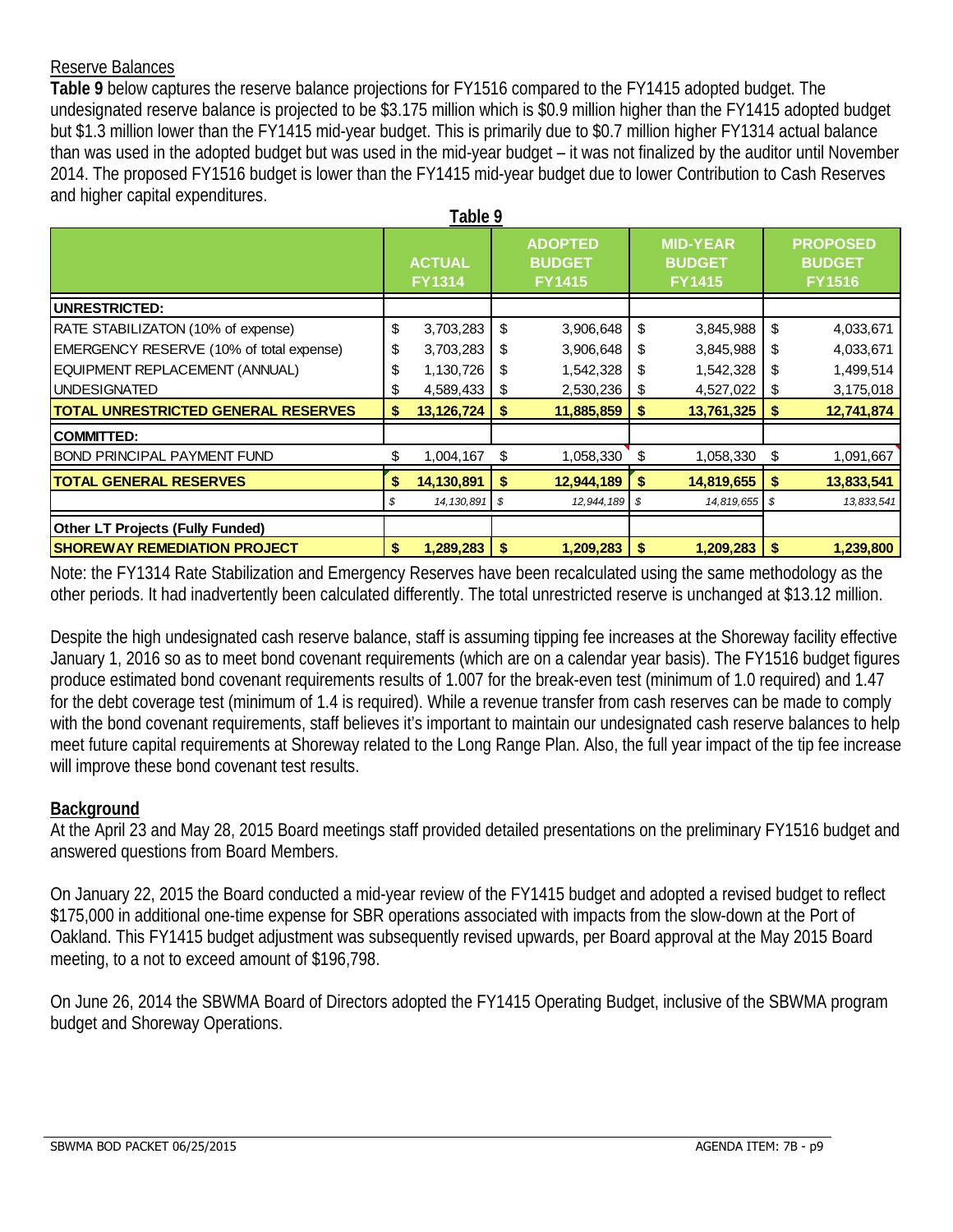### **Fiscal Impact**

For FY1516 staff is projecting contribution to cash reserves of \$1,520,886 which is \$818,939 below our FY1415 adopted budget contribution of \$2,339,825 (see **Table 1** on page 4 of the staff report). This lower contribution is 1.95% of total revenue due primarily to the following factors:

- Lower net commodity revenue (gross commodity revenue commodity revenue share with SBR) from lower prices of \$724,800
- Higher SBWMA program expense of \$247,439 primarily due to additional Long Range Plan projects
- Lower bond interest expense of \$52,400

Non-operating obligations (i.e., bond principal payment and capital expenditures) are not included in the contribution to cash reserves but are paid out of contributions to arrive at Net Contribution to Cash Reserves (i.e. Cash Flow). These obligations include: bond principal payment (\$1,303,000) and NET capital expenditures (\$1,204,000). Net Cash Flow after deducting these items for FY1516 is negative \$986,114. All cash flow items are included in the reserve calculation. (See **Table 1** on page 4 of the staff report.)

The assumed increases in franchise tipping fees of 2.16% effective January 1, 2016 will have an estimated collection rate impact for calendar year 2016 of 0.6%. If no franchise tipping fee increases are assumed in the budget the net contribution to cash reserves would drop by \$260,700 and estimated bond covenant test results would drop from 1.007 to 1.001 for the break-even test (1.0 minimum) and from 1.47 to 1.41 for the debt coverage test (1.4 minimum). The Board reviews actual recommendations for tipping fee adjustments at the November Board meeting for calendar year 2016. Franchise tipping fees did not increase for calendar year 2015.

**Table 10** below shows the 0.6% impact of franchise tip fee increases on total collection rates and each Member Agency's estimated rate impact. The table also shows the potential impact on the residential 32 gallon cart size rates. (Note: only Member Agencies set rates so this table is hypothetical).

|                                                                                                                                                                                                                                                      | Table 10    |                                                                   |                           |
|------------------------------------------------------------------------------------------------------------------------------------------------------------------------------------------------------------------------------------------------------|-------------|-------------------------------------------------------------------|---------------------------|
| Shoreway Franchise Tip Fee Increase: January 1, 2016 - 2.16%<br><b>Estimate</b>                                                                                                                                                                      |             |                                                                   |                           |
| 2016 Collection Rate Impact                                                                                                                                                                                                                          | % Increase* | <b>Residential Monthly</b><br>Rate Impact (32 gal.)<br>Cost/Month | 2015 32 gal.<br>rate / mo |
| Atherton                                                                                                                                                                                                                                             | 0.6%        | \$0.35                                                            | \$<br>55.00               |
| Belmont                                                                                                                                                                                                                                              | 0.4%        | \$0.14                                                            | \$<br>34.86               |
| Burlingame                                                                                                                                                                                                                                           | 0.6%        | \$0.14                                                            | \$<br>23.85               |
| East Palo Alto <sup>1</sup>                                                                                                                                                                                                                          | 0.7%        | \$0.29                                                            | \$<br>40.77               |
| Foster City                                                                                                                                                                                                                                          | 0.6%        | \$0.14                                                            | \$<br>22.00               |
| Hillsborough                                                                                                                                                                                                                                         | 0.5%        | \$0.24                                                            | \$<br>50.80               |
| Menlo Park                                                                                                                                                                                                                                           | 0.6%        | \$0.13                                                            | \$<br>23.40               |
| North Fair Oaks                                                                                                                                                                                                                                      | 0.6%        | \$0.17                                                            | \$<br>27.31               |
| Redwood City                                                                                                                                                                                                                                         | 0.6%        | \$0.16                                                            | \$<br>27.30               |
| San Carlos                                                                                                                                                                                                                                           | 0.5%        | \$0.15                                                            | \$<br>31.18               |
| City San Mateo                                                                                                                                                                                                                                       | 0.6%        | \$0.26                                                            | \$<br>46.41               |
| West Bay Sanitary District                                                                                                                                                                                                                           | 0.5%        | \$0.20                                                            | \$<br>37.60               |
| County San Mateo (CFA)                                                                                                                                                                                                                               | 0.5%        | \$0.19                                                            | \$<br>34.96               |
| <b>TOTAL SBWMA</b>                                                                                                                                                                                                                                   | 0.6%        |                                                                   |                           |
| All residential accounts receive a 96-gallon garbage cart.<br>* The rate increase % is for total collection revenue. Member<br>Agencies decide how to allocate the actual rate increase across<br>residential and commercial account service levels. |             |                                                                   |                           |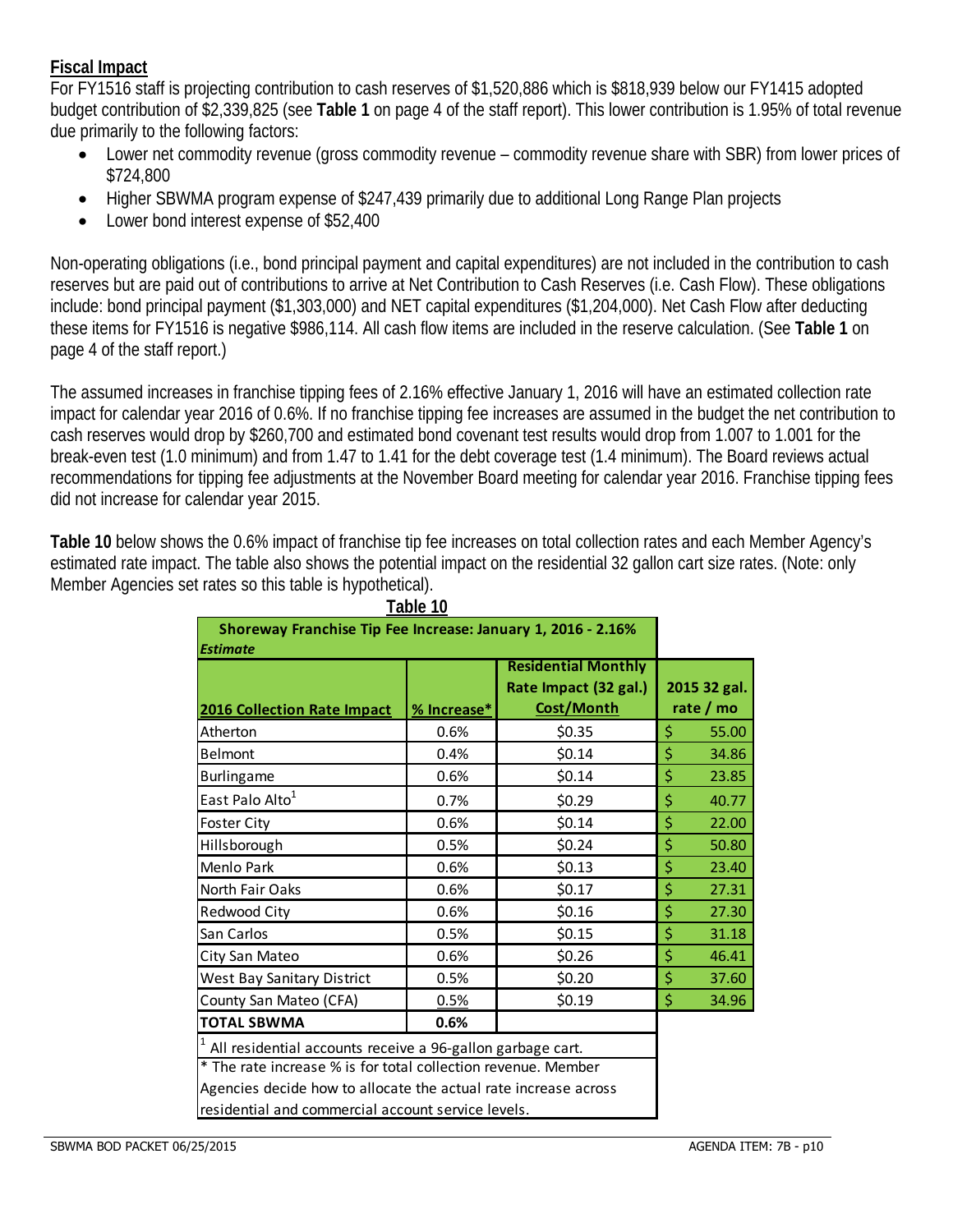### **Attachments:**

### **Resolution 2015-20**

- A FY1516 Budget
- B Programmatic Detail (Staff Resources and Description of Key Projects and Work Activities)
- C Organization Chart
- D Personnel Summary
- E Capital Project Description
- F Back-Up Financial and Operational Data
- G Historical Outreach Spending and Program Results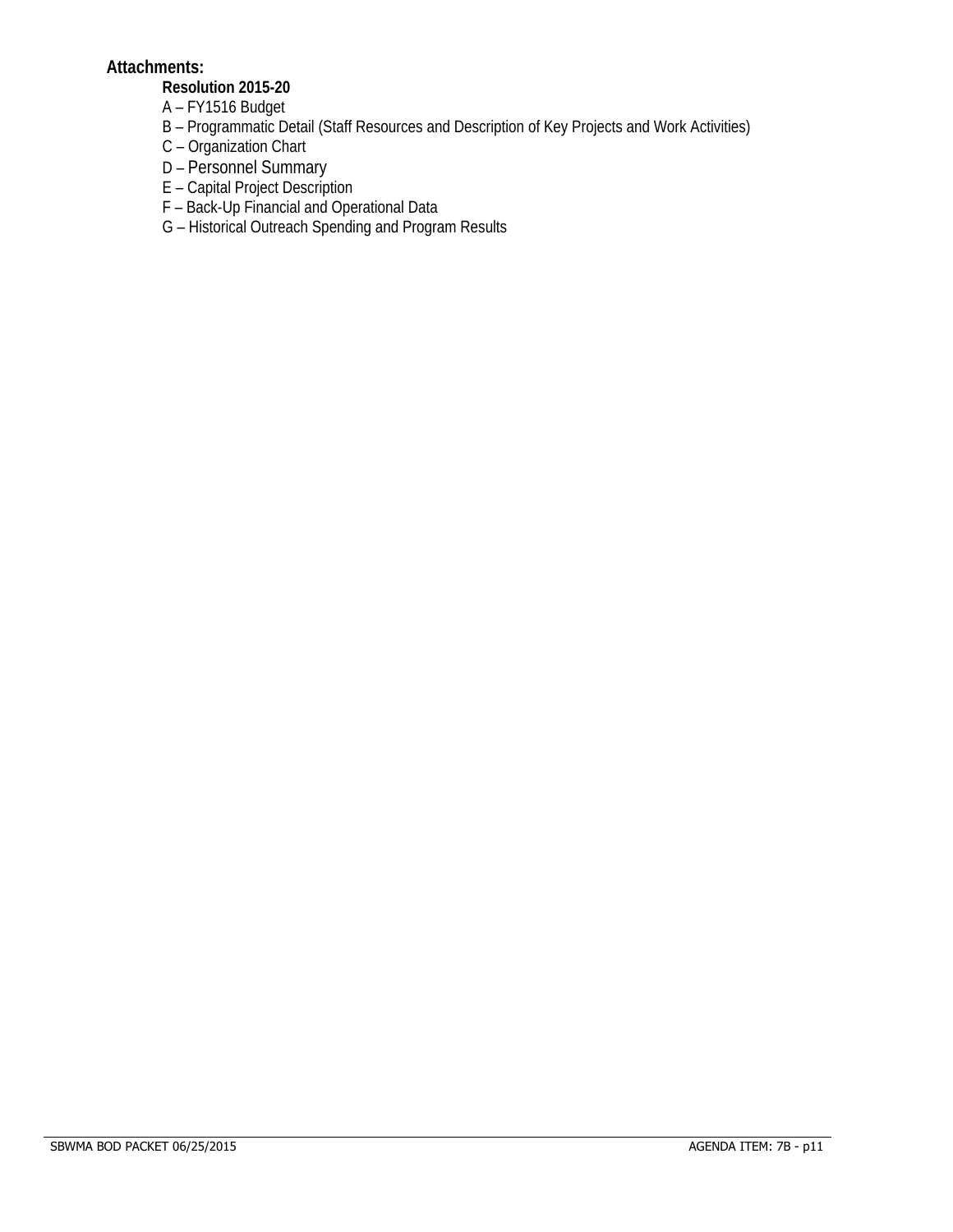

# **RESOLUTION NO. 2015-20**

# **RESOLUTION OF THE SOUTH BAYSIDE WASTE MANAGEMENT AUTHORITY BOARD OF DIRECTORS ADOPTING THE FY1516 OPERATING BUDGET**

**WHEREAS**, the South Bayside Waste Management Authority (SBWMA) proposed budget as presented is balanced and provided sufficient funds for normal operations.

**NOW THEREFORE, BE IT RESOLVED**, by the Board of Directors of the South Bayside Waste Management Authority that the Board adopts the FY1516 operating budget.

 **PASSED AND ADOPTED** by the Board of Directors of the South Bayside Waste Management Authority, County of San Mateo, State of California on the **25th** day of **June, 2015**, by the following vote:

| <b>Agency</b>  | <u>Yes</u> | <u>No</u> | Abstain | Absent | <b>Agency</b>                     | <b>Yes</b> | No | Abstain | <b>Absent</b> |
|----------------|------------|-----------|---------|--------|-----------------------------------|------------|----|---------|---------------|
| Atherton       |            |           |         |        | Menlo Park                        |            |    |         |               |
| Belmont        |            |           |         |        | Redwood City                      |            |    |         |               |
| Burlingame     |            |           |         |        | San Carlos                        |            |    |         |               |
| East Palo Alto |            |           |         |        | San Mateo                         |            |    |         |               |
| Foster City    |            |           |         |        | County of San Mateo               |            |    |         |               |
| Hillsborough   |            |           |         |        | <b>West Bay Sanitary District</b> |            |    |         |               |

 I HEREBY CERTIFY that the foregoing Resolution No. 2015-20 was duly and regularly adopted at a regular meeting of the South Bayside Waste Management Authority on June 25, 2015.

 $\overline{\phantom{a}}$  , and the contract of the contract of the contract of the contract of the contract of the contract of the contract of the contract of the contract of the contract of the contract of the contract of the contrac

ATTEST:

Bill Widmer, Chairperson of SBWMA

Cyndi Urman, Board Secretary

\_\_\_\_\_\_\_\_\_\_\_\_\_\_\_\_\_\_\_\_\_\_\_\_\_\_\_\_\_\_\_\_\_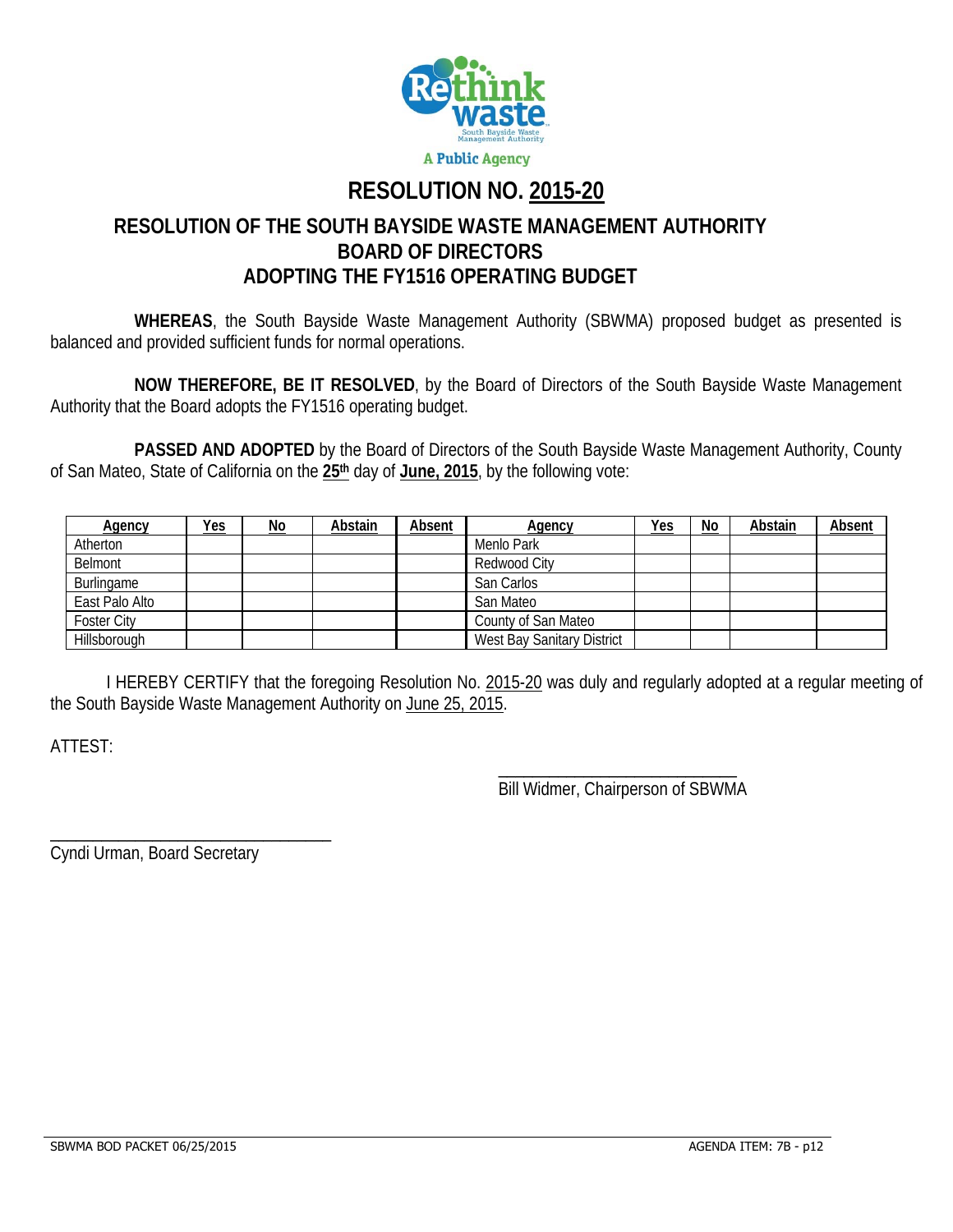

# **RESOLUTION NO. 2015-21 RESOLUTION OF THE SOUTH BAYSIDE WASTE MANAGEMENT AUTHORITY BOARD OF DIRECTORS GRANTING AUTHORITY FOR CONTINUED APPROPRIATIONS AND EXPENDITURES FOR SIXTY (60) DAYS**

 **WHEREAS**, the South Bayside Waste Management Authority (SBWMA) is on a fiscal year July 1 - June 30th; and

 **WHEREAS** a budget for FY1516 will not be ready for review and approval by the Board of Directors until after the start of FY1516; and

 **WHEREAS**, there is a continued need to conduct business by the SBWMA after the start of FY1516 budget year.

 **THEREFORE, BE IT RESOLVED**, that the Board grants the Executive Director continued authority for appropriations and expenditures at the current level for the first sixty (60) days of FY1516 for the SBWMA.

 **PASSED AND ADOPTED** by the Board of Directors of the South Bayside Waste Management Authority, County of San Mateo, State of California on the **25th** day of **June, 2015**, by the following vote:

| Agency         | Yes | No | Abstain | Absent | Agency                     | Yes | No | Abstain | Absent |
|----------------|-----|----|---------|--------|----------------------------|-----|----|---------|--------|
| Atherton       |     |    |         |        | Menlo Park                 |     |    |         |        |
| Belmont        |     |    |         |        | Redwood City               |     |    |         |        |
| Burlingame     |     |    |         |        | San Carlos                 |     |    |         |        |
| East Palo Alto |     |    |         |        | San Mateo                  |     |    |         |        |
| Foster City    |     |    |         |        | County of San Mateo        |     |    |         |        |
| Hillsborough   |     |    |         |        | West Bay Sanitary District |     |    |         |        |

 I HEREBY CERTIFY that the foregoing Resolution No. 2015-21 was duly and regularly adopted at a regular meeting of the South Bayside Waste Management Authority on June 25, 2015.

 $\overline{\phantom{a}}$  , and the contract of the contract of the contract of the contract of the contract of the contract of the contract of the contract of the contract of the contract of the contract of the contract of the contrac

ATTEST:

Bill Widmer, Chairperson of SBWMA

Cyndi Urman, Board Secretary

\_\_\_\_\_\_\_\_\_\_\_\_\_\_\_\_\_\_\_\_\_\_\_\_\_\_\_\_\_\_\_\_\_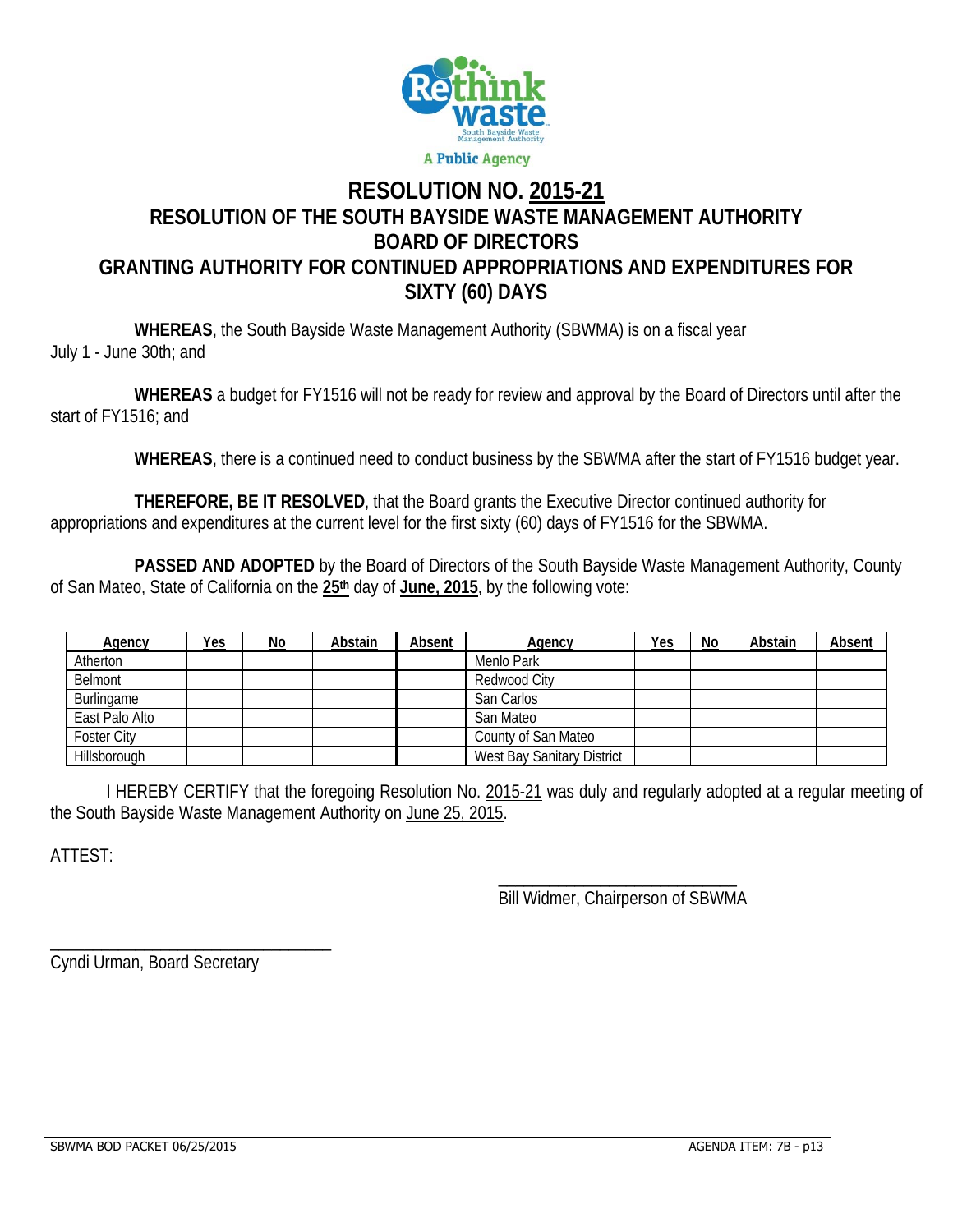|                            |                                                                        |                                           | <b>FY1516 BUDGET</b>                           |                      |                                                   |                           |                                  |                           |                           |
|----------------------------|------------------------------------------------------------------------|-------------------------------------------|------------------------------------------------|----------------------|---------------------------------------------------|---------------------------|----------------------------------|---------------------------|---------------------------|
|                            |                                                                        |                                           |                                                |                      | <b>CAPITAL PROJECTS</b>                           |                           |                                  |                           |                           |
| <b>PROJECT DESCRIPTION</b> |                                                                        | <b>ADOPTED</b><br><b>BUDGET</b><br>FY1415 | <b>MID YEAR</b><br><b>PROJECTION</b><br>FY1415 | <b>YTD</b><br>4/2/15 | <b>PROPOSED</b><br><b>BUDGET</b><br><b>FY1516</b> | <b>FORECAST</b><br>FY1617 | <b>FORECAST</b><br><b>FY1718</b> | <b>FORECAST</b><br>FY1819 | <b>FORECAST</b><br>FY1920 |
| <b>SF044</b><br>570300     | Transfer Station (TS) Tipping floor resurfacing                        | 200,000                                   |                                                |                      | 100,000                                           | 100,000                   | 100,000                          | 100,000                   | 100,000                   |
| 570300<br><b>SF045</b>     | Site paving repairs and restriping <sup>3</sup>                        |                                           |                                                |                      |                                                   |                           | 600,000                          |                           | 1,400,000                 |
| 570300<br><b>SF047</b>     | Site signage                                                           | 40,000                                    | 40,000                                         | $\sim$               |                                                   |                           |                                  |                           |                           |
| SF049<br>570300            | Truck shop building maintenance                                        | 20,000                                    | 20,000                                         |                      | 20,000                                            | 20,000                    | 20,000                           | 20,000                    | 20,000                    |
| 570300<br><b>SF050</b>     | TS building maintenance                                                | 20,000                                    | 20,000                                         |                      | 20,000                                            | 20,000                    | 20,000                           | 20,000                    | 20,000                    |
| SF051<br>570300            | MRF building maintenance                                               | 25,000                                    | 25,000                                         | ÷.                   | 225,000                                           | 125,000                   | 125,000                          | 125,000                   | 125,000                   |
| SF052<br>570300            | Admin building maintenance                                             | 40,000                                    | 40,000                                         |                      | 20,000                                            | 115,000                   | 40,000                           | 40,000                    | 40,000                    |
| 570300<br>SF053            | Site maintenance                                                       | 25,000                                    | 25,000                                         |                      | 65,000                                            | 30,000                    | 30,000                           | 30,000                    | 30,000                    |
| SF055<br>570300            | Fire suppression                                                       |                                           |                                                |                      | 15,000                                            |                           | 15,000                           |                           |                           |
| 570300<br>SF056            | Repairs to landfill tipper                                             | 70,000                                    | 70,000                                         |                      | 15,000                                            | 15,000                    | 15,000                           | 15,000                    | 15,000                    |
| SF060<br>570300            | Education center exhibits                                              | 15,000                                    |                                                |                      |                                                   |                           | 15,000                           |                           |                           |
| 570300<br><b>SF061</b>     | MRF tip area canopy                                                    | 450,000                                   | 25,000                                         | 21,200               | 450,000                                           |                           |                                  |                           |                           |
| 570300<br><b>SF062</b>     | Electric charging station                                              | 20,000                                    |                                                |                      |                                                   |                           | 15,000                           |                           |                           |
| <b>SF063</b><br>570300     | Replace diesel fuel storage and dist. System <sup>3</sup>              |                                           |                                                |                      |                                                   |                           |                                  |                           | 275,000                   |
| <b>SF066</b>               | CNG fueling station <sup>1, 3</sup>                                    |                                           |                                                |                      |                                                   |                           |                                  |                           | 1,312,500                 |
| 570300<br><b>SF064</b>     | Energy storage system                                                  |                                           |                                                |                      |                                                   |                           |                                  |                           |                           |
| 570300<br><b>SF065</b>     | Baler reline                                                           |                                           |                                                |                      |                                                   |                           | 120,000                          |                           |                           |
| 570300<br>new              | Mixed waste processing equipment <sup>3</sup>                          |                                           |                                                |                      |                                                   |                           | 10,984,400                       |                           |                           |
| new                        | Transfer Station building improvements <sup>3</sup>                    |                                           |                                                |                      |                                                   | 2,532,200                 |                                  |                           |                           |
| new                        | LED Lighting retrofit <sup>3</sup>                                     |                                           |                                                |                      | 274,000                                           |                           |                                  |                           |                           |
| new                        | MRF equipment replacement <sup>2</sup>                                 |                                           |                                                |                      | 113,750                                           | 207,500                   | 407,500                          | 199,167                   | 472,917                   |
| SF013<br>520321            | PROGRAM CONTINGENCY                                                    |                                           |                                                |                      |                                                   |                           |                                  |                           |                           |
|                            | SUBTOTAL CAPITAL PROJECTS:                                             | 925,000                                   | 265,000                                        |                      | 1,317,750                                         | 3,164,700                 | 12,506,900                       | 549,167                   | 3,810,417                 |
|                            | \$1,240,000 available in Shoreway Remediation fund to help cover capx. |                                           |                                                |                      |                                                   |                           |                                  |                           |                           |
|                            | Equipment Replacement cash reserve funds will cover these expenses.    |                                           |                                                |                      |                                                   |                           |                                  |                           |                           |
|                            | 2015 Long Range Plan recommended projects.                             |                                           |                                                |                      |                                                   |                           |                                  |                           |                           |

CAPITAL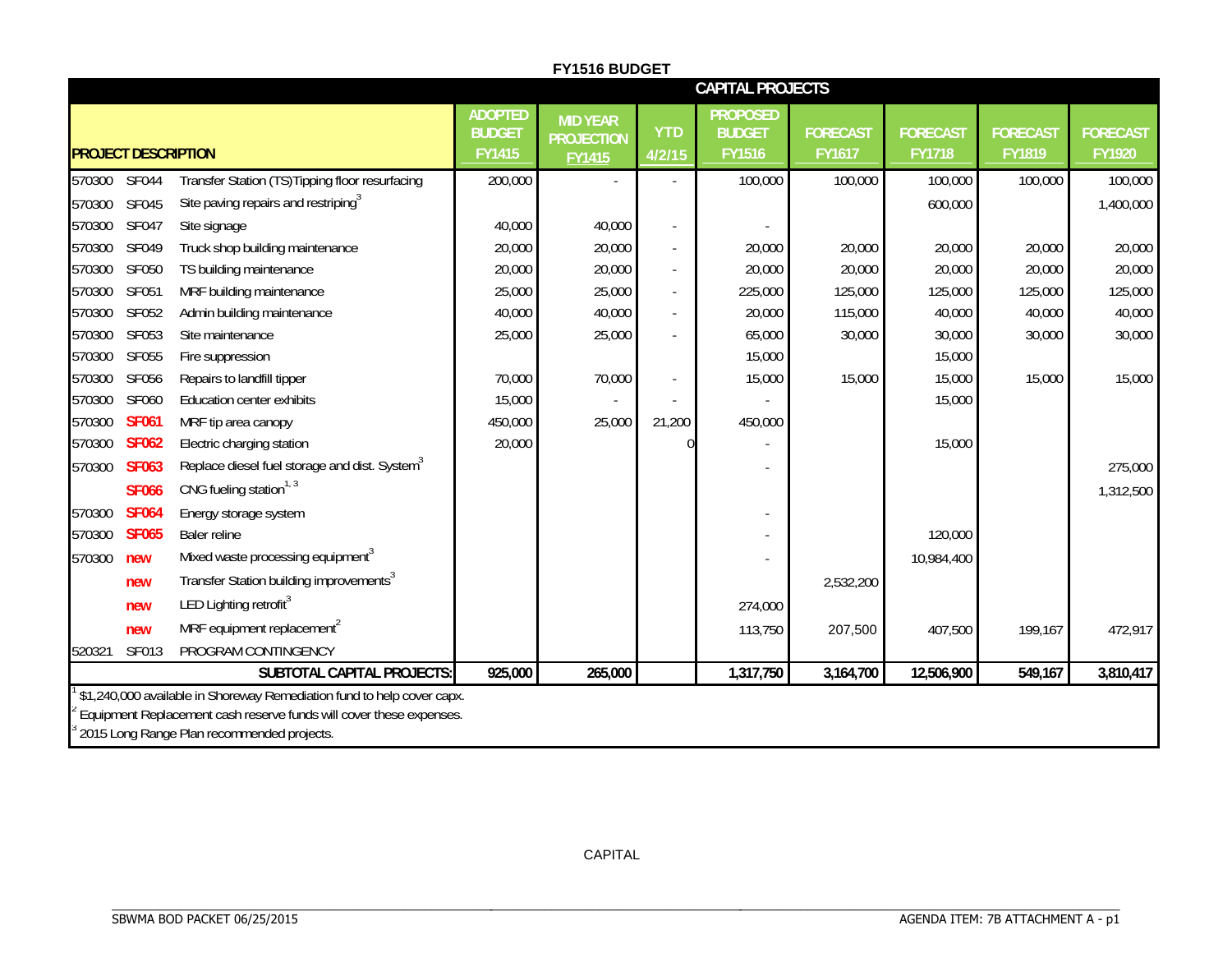### **FY1516 BUDGET**

|                                            |     | <b>ACTUAL</b><br><b>FY1314</b> |        | <b>ADOPTED</b><br><b>BUDGET</b><br><b>FY1415</b> |      | <b>MID-YEAR</b><br><b>BUDGET</b><br><b>FY1415</b> |               | <b>PROPOSED</b><br><b>BUDGET</b><br><b>FY1516</b> |
|--------------------------------------------|-----|--------------------------------|--------|--------------------------------------------------|------|---------------------------------------------------|---------------|---------------------------------------------------|
| <b>IUNRESTRICTED:</b>                      |     |                                |        |                                                  |      |                                                   |               |                                                   |
| RATE STABILIZATON (10% of expense)         | \$  | 3,703,283                      | -\$    | 3,906,648                                        | \$   | 3,845,988                                         | -\$           | 4,033,671                                         |
| EMERGENCY RESERVE (10% of total expense)   | \$  | 3,703,283                      | -S     | 3,906,648                                        | S    | 3,845,988                                         | - \$          | 4,033,671                                         |
| EQUIPMENT REPLACEMENT (ANNUAL)             | \$  | 1,130,726                      |        | 1,542,328                                        | S    | 1,542,328                                         | -S            | 1,499,514                                         |
| <b>UNDESIGNATED</b>                        | \$  | 4,589,433                      | l S    | 2,530,236                                        | -95  | 4,527,022                                         | - \$          | 3,175,018                                         |
| <b>TOTAL UNRESTRICTED GENERAL RESERVES</b> | \$  | 13,126,724                     | l \$   | 11,885,859                                       | \$.  | 13,761,325                                        | $\frac{1}{2}$ | 12,741,874                                        |
| <b>COMMITTED:</b>                          |     |                                |        |                                                  |      |                                                   |               |                                                   |
| <b>BOND PRINCIPAL PAYMENT FUND</b>         | \$  | 1,004,167                      | S      | 1,058,330                                        | - \$ | 1,058,330                                         | S             | 1,091,667                                         |
| <b>TOTAL GENERAL RESERVES</b>              | \$  | 14,130,891                     | l S    | $12,944,189$ \$                                  |      | $14,819,655$ \$                                   |               | 13,833,541                                        |
|                                            | \$. | 14,130,891                     | - \$   | 12,944,189                                       |      | 14,819,655                                        | -\$           | 13,833,541                                        |
| <b>Other LT Projects (Fully Funded)</b>    |     |                                |        |                                                  |      |                                                   |               |                                                   |
| <b>SHOREWAY REMEDIATION PROJECT</b>        | \$  | 1,289,283                      | $\sim$ | 1,209,283                                        | \$   | 1,209,283                                         | $\sqrt[3]{2}$ | 1,239,800                                         |

Reserves Cash Flow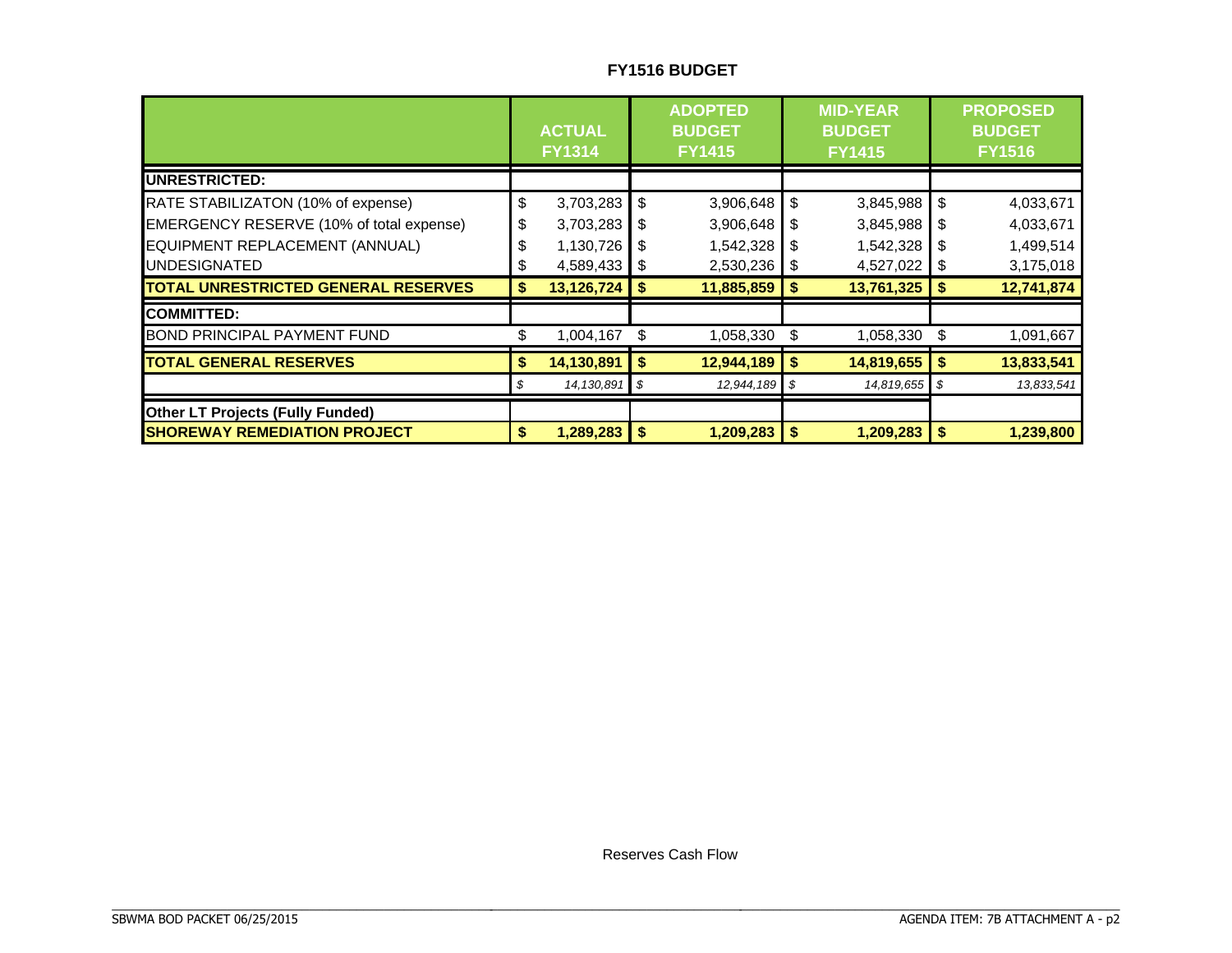| <b>REVENUES BY MAJOR CATEGORY</b> |                                          |               |                |                   |            |                 |                    |                    |                                                               |  |  |
|-----------------------------------|------------------------------------------|---------------|----------------|-------------------|------------|-----------------|--------------------|--------------------|---------------------------------------------------------------|--|--|
|                                   |                                          |               | <b>ADOPTED</b> | <b>MID-YEAR</b>   |            | <b>PROPOSED</b> | <b>Variance to</b> |                    |                                                               |  |  |
|                                   |                                          | <b>ACTUAL</b> | <b>BUDGET</b>  | <b>PROJECTION</b> | <b>YTD</b> | <b>BUDGET</b>   | <b>Adopted</b>     | Variance to        |                                                               |  |  |
| <b>REVENUE SUMMARY</b>            |                                          | <b>FY1314</b> | <b>FY1415</b>  | <b>FY1415</b>     | 4/2/15     | <b>FY1516</b>   | <b>Budget</b>      | <b>Appvd Bud 9</b> |                                                               |  |  |
|                                   |                                          |               |                |                   |            |                 |                    |                    |                                                               |  |  |
| <b>ADMINISTRATIVE REVENUES</b>    |                                          |               |                |                   |            |                 |                    |                    |                                                               |  |  |
| 409100                            | <b>INVESTMENT INCOME</b>                 | 155,458       | 56,500         | 67,400            | 27,925     | 48,200          | (8,300)            | $-14.7%$           |                                                               |  |  |
| 409101                            | INVESTMENT (GASB 31) MARKET VALUE ADJ    |               |                |                   |            |                 |                    |                    |                                                               |  |  |
| 409200                            | <b>INTEREST INCOME</b>                   | 8,292         |                |                   |            |                 |                    |                    |                                                               |  |  |
| <b>TOTAL ADMINISTRATIVE</b>       |                                          | 163.750       | 56.500         | 67.400            | 27.925     | 48.200          | (8,300)            | $-14.8%$           |                                                               |  |  |
| <b>OPERATIONS</b>                 |                                          |               |                |                   |            |                 |                    |                    |                                                               |  |  |
| 480026                            | TIPPING FEES - Non Franchised            | 6,096,285     | 6,229,700      | 5,952,900         | 3,878,714  | 6,982,300       | 752,600            | 12.1%              |                                                               |  |  |
| 480027                            | <b>TIPPING FEES - Franchised</b>         | 25,605,623    | 25,992,200     | 25,820,200        | 17,599,788 | 26,620,000      | 627,800            |                    | 2.4% Reflects higher assumed tipping fees effective 1/1/16.   |  |  |
| 480028                            | <b>COMMODITY SALES</b>                   | 10,739,075    | 10,812,200     | 10,568,100        | 6,769,345  | 9,630,400       | (1, 181, 800)      |                    | -10.9% Soft commodity markets.                                |  |  |
| 480029                            | <b>COMMODITY REVENUE SHARE</b>           | (1,235,181)   | (1,521,400)    | (1,407,600)       | 1,564,801  | (1,064,400)     | 457,000            |                    | -30.0% Lower revenue share due to lower commodity revenues.   |  |  |
| 522717                            | <b>BUYBACK PAYMENTS</b>                  | (762, 049)    | (616,000)      | (888, 200)        | (606, 381) | (897,900)       | (281,900)          |                    | 45.8% Higher payments due to greater customer volumes.        |  |  |
| 480025                            | <b>E-SCRAP REVENUE</b>                   | 70,287        | 66,300         | 94,500            | 7,218      | 50,000          | (16, 300)          | $-24.6%$           |                                                               |  |  |
| 480033                            | MRF Host Fee - 3RD PARTY TONS            | 203,848       | 361,800        | 390,400           | 296,584    | 443,500         | 81,700             |                    | 22.6% 2nd shift tons and higher host fee.                     |  |  |
| 480031                            | HHW DOOR TO DOOR COLLECTION SERVICE      | 492,980       | 521,500        | 641,200           | 383,585    | 662,800         | 141,300            |                    | 27.1% Service added in Atherton and Redwood City eff. 3/1/15. |  |  |
| 480032                            | PERFORMANCE INCENTIVE / DISINCENTIVE     |               |                |                   |            |                 |                    | #DIV/0!            |                                                               |  |  |
|                                   | COMMERCIAL RECYCLING REPORTING ORDINANCE | 888           | 25,000         | 25,000            |            | 25,000          |                    |                    | Fee revenue from commercial recyclers per Ordinance.          |  |  |
| 480008                            | MISCELLANEOUS REVENUE                    |               |                |                   |            | 24,000          |                    |                    | 0.0% CA Paint Care program payments.                          |  |  |
| <b>TOTAL OPERATIONS</b>           |                                          | 41.211.756    | 41.871.300     | 41.196.500        | 29.893.656 | 42.475.700      | 580.400            | 1.4%               |                                                               |  |  |
|                                   |                                          |               |                |                   |            |                 |                    |                    |                                                               |  |  |
| <b>TOTAL REVENUE</b>              |                                          | 41,375,506    | 41,927,800     | 41,263,900        | 29,921,581 | 42,523,900      | 596.100            | 1.4%               |                                                               |  |  |
|                                   |                                          |               |                |                   |            |                 |                    |                    |                                                               |  |  |
|                                   | <b>CONTRIBUTION TO CASH RESERVES</b>     | 3,851,834     | 2,339,825      | 2,158,764         |            | 1,520,886       | (818,939)          | $-35.0%$           |                                                               |  |  |
|                                   | % OF REVENUE                             |               | 5.6%           |                   |            |                 | $-1.95%$           |                    |                                                               |  |  |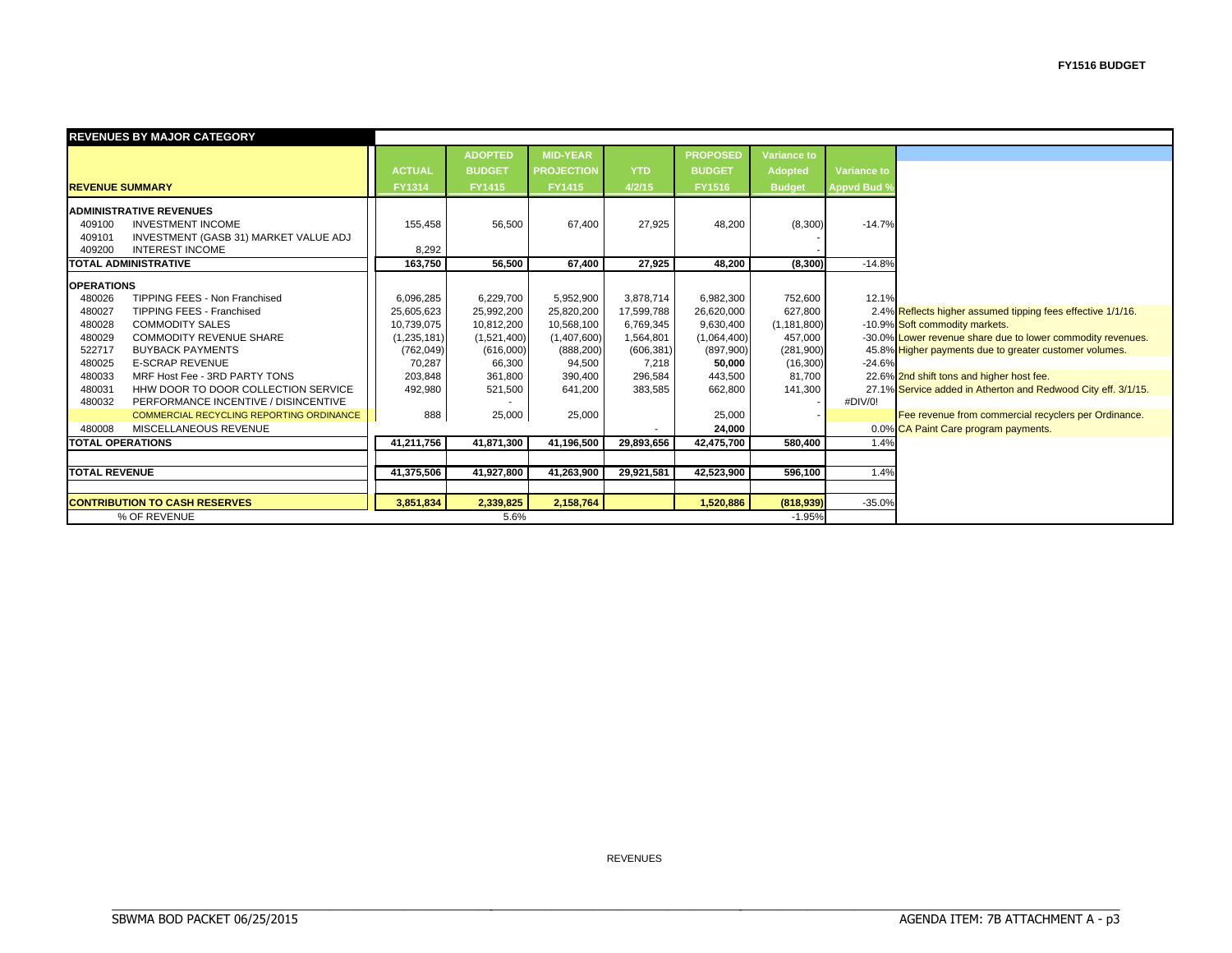|                                | <b>GENERAL OPERATING EXPENSES BY MAJOR CATEGORY</b> |                  |                       |                   |                       |                         |                    |                     |                                                                                                                                 |  |  |
|--------------------------------|-----------------------------------------------------|------------------|-----------------------|-------------------|-----------------------|-------------------------|--------------------|---------------------|---------------------------------------------------------------------------------------------------------------------------------|--|--|
|                                |                                                     |                  | <b>ADOPTED</b>        | <b>MID-YEAR</b>   |                       | <b>PROPOSED</b>         | <b>Variance to</b> | Variance % to       |                                                                                                                                 |  |  |
|                                |                                                     | <b>ACTUAL</b>    | <b>BUDGET</b>         | <b>PROJECTION</b> | <b>YTD SPENT</b>      | <b>BUDGET</b>           | <b>Adopted</b>     | <b>Adopted</b>      |                                                                                                                                 |  |  |
| <b>EXPENDITURE SUMMARY</b>     |                                                     | <b>FY1314</b>    | FY1415                | FY1415            | 4/2/15                | <b>FY1516</b>           | <b>Budget</b>      | <b>Budget</b>       | <b>Notes</b>                                                                                                                    |  |  |
| <b>ADMINISTRATIVE EXPENSES</b> |                                                     |                  |                       |                   |                       |                         |                    |                     |                                                                                                                                 |  |  |
|                                |                                                     |                  |                       |                   |                       |                         |                    |                     | Staff wages and benefits for Exec. Dir., Finance Manager & Board Sec. 2.25 month overlap                                        |  |  |
| 520305                         | <b>ADMINISTRATIVE STAFF</b>                         | 463.454          | 566,900               | 567,500           | 386.662               | 565.798                 | (1, 102)           | $-0.2%$             | with new Finance Manager (July-early September); estimated cost of \$40,370.                                                    |  |  |
| 520306                         | AB 939 PROGRAM STAFF                                | 701.035          | 703,000               | 692.300           | 485.688               | 731.661                 | 28.661             | 4.1%                | Staff wages and benefits for Recycling, Outreach, Compliance and Shoreway.                                                      |  |  |
| 520328                         | EMPLOYEE RECRUITMENT / HR SUPPORT                   |                  | 25,000                | 25,000            | 450                   | 5,000                   | (20,000)           | $-80.0%$            |                                                                                                                                 |  |  |
| 520337                         | PEO COST (HR & PR FEES)                             | 18,408           | 19,000                | 19,400            | 6,000                 | 19,900                  | 900                | 4.7%                | Fees paid to contract HR and payroll service provider.                                                                          |  |  |
| 520312                         | <b>BOARD COUNSEL</b>                                | 115.565          | 65,000                | 65,000            | 22.169                | 55,000                  | (10,000)           | $-15.4%$            | Contracted legal counsel services.                                                                                              |  |  |
| 520300                         | <b>BOARD MEETINGS</b>                               | 6,903            | 3,000                 | 3,000             | 2,281                 | 3.000                   |                    | 0.0%                |                                                                                                                                 |  |  |
| 520310                         | ACCOUNTING SERVICES (City of San Carlos)            | 128,036          | 131,900               | 131,900           | 65,950                | 136,530                 | 4,630              | 3.5%                | Estimated fees paid to current vendor pending results of RFP process.                                                           |  |  |
| 520334                         | <b>INFORMATION TECHNOLOGY</b>                       | 26,999           | 27,000                | 27,000            | 25.096                | 28,000                  | 1,000              | 3.7%                | Fees paid to IT service provider.                                                                                               |  |  |
| 520338                         | <b>WEBSITE</b><br>ANNUAL FINANCIAL AUDIT            | 12,578<br>11.730 | 15,000<br>9.700       | 15,000<br>9.700   | 12,578<br>5.500       | 11,500<br>9.300         | (3,500)<br>(400)   | $-23.3%$<br>$-4.1%$ | Fees paid to website management service provider.<br>Fees paid to auditors to complete FY & calendar year financial statements. |  |  |
| 520301<br>520701               | <b>D&amp;O INSURANCE</b>                            | 43.817           | 32,500                | 34,600            | 34.570                | 39,000                  | 6,500              | 20.0%               | Annual insurance premium for Director's and Officer's insurance.                                                                |  |  |
| 520202                         | <b>BANK FEES</b>                                    | 5,364            | 7,900                 | 7,900             | 5,581                 | 8,000                   | 100                | 1.3%                | Bank fees inclusive of fees paid to BNY as the Bond Trustee.                                                                    |  |  |
| 520203                         | RENT (office lease)                                 | 46,925           | 53,000                | 52,450            | 39,314                | 54,300                  | 1,300              | 2.5%                | Assumes one-year extension on lease with one option year at current terms.                                                      |  |  |
| 520204                         | PRINTING AND POSTAGE                                | 112              | 150                   | 150               | 71                    | 150                     |                    | 0.0%                |                                                                                                                                 |  |  |
| 520107                         | UTILITIES & PHONE                                   | 15,213           | 17,000                | 17,000            | 10,181                | 17,500                  | 500                | 2.9%                | City going out to bid for new janitorial services but currently approx. \$2,000/qtr.                                            |  |  |
| 520905                         | OFFICE/TENANT IMPROVEMENTS                          | 395              | 1,000                 | 1.000             | 654                   | 1,000                   |                    | 0.0%                |                                                                                                                                 |  |  |
| 520201                         | OFFICE SUPPLIES                                     | 14,594           | 17,000                | 17,000            | 12,446                | 15,500                  | (1,500)            | $-8.8%$             |                                                                                                                                 |  |  |
| 520215                         | OFFICE EQUIPMENT COSTS                              | 21,365           | 25,500                | 25,500            | 14.407                | 24,300                  | (1,200)            | $-4.7%$             | This may change if we need to change phones with new service.                                                                   |  |  |
| 520504                         | PUBLICATIONS & PUBLIC NOTICES                       | 1,440            | 3,000                 | 3,000             |                       | 3,000                   |                    | 0.0%                | Assumes notice for 2 bids.                                                                                                      |  |  |
| 520501                         | PROFESSIONAL DUES & MEMBERSHIPS                     | 2,187            | 2,300                 | 2,300             | 1,014                 | 2,300                   | $\sim$             | 0.0%                |                                                                                                                                 |  |  |
| 520801                         | VEHICLE MILEAGE & TOLLS                             |                  | 125                   | 75                | 39                    | 75                      | (50)               | $-40.0%$            |                                                                                                                                 |  |  |
| 520105                         | <b>CELL PHONES</b>                                  | 3.667            | 4,000                 | 4.000             | 2,892                 | 4,500                   | 500                | 12.5%               | Reimbursement for employee work related cell phone costs.                                                                       |  |  |
| 520503                         | <b>CONFERENCE &amp; MEETINGS</b>                    | 7.973            | 10,000                | 10,000            | 5,477                 | 10,500                  | 500                | 5.0%                | Staff attendance at trade conferences and travel related to budgeted projects.                                                  |  |  |
|                                |                                                     |                  |                       |                   |                       |                         |                    |                     | Up to \$1250/employee per year for qualified educational, job related development activities,                                   |  |  |
| 520502                         | <b>TRAINING</b>                                     | 2,387            | 6,500                 | 6,500             | 1,250                 | 5,500                   | (1,000)            | $-15.4%$            | and personal development as approved by Executive Director.                                                                     |  |  |
| 520511                         | SPONSORSHIPS & DONATIONS                            | 9.000            | 9.000                 | 9,000             | 6.500                 | 9.500                   | 500                | 5.6%                | Sponsorships for Acterra, SSMC, CAW and CPSC.                                                                                   |  |  |
| 522706                         | <b>COMPUTER PURCHASE</b>                            | 7.902            | 8.000                 | 8.000             | 6.555                 | 6,000                   | (2,000)            | $-25.0%$            | Two new laptops. Minor other hardware.                                                                                          |  |  |
| <b>TOTAL ADMINISTRATIVE</b>    |                                                     | \$1,667,049      | 1,762,475<br><b>S</b> | 1,754,275         | 1,153,325<br><b>S</b> | $\epsilon$<br>1,766,814 | 4,339              | 0.2%                |                                                                                                                                 |  |  |
|                                | <b>CONTRACT COMPLIANCE AND SUPPORT</b>              |                  |                       |                   |                       |                         |                    |                     |                                                                                                                                 |  |  |
| 520307                         | <b>RATE REVIEW</b>                                  | 32.179           | 40.000                | 40.000            | 6.377                 | 25,000                  | (15,000)           | $-37.5%$            | 3rd party consulting support if needed.                                                                                         |  |  |
| <b>TOTAL RATE REVIEW</b>       |                                                     | 32.179           | 40.000                | 40.000            |                       | 25,000                  | (15,000)           | $-37.5%$            |                                                                                                                                 |  |  |
| <b>CONSULTANT SUPPORT</b>      |                                                     |                  |                       |                   |                       |                         |                    |                     |                                                                                                                                 |  |  |
|                                |                                                     |                  |                       |                   |                       |                         |                    |                     | Operations assessment @\$20K, disaster mgt. plan, utility analysis for CNG and mixed waste                                      |  |  |
| 520308                         | <b>FACILITY IMPROVEMENT OVERSIGHT</b>               |                  | 30,000                | 30,000            | 16,733                | 50,000                  | 20,000             | 66.7%               | processing.                                                                                                                     |  |  |
|                                | 520309 HCM01 CONTRACT MANAGEMENT SUPPORT            | 58.914           | 66,400                | 66,400            | 14,496                | 55,000                  | (11, 400)          | $-17.2%$            | Annual financial audit of RSMC and SBR at \$40k. \$15k for reviewing annual route assessment.                                   |  |  |
|                                | 520309 HCS02 COLLECTION SERVICES FRANCHISE ADMIN.   | 53,353           | 75,000                | 75,000            | 11,844                | 80,000                  | 5,000              | 6.7%                | \$15k call center monitoring. \$40k annual reporting system audit. \$25k operational assessment.                                |  |  |
|                                | <b>FINANCE MANAGER SUPPORT - NEW</b>                |                  |                       |                   |                       | 35,000                  | 35,000             |                     | On-call consultant support as needed.                                                                                           |  |  |
| 520336                         | QUARTERLY LOAD CONTAMINATION MONITORING             | 41,801           | 46.000                | 46.000            | 43.895                | 46.000                  |                    | 0.0%                | Bi-annual Recology contamination sampling.                                                                                      |  |  |
| <b>TOTAL CONSULTANT</b>        |                                                     | 154,068          | 217,400               | $217,400$ \$      | 86.969                | 266,000                 | 48,600             | 22.4%               |                                                                                                                                 |  |  |
|                                | <b>TOTAL CONTRACT COMPLIANCE &amp; SUPPORT</b>      | 186,247 \$<br>S  | 257.400 \$            | 257.400 \$        | $86.969$ S            | 291.000 S               | 33.600             | 13.1%               |                                                                                                                                 |  |  |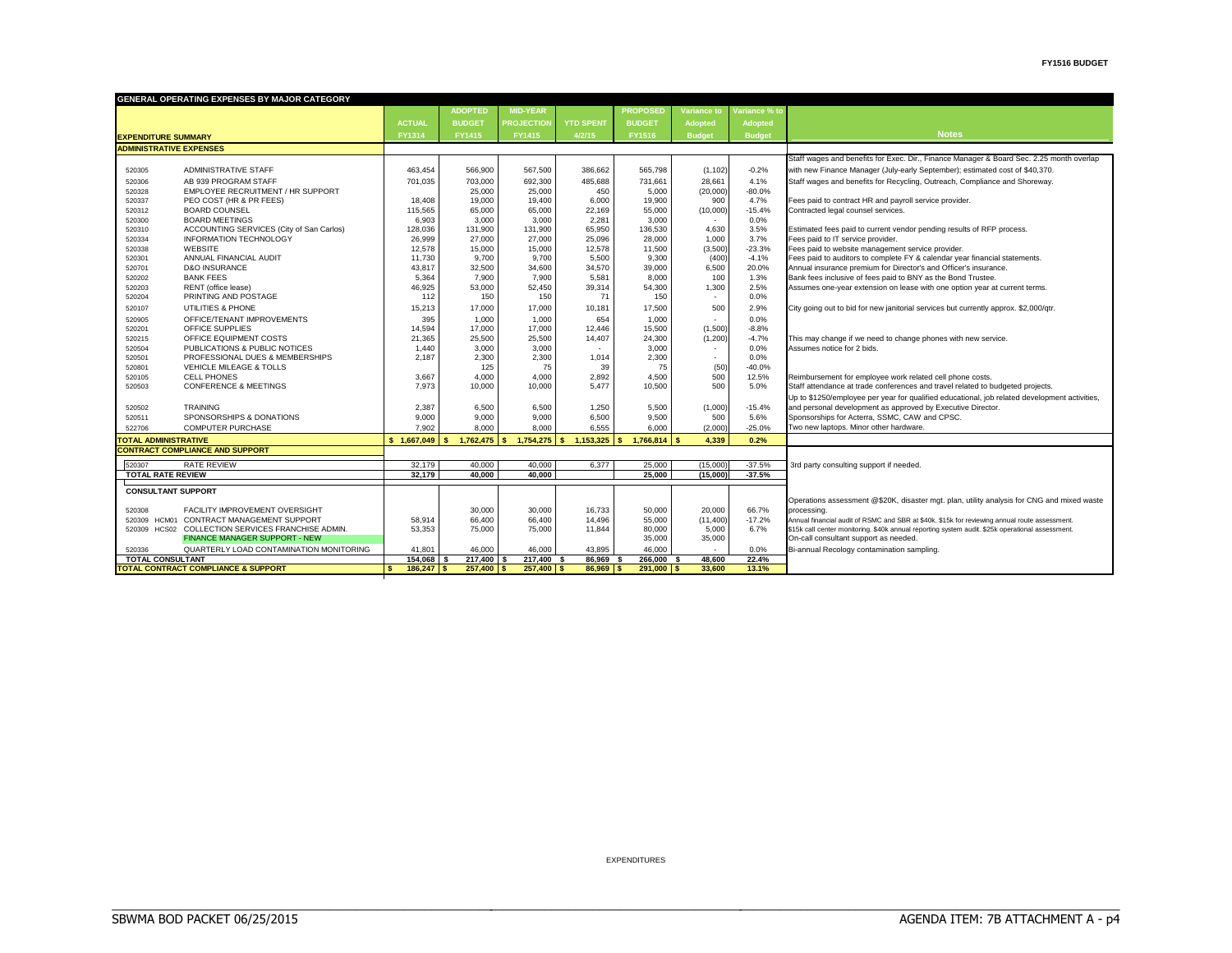| GENERAL OPERATING EXPENSES BY MAJOR CATEGORY                                    |                  |                     |                   |                          |                       |                          |                      |                                                                                                             |
|---------------------------------------------------------------------------------|------------------|---------------------|-------------------|--------------------------|-----------------------|--------------------------|----------------------|-------------------------------------------------------------------------------------------------------------|
|                                                                                 |                  | <b>ADOPTED</b>      | <b>MID-YEAR</b>   |                          | <b>PROPOSED</b>       | Variance to              | Variance % to        |                                                                                                             |
|                                                                                 | <b>ACTUAL</b>    | <b>BUDGET</b>       | <b>PROJECTION</b> | <b>YTD SPENT</b>         | <b>BUDGET</b>         | Adopted                  | <b>Adopted</b>       |                                                                                                             |
| <b>EXPENDITURE SUMMARY</b>                                                      | FY1314           | FY1415              | FY1415            | 4/2/15                   | FY1516                | <b>Budget</b>            | <b>Budget</b>        | <b>Notes</b>                                                                                                |
| RECYCLING - AB939 AND AB 341 COMPLIANCE                                         |                  |                     |                   |                          |                       |                          |                      |                                                                                                             |
| <b>RECYCLING ADMINISTRATION</b>                                                 |                  |                     |                   |                          |                       |                          |                      |                                                                                                             |
| <b>CIWMB ANNUAL REPORTS</b><br>520311                                           | 20,311           | 25,000              | 25,000            | 19,750                   | 25,000                | $\overline{\phantom{a}}$ | 0.0%                 | CalRecycle Electronic Annual Report for 10 Member Agencies.                                                 |
| SBWMA ANNUAL REPORT<br>520341                                                   | 3,000            | 5,000               | 5,000             | $\overline{\phantom{a}}$ | 5,000                 | ٠                        | 0.0%                 |                                                                                                             |
| 520309 HDV01 DIVERSION PROGRAM SUPPORT                                          | 17,534           | 60,000              | 60,000            |                          | 45,000                | (15,000)                 | $-25.0%$             | Public Spaces pilot and related Member Agency Assistance.                                                   |
| RECYCLING REPORTING ORDINANCE EXPENSES<br>520508                                |                  |                     |                   |                          | 15,000                | 15,000                   |                      |                                                                                                             |
| <b>EVENT GIVEAWAYS</b><br>520604<br>TOTAL RECYCLING ADMINISTRATION              | 40,845           | 1.500<br>91.500     | 1,500<br>91.500   | 19,750                   | 1.500<br>91,500       | $\sim$                   | 0.0%<br>0.0%         |                                                                                                             |
| <b>LONG RANGE PLAN/DIVERSION PROGRAMS</b>                                       |                  |                     |                   |                          |                       |                          |                      |                                                                                                             |
|                                                                                 |                  |                     |                   |                          |                       |                          |                      | EOW Pilot - \$120k; Split-Body Pilot Outreach - \$17k; Commercial Outreach - \$60k; Education               |
|                                                                                 |                  |                     |                   |                          |                       |                          |                      | stakeholder engagement process - \$25k. \$183k mixed waste processing system project                        |
|                                                                                 |                  |                     |                   |                          |                       |                          |                      | development to 30% design level and estimate. \$25k to further refine admin. building options.              |
| 520340<br>LONG RANGE PLAN ALTERNATIVES                                          | 51.358           | 232.500             | 247.500           | 115,119                  | 460.000               | 227.500                  | 97.8%                | Zero landfill analysis/taskforce at \$30k.                                                                  |
| <b>TOTAL LONG RANGE PLAN/DIVERSION PROGRAMS</b><br><b>COMMERCIAL PROGRAMS</b>   | 51.358           | 232.500             | 247.500           | 115.119                  | 460.000               | 227.500                  | 97.8%                |                                                                                                             |
|                                                                                 |                  |                     |                   |                          |                       |                          |                      | MD Note - Carry over project from FY1415. If done before end of FY, not needed then.                        |
| LARGE EVENT/VENUE CONSULTING<br>520331                                          |                  | 7,500               | 7,500             | $\sim$                   | 7,500                 | ٠                        | 0.0%                 | Repurpose 2nd trailer as mobile education trailer, will explore grant funding opportunities.                |
|                                                                                 |                  |                     |                   |                          |                       |                          |                      | Incorporating all of Shoreway requires much more reporting requirements and review by                       |
| CLIMATE CHANGE REPORTING<br>520608                                              | 26,909           | 23,000              | 23,000            | 2,924                    | 27,000                | 4,000                    | 17.4%                | outside auditors.                                                                                           |
|                                                                                 |                  |                     |                   |                          |                       |                          |                      | \$15k-AB1826 and AB341 Compliance Outreach; \$20K commercial toolkit; \$10k-business                        |
| 520604 COE01 COMMERCIAL RECYCLING TECHNICAL ASSIST.                             | 48,766           | 85,000              | 85,000            | 21,504                   | 75,000                | (10,000)                 | $-11.8%$             | awards program; \$30k-commercial accounts research.                                                         |
|                                                                                 |                  |                     |                   |                          |                       |                          |                      | \$20k for buddy bags, \$20k for other commercial containers, \$20k for municipal bldgs. All                 |
| 520604 COE02 PURCHASE COMM/MFD CONTAINERS FOR RECOLOGY                          | 35,894           | 60,000              | 60,000            | 16,666                   | 60,000                | ٠                        | 0.0%                 | purchases for Recology.                                                                                     |
| 520604 CDRCY C&D RECYCLING PROGRAM                                              |                  |                     |                   |                          |                       | $\overline{a}$           | #DIV/0!              | Includes \$10K AB1826 and AB 341 compliance, \$20K MFD toolkit updates/additions; \$10K                     |
| 520604 MF001 MULTI-FAMILY OUTREACH                                              | 15.346           | 50,000              | 50,000            | 12.359                   | 50.000                |                          | 0.0%                 | battery/cell outreach; \$10K-MFD awards program.                                                            |
| <b>TOTAL COMMERCIAL PROGRAMS</b>                                                | 126.915          | 225.500             | 225.500           | 53.452                   | 219.500               | (6.000)                  | $-2.7%$              |                                                                                                             |
| <b>RESIDENTIAL PROGRAMS</b>                                                     |                  |                     |                   |                          |                       |                          |                      |                                                                                                             |
| 520604 QNL01 QUARTERLY NEWLESTTER DESIGN/SETUP                                  | 1,455            | 15,000              | 20,000            | 17,991                   | 20,000                | 5,000                    | 33.3%                | Design/produce 3 newsletters.                                                                               |
| 520604 ONLPM QUARTERLY NEWLETTER PRINTING/MAILING                               | 82.248           | 95.000              | 90,000            | 27.578                   | 90.000                | (5,000)                  | $-5.3%$              | Assumes 2 direct mail newsletters and one sent via bill insert                                              |
|                                                                                 |                  |                     |                   |                          |                       |                          |                      | Includes \$70K on-going outreach/support for existing programs; \$12K annual residential                    |
|                                                                                 |                  |                     |                   |                          |                       |                          |                      | service notice development; \$15K website/social media maintenance and updates; \$23,000                    |
| 520604 RES01 RESIDENTIAL OUTREACH PROGRAMS                                      | 136,895          | 135,000             | 120,000           | 47.868                   | 120,000               | (15,000)                 | $-11.1%$             | mobile phone app annual fee.                                                                                |
| 520604 COMPS COMMUNITY EVENTS                                                   |                  | 1,000               | 1,000             | 675                      | 5,000                 | 4,000                    | 400.0%               | Covers compost giveaway, e-scrap/shred and coats drive promotion.                                           |
| 520604 HHWUW HHW DOOR TO DOOR COLLECTION OUTREACH                               | 69.778           | 80,000              | 80,000            | 61.775                   | 80,000                | $\sim$                   | 0.0%                 | Ongoing promotion for in program, includes direct mail, print and outdoor advertisements.                   |
| CURBSIDE HOUSEHOLD BATTERY OUTREACH<br>520335                                   | 2.866            | 5.000               | 5.000             | 3.200                    | 5,000                 | $\overline{\phantom{a}}$ | 0.0%                 |                                                                                                             |
| 520604 ECE01 ELECTRONIC COLLECTIONS EVENTS<br><b>TOTAL RESIDENTIAL PROGRAMS</b> | 293.242          | 1.000<br>332.000    | 1.000<br>317.000  | 945<br>160.031           | 320.000               | (1.000)<br>(12.000)      | $-100.0%$<br>$-3.6%$ | Included under "Community Events" line item.                                                                |
|                                                                                 |                  |                     |                   |                          |                       |                          |                      |                                                                                                             |
| TOTAL RECYCLING - AB939 AND AB 341 COMPLIANCE                                   | 512.360<br>\$.   | 881.500<br><b>S</b> | 881.500<br>- 5    | 348.352                  | 1.091.000             | 209.500<br>s             | 23.8%                |                                                                                                             |
| <b>SUBTOTAL SBWMA PROGRAM BUDGET</b>                                            | \$2.365.656      | 2.901.375<br>l s    | 2.893.175<br>l S  | 1.588.646<br>Ś.          | <b>S</b><br>3.148.814 | 247.439                  | 8.5%                 |                                                                                                             |
| <b>COLLECTION OPERATIONS</b>                                                    |                  |                     |                   |                          |                       |                          |                      |                                                                                                             |
|                                                                                 | 490,847          | 521,500             | 641,200           |                          | 662,800               | 141,300                  | 27.1%                | Added Atherton and Redwood City effective 3/1/15. This is a pass through expense 100%<br>offset by revenue. |
| 522710<br>HHW DOOR TO DOOR COLLECTION SERVICES<br>522719<br>SHRED EVENT SERVICE |                  |                     | 4.061             | 331,706<br>1,692         | 3,500                 | 3.500                    | #DIV/0!              |                                                                                                             |
| <b>TOTAL COLLECTION OPERATIONS</b>                                              | 490,847          | 521,500             | 645,261           | 333,398                  | 666,300               | 144.800                  | 27.8%                |                                                                                                             |
| <b>TOTAL SBWMA PROGRAM BUDGET</b>                                               | $$2,856,503$ \\$ | 3,422,875           | 3,538,436         | 1,922,043<br>s           | 3,815,114<br>s.       | 392,239                  | 11.5%                |                                                                                                             |

EXPENDITURES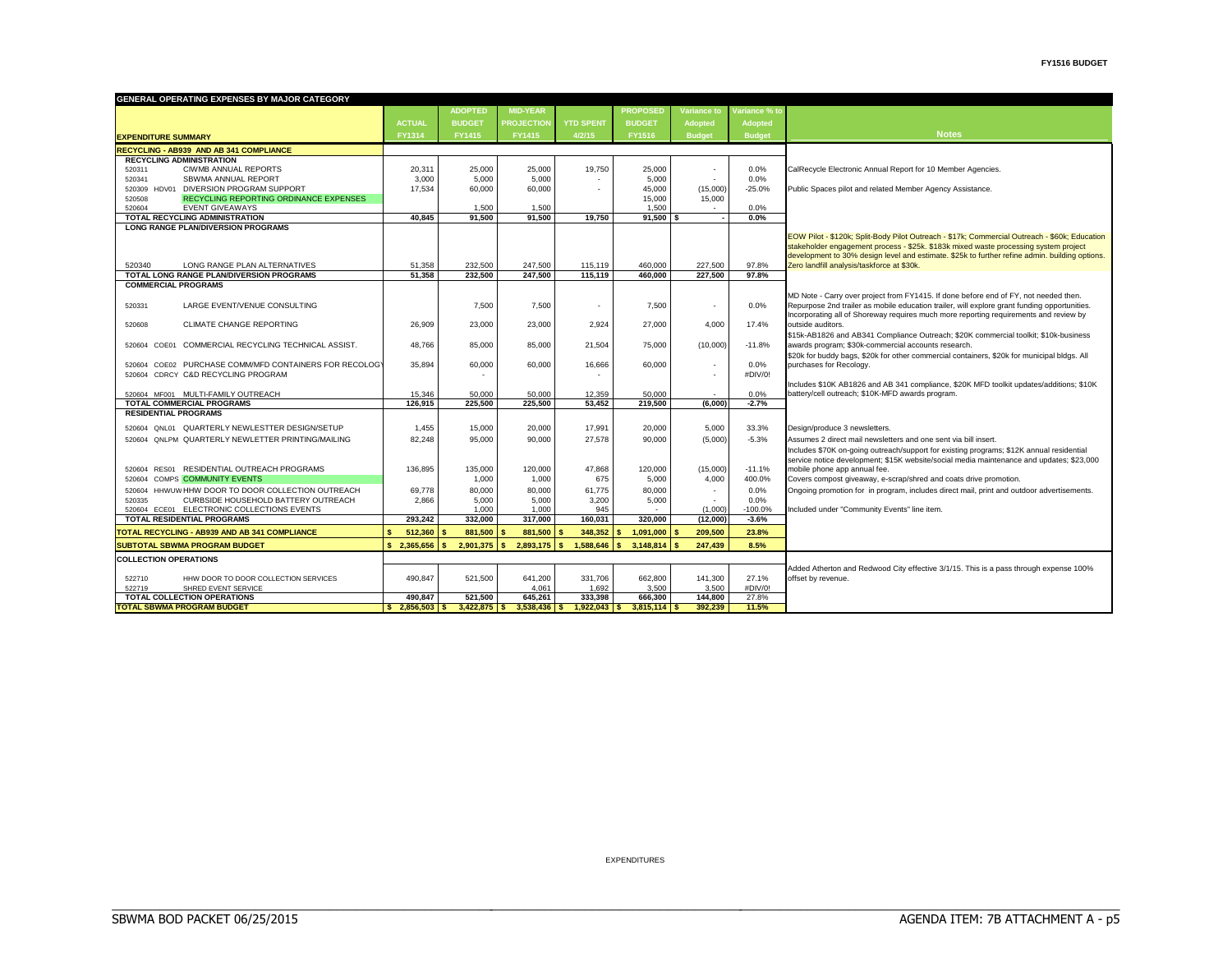|                            | <b>GENERAL OPERATING EXPENSES BY MAJOR CATEGORY</b>                   |                                                                                                         |                |                           |                                                                           |                 |                |               |                                                                                                                                                                                |
|----------------------------|-----------------------------------------------------------------------|---------------------------------------------------------------------------------------------------------|----------------|---------------------------|---------------------------------------------------------------------------|-----------------|----------------|---------------|--------------------------------------------------------------------------------------------------------------------------------------------------------------------------------|
|                            |                                                                       |                                                                                                         | <b>ADOPTED</b> | <b>MID-YEAR</b>           |                                                                           | <b>PROPOSED</b> | Variance to    | Variance % to |                                                                                                                                                                                |
|                            |                                                                       | <b>ACTUAL</b>                                                                                           | <b>BUDGET</b>  | <b>PROJECTION</b>         | <b>YTD SPENT</b>                                                          | <b>BUDGET</b>   | <b>Adopted</b> | Adopted       |                                                                                                                                                                                |
| <b>EXPENDITURE SUMMARY</b> |                                                                       | <b>FY1314</b>                                                                                           | FY1415         | FY1415                    | 4/2/15                                                                    | FY1516          | <b>Budget</b>  | <b>Budget</b> | <b>Notes</b>                                                                                                                                                                   |
| <b>SHOREWAY OPERATIONS</b> |                                                                       |                                                                                                         |                |                           |                                                                           |                 |                |               |                                                                                                                                                                                |
| 522712                     | <b>OPERATOR COMPENSATION - SBR</b>                                    | 16,359,877                                                                                              | 17,061,200     | 17,015,900                | 11,438,736                                                                | 17,739,700      | 678,500        | 4.0%          | Payments per ton by JPA to SBR for facility operations services per Ops. Agreement.<br>Payments per ton by JPA to third party disposal and processing vendors such as Ox. Mtn. |
| 522713                     | DISPOSAL & PROCESSING COSTS                                           | 13,357,426                                                                                              | 14,121,800     | 13,628,500                | 9,255,474                                                                 | 14,472,300      | 350,500        | 2.5%          | landfill, organics processors, etc.                                                                                                                                            |
| 520710                     | <b>INSURANCE SHOREWAY</b>                                             | 203,081                                                                                                 | 213,400        | 213,000                   | 211.439                                                                   | 211.400         | (2,000)        | $-0.9%$       | Annual insurance premiums paid by SBWMA for Shoreway property and liability insurance.                                                                                         |
| 522714                     | SHOREWAY FACILITY COST                                                | 171,369                                                                                                 | 160,000        | 160,000                   | 117.594                                                                   | 175,000         | 15,000         | 9.4%          | Facility repair and maintenance projects not treated as "capital" projects.                                                                                                    |
| 570300                     | SHOREWAY MAINTENANCE - New                                            | 25,219                                                                                                  |                |                           |                                                                           |                 |                | #DIV/0!       |                                                                                                                                                                                |
| 522718                     | EDUCATION CENTER OPERATIONS                                           | 38,589                                                                                                  | 75,000         | 60,000                    | 21,457                                                                    | 60,000          | (15,000)       | $-20.0%$      | Budget for three special public events, school busing (\$19k), tour supplies, etc.                                                                                             |
| 522716                     | MAINTENANCE - OX MTN TIPPER                                           | 28.421                                                                                                  | 36,000         | 36,000                    | 21,488                                                                    | 36,000          |                | 0.0%          | Monthly maintenance charge for truck tipper that JPA owns and Republic operates at Ox. Mtn.                                                                                    |
| 520901                     | SHOREWAY MRF EQUIP, MAINTENANCE > \$10k                               |                                                                                                         | 30,000         | 20,000                    | 18,501                                                                    | 30,000          |                | 0.0%          | Unplanned MRF equipment repairs greater than \$10k are responsibility of JPA.                                                                                                  |
| 520324                     | TAXES (SEWER)                                                         | 32,540                                                                                                  | 35,400         | 34,800                    | 33,630                                                                    | 35,800          | 400            | 1.1%          |                                                                                                                                                                                |
|                            | <b>SUBTOTAL SHOREWAY OPERATIONS</b>                                   |                                                                                                         |                |                           | $$30,216,522$ $$31,732,800$ $$31,168,200$ $$21,118,319$ $$32,760,200$ $$$ |                 | 1.027.400      | 3.2%          |                                                                                                                                                                                |
| <b>SHOREWAY OTHER</b>      |                                                                       |                                                                                                         |                |                           |                                                                           |                 |                |               |                                                                                                                                                                                |
| 521104                     | DEBT SERVICE BOND INTEREST                                            | 2,943,529                                                                                               | 2,885,500      | 2,885,500                 | 485,935                                                                   | 2,833,100       | (52, 400)      | $-1.8%$       | Solid Waste Enterprise Revenue Bond interest payments.                                                                                                                         |
| 522702                     | <b>FRANCHISE FEE</b>                                                  | 1.507.118                                                                                               | 1,546,800      | 1.513.000                 | 1,164,428                                                                 | 1,594,600       | 47,800         | 3.1%          | 5% franchise fee payments by JPA to City of San Carlos.                                                                                                                        |
|                            | <b>SUBTOTAL SHOREWAY OTHER</b>                                        | 4,450,647 \$                                                                                            |                | 4,432,300 \$ 4,398,500 \$ | $1,650,363$ \$                                                            | 4,427,700 \$    | (4,600)        | $-0.1%$       |                                                                                                                                                                                |
|                            | <b>TOTAL SHOREWAY OPERATING EXPENSE</b>                               |                                                                                                         |                |                           | $$34,667,169$ $$36,165,100$ $$35,566,700$ $$22,768,682$ $$37,187,900$ $$$ |                 | 1,022,800      | 2.8%          |                                                                                                                                                                                |
|                            | <b>TOTAL OPERATING EXPENSES (SBWMA Program + Shoreway Operations)</b> | $\frac{1}{3}$ 37,523,672 \ \$ 39,587,975 \ \$ 39,105,136 \ \$ 24,690,725 \ \$ 41,003,014 \ \$ 1,415,039 |                |                           |                                                                           |                 |                | 3.6%          |                                                                                                                                                                                |

EXPENDITURES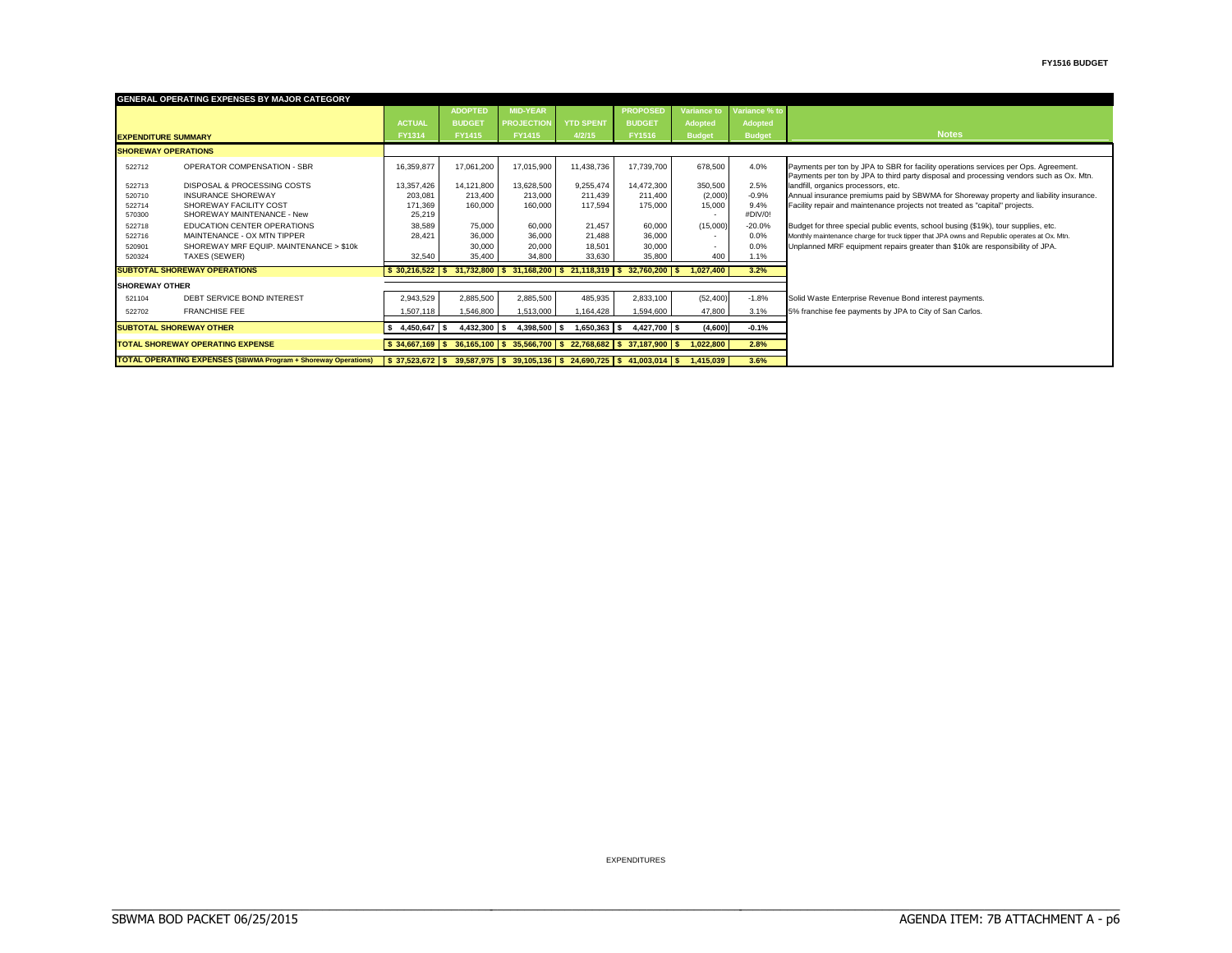#### **ADMINISTRATION**

#### **FY1415 Adopted Budget: \$1,762,475**

#### **FY1516 Preliminary Budget: \$1,766,814**

**SBWMA Staff Resources:** Kevin McCarthy, Executive Director; Marshall Moran, Finance Manager; and Cyndi Urman, Board Secretary/Office Manager.

#### Approximate FTEs (reflects estimated allocation of staff resources to this program area): 1.7 FTEs = 0.90 (Office Manager/Board Secretary), **0.45 (Finance Manager), and 0.35 (Executive Director).**

**Description:** Provides for overall administrative operations of the agency, including: personnel administration, budget development, financial projections, expense payment processing, fiscal management, Board of Directors administration, customer service, risk management, records retention, and information technology. Budget for these functions is captured under "Administrative Expenses."

#### **FY1516 Key Projects/Activities**

#### *Budget and Financial Analysis*

- Review the FY1516 budget to identify budget variances and plan for a mid-year adjustment if needed.
- Prepare the FY1617 budget for Board review and approval.
- Prepare two calendar year financial projections to support Shoreway tip fee assumptions and to "test" bond covenant requirements.
- Review existing tipping fees and develop recommended 2016 tipping fee adjustments if needed.

#### *Accounting and Fiscal Management*

- Complete FY1415 financial audit and 2015 calendar year financial statements for bond reporting.
- If applicable, manage the transition of <sup>a</sup> new vendor for the Annual Financial and Accounting Services contract. *NEW PROJECT*
- **•** Complete the transition from the current Finance Manager to a new Finance Manager. **NEW PROJECT**
- Maximize use of competitive bidding for technical consulting services particularly for scopes of work exceeding \$50,000.
- Meet bond covenants and reporting requirements as specified in the Indenture to ensure compliance including the two debt coverage ratios.
- Monitor South Bay Recycling (SBR) monthly reporting (per Operations Agreement) of tonnage and review their monthly invoice for accuracy and tie all payments to source data.
- Manage monthly cash transfers to/from SBR (per Operations Agreement) for commodity revenue, public revenue, and payments for operations. Review and verify SBR's detailed monthly calculation of commodity revenue.
- Manage monthly billing to and payment from Recology for disposal at Shoreway as prescribed in the Member Agency franchise agreements.
- Ensure all procedures are followed and receipts and payments to vendors are supported by proper documentation and made on timely basis such that cash flow is optimized.

\_\_\_\_\_\_\_\_\_\_\_\_\_\_\_\_\_\_\_\_\_\_\_\_\_\_\_\_\_\_\_\_\_\_\_\_\_\_\_\_\_\_\_\_\_\_\_\_\_\_\_\_\_\_\_\_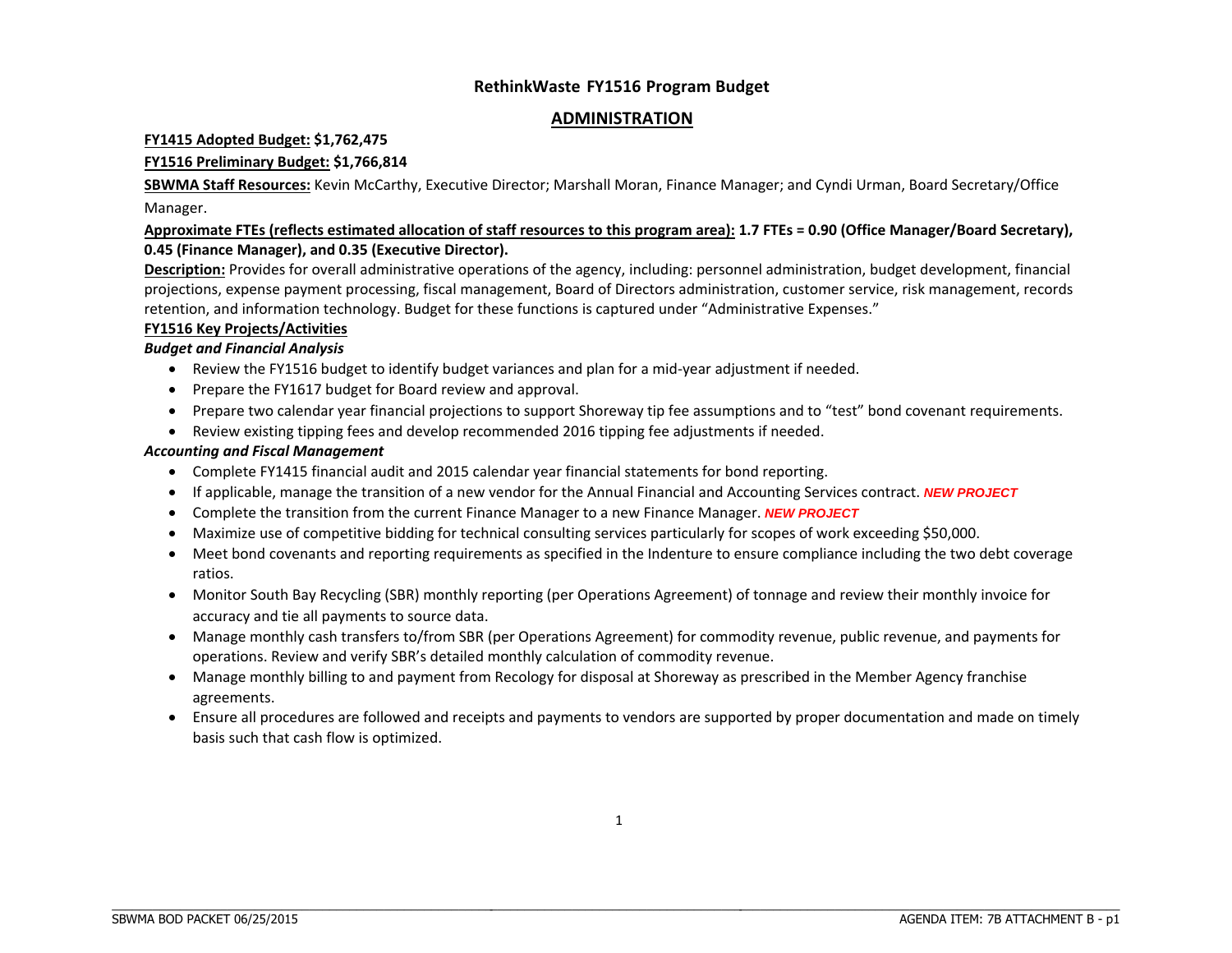#### **Administration (Continued)**

- Review the Quarterly Investment Report to the Board prepared by the City of San Carlos.
- 0 • Renew general insurance policies (property, general liability, EIL, D&O, etc.) and ensure proper coverage is maintained.

#### *Human Resources*

- Manage the payroll and benefits administration, including managing the annual renewal of employee benefit plans to ensure cost effective and competitive plans.
- Make timely payments to vendors for payroll, retirement plan, and HSA plan.
- Monitor payroll process and ensure timely and accurate payment to employees.
- Evaluate the current model used for outsourced HR and payroll administration by <sup>a</sup> third party and make recommendations for changes if appropriate. *NEW PROJECT*

#### *Board of Directors Administration*

- Maintain the Board of Directors webpage to ensure accurate and up to date information is available.
- Update as needed the website's Board Member portal feature to house information of interest.
- Maintain accurate and up-to-date records for the SBWMA, including Board meeting minutes, resolutions, ordinances and contracts.
- Update as necessary the Board of Directors JPA and Contracts Resources Binder.
- Deliver Board Packets to the Board of Directors accurately and on time.
- Manage to compliance with record retention and other Board adopted policies.
- Meet with Board Members, particularly any new Board Members, to address questions and concerns and any unique Member Agency needs.
- Respond to Board Members, and Member Agency staff communications in a timely, professional and accurate manner.

#### *Customer Service*

 Provide high quality customer service to members of the public that contact the SBWMA, including providing helpful, accurate and timely information.

\_\_\_\_\_\_\_\_\_\_\_\_\_\_\_\_\_\_\_\_\_\_\_\_\_\_\_\_\_\_\_\_\_\_\_\_\_\_\_\_\_\_\_\_\_\_\_\_\_\_\_\_\_\_\_\_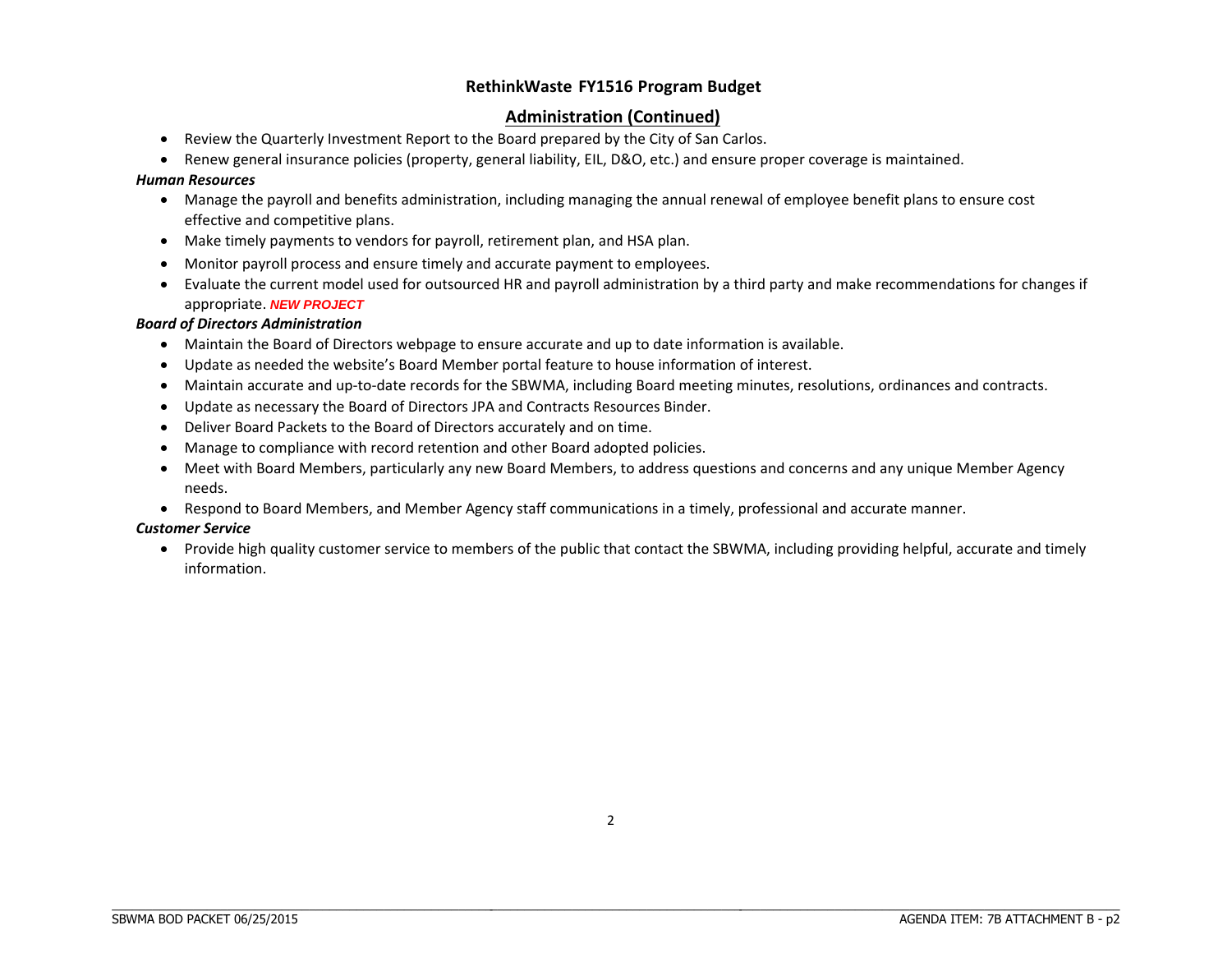#### **CONTRACT COMPLIANCE AND SUPPORT**

#### **FY1415 Adopted Budget: \$257,400**

#### **FY1516 Preliminary Budget: \$291,000**

**SBWMA Staff Resources:** Cliff Feldman, Recycling Programs Manager; Marshall Moran, Finance Manager; Monica Devincenzi, Recycling Outreach and Sustainability Manager; and Hilary Gans, Facility Operations and Contracts Manager.

Approximate FTEs (reflects estimated allocation of staff resources to this program area): 1.32 FTEs = 0.60 (Recycling Programs Manager), 0.30 (Finance Manager), 0.30 (Executive Director), 0.10 (Recycling Outreach and Sustainability Manager), and .02 (Office Manager/Board **Secretary).**

**Description:** Staff services provided in this area includes:

- **•** Continued oversight and contract administration support for the 12 collection services franchise agreements with Recology, including follow‐up work on audit findings and financial auditing.
- Continued oversight of SBR's operations per the Shoreway Operations Agreement (**see "Shoreway Operations" budget worksheet**).
- Management of the annual Member Agency rate review process, including review of the 2016 Recology and SBR compensation applications, and completion of the SBWMA final reports reviewing the Recology and SBR compensation applications and consolidated rate report for 2016. Initiate audit work and review of operational data included in the 2016 compensation applications.

#### **FY1516 Key Projects/Activities**

#### *Contract Administration*

- Review 2015 Annual Report from Recology required per the Member Agency franchise agreements.
- Hire contractor to conduct 2015 rate (calendar) year audit of collection services and facility operations reports, tonnage data and customer service systems. This project is conducted annually due to the fiscal impact associated with the self‐reported information contained in the company's annual reports and compliance with related performance standards. Implement 2014 rate year audit findings as appropriate.
- Hire contractor to conduct 2015 rate year audit of financial systems (includes Recology's revenue reconciliation) of both contractors to verify financial risks to SBWMA and its Member Agencies. This project is conducted annually due to the fiscal impact of data included in reports submitted by the companies and since significant ongoing financial transactions are conducted between the companies.
- Implement 2014 audit findings as appropriate and follow up with Recology to ensure progress on implementing audit recommendations.
- Complete two semi-annual load contamination monitoring events as required in the Member Agency's franchise agreements with Recology. Per Member Agency's franchise agreements and because the SBWMA manages the Shoreway facility, SBWMA is tasked with overseeing various aspects of ensuring that contamination of recycle and compost materials is kept low to maximize commodity revenue.
- Hire a contractor to conduct Recology customer service call center monitoring and evaluation of compliance per the Member Agency's Franchise agreements. This project is conducted annually due to the fiscal impact associated with compliance of performance standards related to the operation of the customer service call center.

\_\_\_\_\_\_\_\_\_\_\_\_\_\_\_\_\_\_\_\_\_\_\_\_\_\_\_\_\_\_\_\_\_\_\_\_\_\_\_\_\_\_\_\_\_\_\_\_\_\_\_\_\_\_\_\_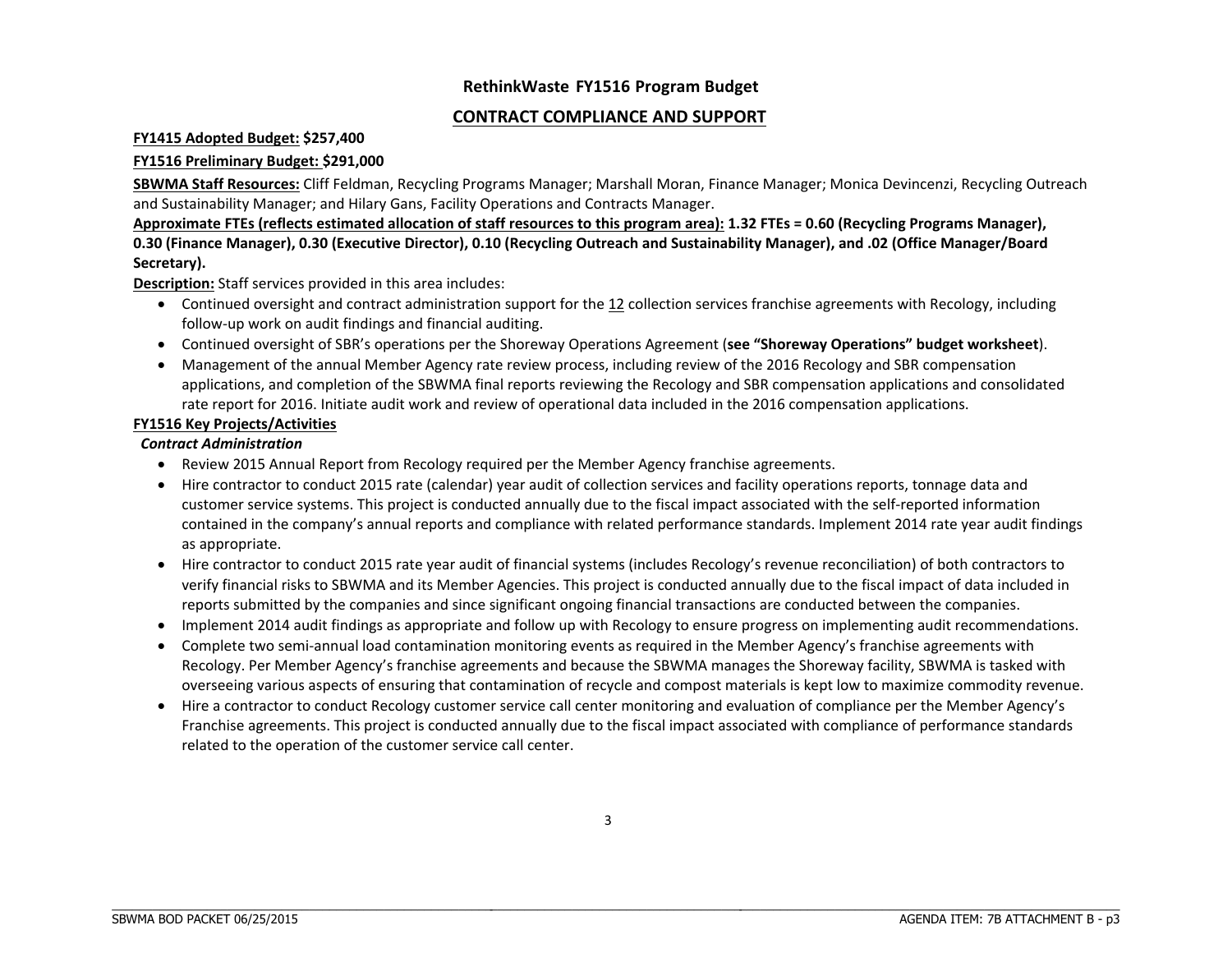#### **Contract Compliance and Support (Continued)**

- Hire a contractor to assist with conducting a review of Recology's collection services operations to identify their actual costs of operations and make recommendations as appropriate for future operational and program improvements. *NEW PROJECT*
- Hire a contractor to assist with conducting a review of SBR's operations and management of Shoreway to identify their actual costs of operations and make recommendations as appropriate for future operational improvements. *NEW PROJECT*
- Provide prompt responses to questions/issues/complaints that are raised by the public and Member Agencies regarding their franchise agreements and the services provided by Recology. The RethinkWaste phone number is publicized and staff frequently responds to requests from the public.
- Provide prompt responses to questions/issues/complaints that are raised by the public and Member Agencies regarding their experiences using the Shoreway facility and the services provided by SBR.
- Develop a Member Agency snapshot report for 2015 and make presentations to Member Agency governing bodies upon request. This snapshot report has been well received by the Member Agencies in prior years and staff shall continue to consolidate the key operational and programmatic metrics of the services provided and be available to present this information in public meetings upon request.

#### *Rate Review, Analysis and Projections*

- Complete SBWMA final rate reports providing <sup>a</sup> review of the Recology and SBR compensation applications for the 2016 rate year per the Member Agency's franchise agreements and Operations Agreement, respectively. Per the franchise agreements with Recology and the Operations Agreement with SBR, the SBWMA is tasked with consolidating the pertinent data required to project the revenue requirement needed for the subsequent rate year which directly results in determining the rates that need to be charged by each Member Agency.
- Continue to provide direction and support to Recology with making changes or improvements to their Annual Compensation Application. Staff will make efforts to continuously improve this key Application submitted by Recology each year.
- Analyze the very detailed cost adjustments in the Compensation Applications from Recology and SBR. Verify the companies follow the prescribed contractual requirements and approved compensation methodology per the franchise agreements and Operations Agreement, respectively. Conduct <sup>a</sup> detailed review of any Recology special issues if needed.
- Prepare financial analysis for projected revenue and total collection costs, residual cost impact from prior year, and include pass-through costs (disposal and agency fees) to determine total rate adjustment for each Member Agency per the franchise agreement(s).
- Prepare <sup>a</sup> variance analysis of 2016 total collection cost vs. 2015 cost by detailed cost categories by Member Agency to aid in understanding collection cost changes. Per feedback from our Member Agencies, this useful variance analysis is prepared annually to assist decision makers with analyzing and recommending rate increases.
- Provide ongoing rate analysis support and projections of 2016 rate impacts associated with changes to any assumptions.
- . Update 5‐year collection cost projection by Member Agency for collection cost components: Recology cost, disposal expense and Member Agency fees.
- Support Member Agencies with analysis of rate issues and attend rate hearings or rate related meetings as requested.

\_\_\_\_\_\_\_\_\_\_\_\_\_\_\_\_\_\_\_\_\_\_\_\_\_\_\_\_\_\_\_\_\_\_\_\_\_\_\_\_\_\_\_\_\_\_\_\_\_\_\_\_\_\_\_\_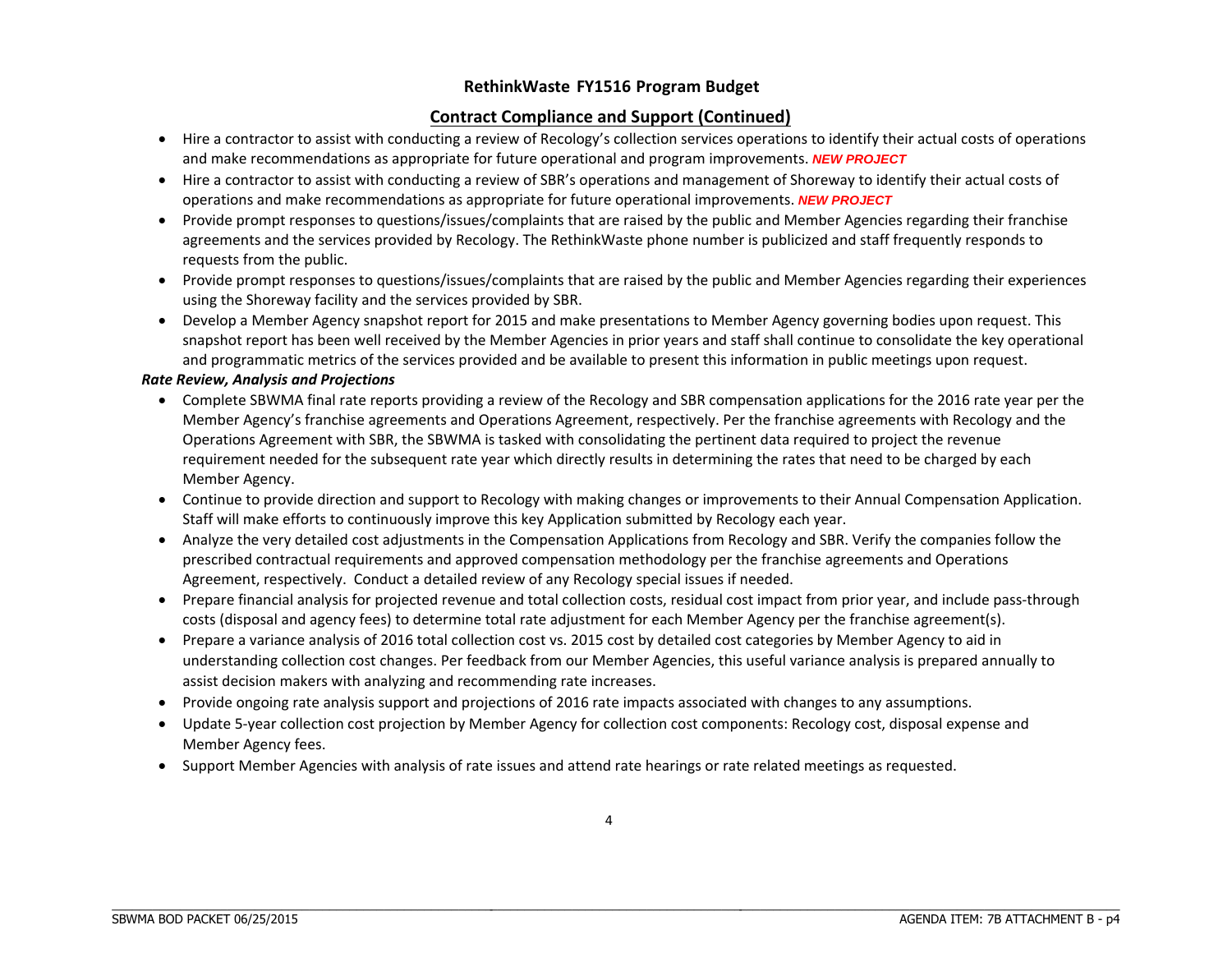#### **Contract Compliance and Support (Continued)**

• Review Recology's Revenue Reconciliation Report; develop outside audit of financial risks including SBR's payments to SBWMA. The financial information provided in the Recology Revenue Reconciliation Report is self‐reported and is <sup>a</sup> key component in determining the subsequent revenue requirement needed to establish rates for Recology's annual compensation increase.

| NOTE: KEY PROJECT AND ACTIVITY DETAILS ARE LISTED IN ORDER BELOW BY BUDGET LINE ITEM: THEY ARE NOT LISTED IN |  |
|--------------------------------------------------------------------------------------------------------------|--|
| THE ORDER SHOWN IN THE TEXT.                                                                                 |  |

|                                       |                                                                                                                                                                                                                                                                                                                                                                                                                            | <b>FY1415</b>  | <b>FY1415</b> | <b>FY1516</b>   |
|---------------------------------------|----------------------------------------------------------------------------------------------------------------------------------------------------------------------------------------------------------------------------------------------------------------------------------------------------------------------------------------------------------------------------------------------------------------------------|----------------|---------------|-----------------|
| <b>Budget Expense Category</b>        | <b>Description of Program for FY1516</b><br><b>Contract Compliance and Support – Consultant Support</b>                                                                                                                                                                                                                                                                                                                    | <b>Adopted</b> | Mid-Year      | <b>Proposed</b> |
|                                       | \$257,400                                                                                                                                                                                                                                                                                                                                                                                                                  | \$257,400      | \$291,000     |                 |
| Rate Review and Support               | • Rate analysis and support for Member Agencies, including<br>outside support for accounting temporary worker.                                                                                                                                                                                                                                                                                                             | \$40,000       | \$40,000      | \$25,000        |
| <b>Facility Improvement Oversight</b> | • Preparation of a preliminary Disaster Management Plan related<br>to the Shoreway facility operations (\$30k). The SBWMA does<br>not currently have a Disaster Management Plan.<br>. Hire contractor to assist with conducting review of SBR's<br>operations and management of Shoreway to identify actual<br>costs of operations and make recommendations as appropriate<br>for future operational improvements (\$20k). | \$30,000       | \$30,000      | \$50,000        |
| <b>Contract Management Support</b>    | • Conduct annual financial audit of Recology. This audit reviews<br>distribution of franchise and other fees to Member Agencies,<br>annual revenue reconciliation and other aspects of financial<br>related reporting and franchise agreement compliance (\$40k).<br>Limited route auditing related to Annual Route Assessments<br>(\$15k).                                                                                | \$66,400       | \$66,400      | \$55,000        |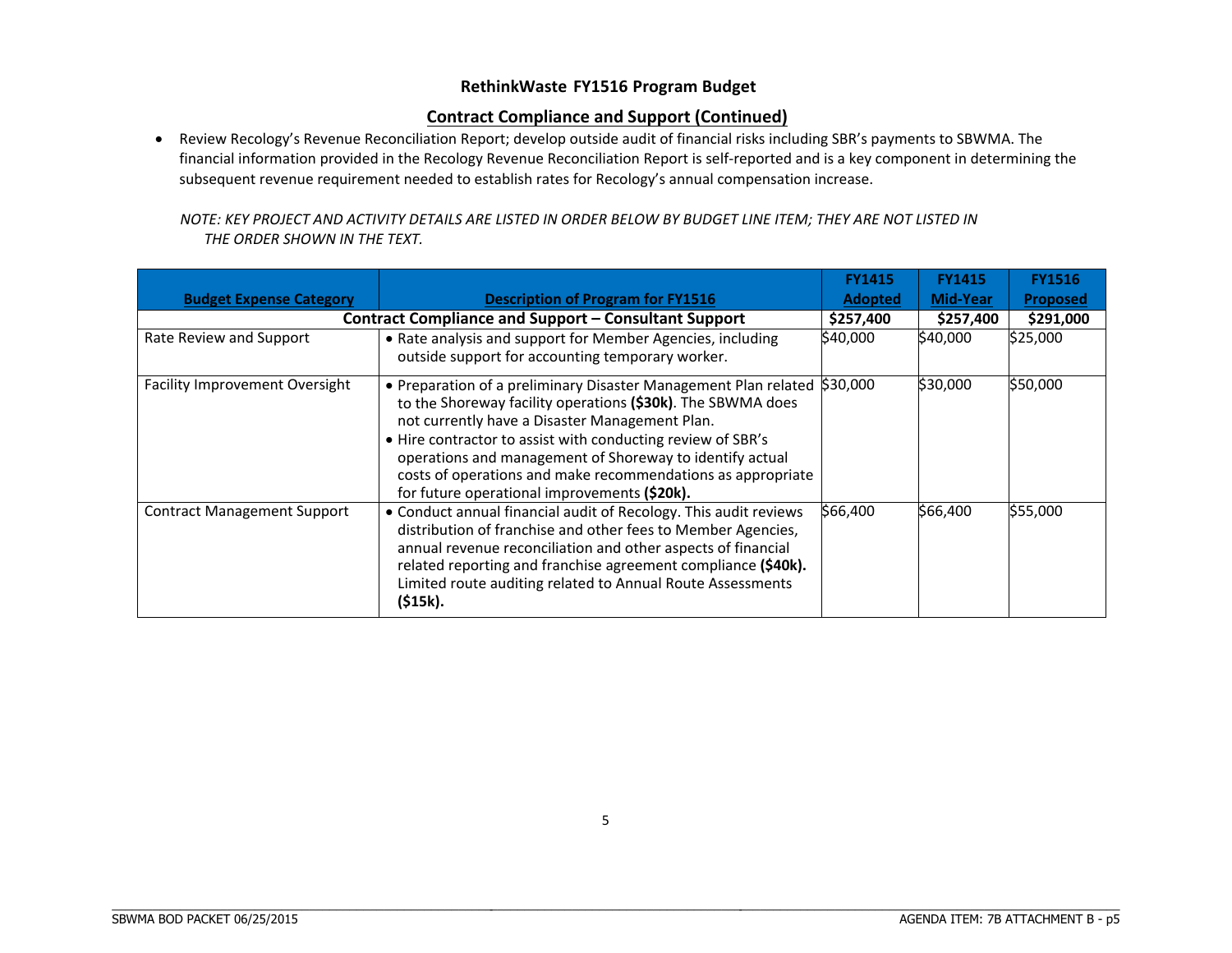| <b>Collection Services Franchise</b><br>Administration | • SBWMA is required per franchise agreements to support<br>Member Agencies with contract compliance issues, including<br>monitoring and auditing the companies reporting, systems and<br>customer service functions and ensuring compliance with any<br>previous audit findings and recommendations (\$40,000);<br>conducting customer service call center monitoring to test<br>customer service data self-reported by company which<br>pertains to calculation of performance incentives/disincentives<br>and liquidated damages (\$15,000); and, conducting an | \$75,000 | \$75,000 | \$80,000 |
|--------------------------------------------------------|-------------------------------------------------------------------------------------------------------------------------------------------------------------------------------------------------------------------------------------------------------------------------------------------------------------------------------------------------------------------------------------------------------------------------------------------------------------------------------------------------------------------------------------------------------------------|----------|----------|----------|
| Finance Manager Support (NEW)                          | operational and cost assessment of Recology's collection<br>services operations (\$25,000).<br>. On-call consultant support by retired Finance Manager to new<br>Finance Manager for major tasks completed for the first time<br>like rate forecasting, tipping fee analysis, mid-year budget<br>review and new budget preparation.                                                                                                                                                                                                                               | N/A      | N/A      | \$35,000 |
| <b>Bi-Annual Contamination</b><br>Monitoring           | • Twice per year contamination monitoring per Article 6.02 of<br>the franchise agreements to determine the contamination level<br>of various material categories (e.g., single family targeted<br>recyclable materials, etc.) (\$46,000).                                                                                                                                                                                                                                                                                                                         | \$46,000 | \$46,000 | \$46,000 |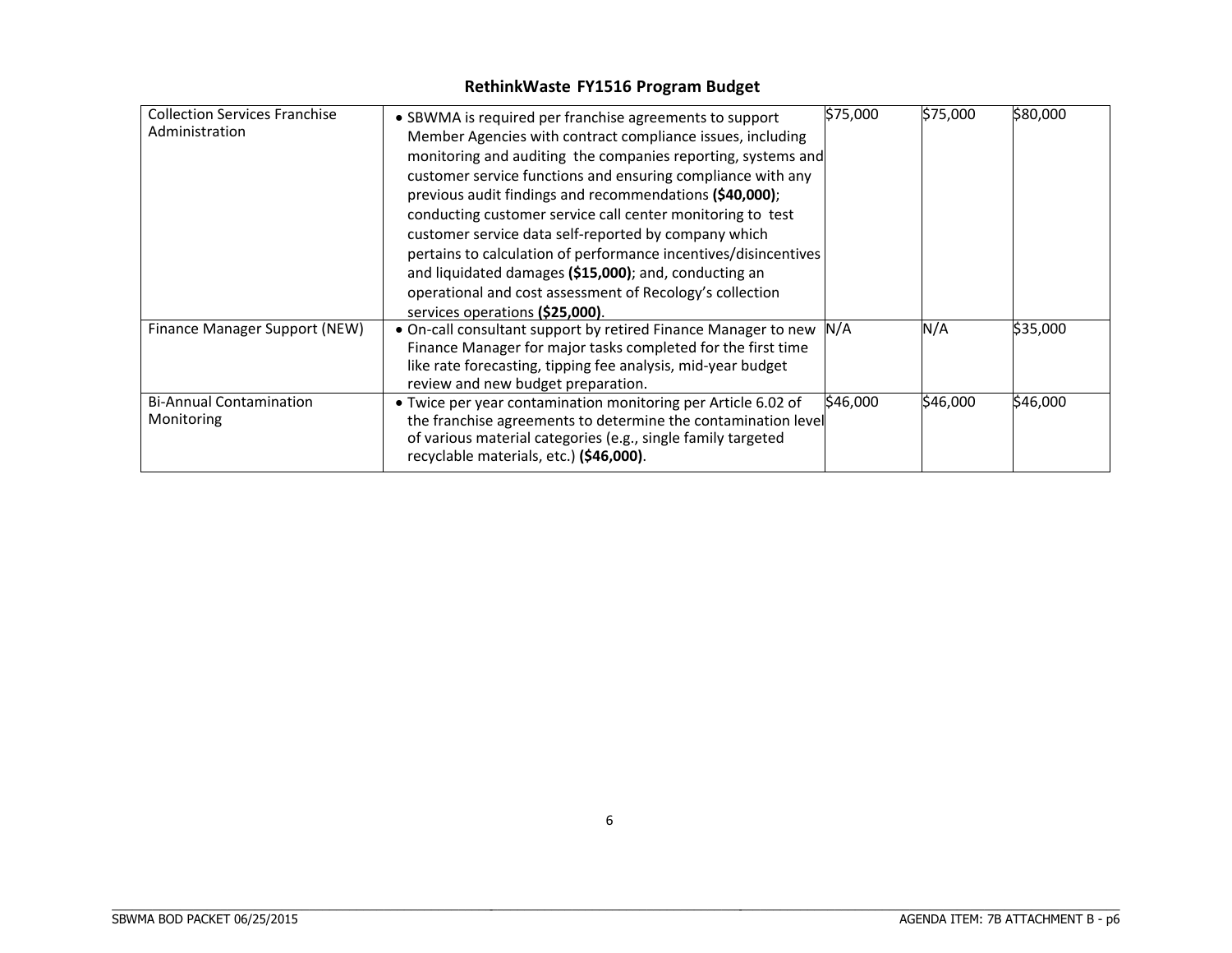#### **RECYCLING OUTREACH AND PROGRAMS – AB 939, AB 341 AND AB 1826 COMPLIANCE**

#### **FY1415 Adopted Budget: \$881,500**

#### **FY1516 Preliminary Budget: \$1,091,000**

**SBWMA Staff Resources:** Cliff Feldman, Recycling Programs Manager; and Monica Devincenzi, Recycling Outreach and Sustainability Manager. Approximate FTEs (reflects estimated allocation of staff resources to this program area): 1.22 FTEs = 0.8 (Recycling Outreach and Sustainability Manager), 0.25 (Recycling Program Manager), 0.15 (Executive Director), and 0.02 (Office Manager/Board Secretary).

**Description:** Staff services provided in this area to ensure compliance with state‐mandated waste reduction, recycling and reporting requirements per the California Integrated Waste Management Act of 1989 (Assembly Bill (AB) 939), mandatory commercial recycling (AB 341), and the more recent legislation pertaining to mandatory organics recycling by the commercial sector (AB 1826) include:

- Development and implementation of public education and outreach strategies to promote residential and commercial waste reduction and recycling collection programs and services.
- Oversight of any Recology San Mateo County (Recology) services under the 12 collection services franchise agreements with the Member Agencies.
- Prepare and submit State mandated CalRecycle Annual Reports required per AB 939 on behalf of 10 participating Member Agencies.
- Implement recommended 2015 Long Range Plan projects.

#### **FY1516 Key Projects/Activities**

#### *Public Education and Outreach*

- Develop, implement and manage new AB 1826 and ongoing AB 341 outreach activities, including producing and disseminating brochures, inserts and letters of non‐compliance for Member Agency and Recology use. The State's AB 341 and AB 1826 require all public agencies to implement public education efforts to encourage businesses to comply with this mandatory commercial recycling law (AB 341) and commercial organics collection (AB 1826) and the SBWMA can most effectively manage this effort on behalf of all Member Agencies.
- **•** Develop, submit and manage the 2016 Recology Annual Public Education Plan (per the Member Agency's franchise agreements) in coordination with Recology and the Adhoc Public Education Subcommittee, including an evaluation of most cost‐effective ongoing outreach activities and tools.
- Investigate public funding (e.g., grants, and public-private or public-public partnerships, as applicable) opportunities for outreach programs and activities.
- Promote residential collection services (per the franchise agreements) through three *rethinker* newsletters, five bill inserts and presentations at community groups, organizations and events in collaboration with Recology.
- Continue to develop and implement outreach strategies to increase participation and customer knowledge of CartSMART and BizSMART franchised collection services, including tailoring programs to meet specific community needs.
- Continue to develop and implement outreach strategies to increase participation and customer knowledge of the Door-to-Door HHW Collection program which is now provided to all twelve SBWMA Member Agencies. This very popular program provides an easy and convenient means for residents to have HHW and Universal Waste collected directly from their homes without the need to transport it themselves.

\_\_\_\_\_\_\_\_\_\_\_\_\_\_\_\_\_\_\_\_\_\_\_\_\_\_\_\_\_\_\_\_\_\_\_\_\_\_\_\_\_\_\_\_\_\_\_\_\_\_\_\_\_\_\_\_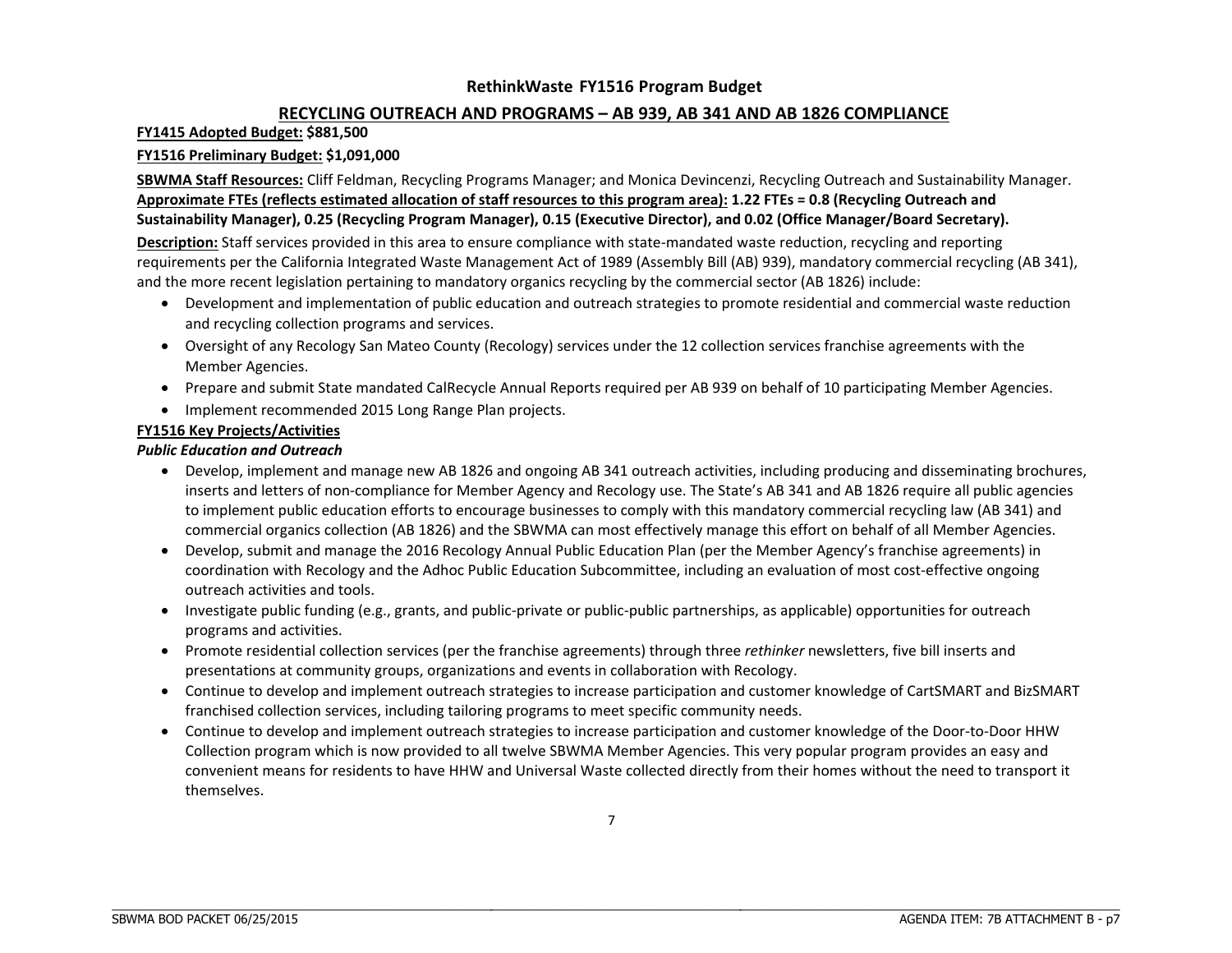#### **Recycling Outreach and Programs – AB 939, AB 341 and AB 1826 Compliance (Continued)**

- 0 Measure the effectiveness of ongoing outreach tools and determine if modifications or improvements are needed or if different tools are required.
- Conduct the annual BizSMART@Work Awards program to recognize businesses and multi‐family complexes for their 2014 diversion efforts.
- Provide outreach and other support to Member Agencies for compost giveaways and shred/e-scrap recycling events per the franchise agreements with Recology.
- Provide outreach materials for three seasonal compost and mulch giveaway events to be held at Shoreway. *NEW PROJECT*

#### *Recycling (Diversion Programs)*

- Continue implementation of the SBWMA-wide Commercial Recycling Reporting Ordinance to collect diversion data that is currently unavailable. Significant commercial recycling activity is carried out by the private sector; however, the SBWMA does not have data on these activities. The only commercial recycling data available is provided by Recology per the franchise agreements. This data is needed to continue updating the diversion figures used in the Long Range Plan and to assist with planning future potential expanded diversion efforts as required by State mandate.
- Continue implementation of the pilot Public Space Recycling project. This project is focused on increasing the opportunity for the public to conveniently and cost‐effectively recycle in public spaces (e.g., parks). *NEW PROJECT*
- Continue to develop and implement cost‐effective, ongoing outreach strategies and additional multi‐family outreach materials in coordination with Recology and the Adhoc Public Education Subcommittee.
- Manage the Audit of Recology's 2015 Annual Report regarding the company's performance and compliance. The data in this report is self-reported by Recology and it impacts various fiscal implications and the measurement of performance standards associated with fiscal impacts, thus annually auditing this report is part of the due diligence of effective contract administration.

#### *Long Range Plan*

- Implement an Every Other Week residential garbage collection pilot **(\$120,000)**. *NEW PROJECT*
- Develop and implement public education and notification to residents participating in the Recology Residential Split-Body Collection Vehicle pilot project **(\$17,000)**. *NEW PROJECT*
- Develop and implement enhanced Commercial Recycling Outreach targeting businesses and multi‐family **(\$60,000).** *NEW PROJECT*
- Implement <sup>a</sup> stakeholder engagement process for the Environmental Education Center and Tour Program. **(\$25,000)**. *NEW PROJECT*
- Completion of conceptual designs for <sup>a</sup> Shoreway Transfer Station Mixed Waste processing system to recover organics materials and other recyclables from residential and commercial solid waste **(\$183,000).** *NEW PROJECT*
- Complete Recology administration building remodel design assessment to accommodate SBWMA offices **(\$25,000)**. *NEW PROJECT*
- Complete research on zero waste related policy options and an assessment of processing and treatment technologies for identified waste streams **(\$30,000).** *NEW PROJECT*

\_\_\_\_\_\_\_\_\_\_\_\_\_\_\_\_\_\_\_\_\_\_\_\_\_\_\_\_\_\_\_\_\_\_\_\_\_\_\_\_\_\_\_\_\_\_\_\_\_\_\_\_\_\_\_\_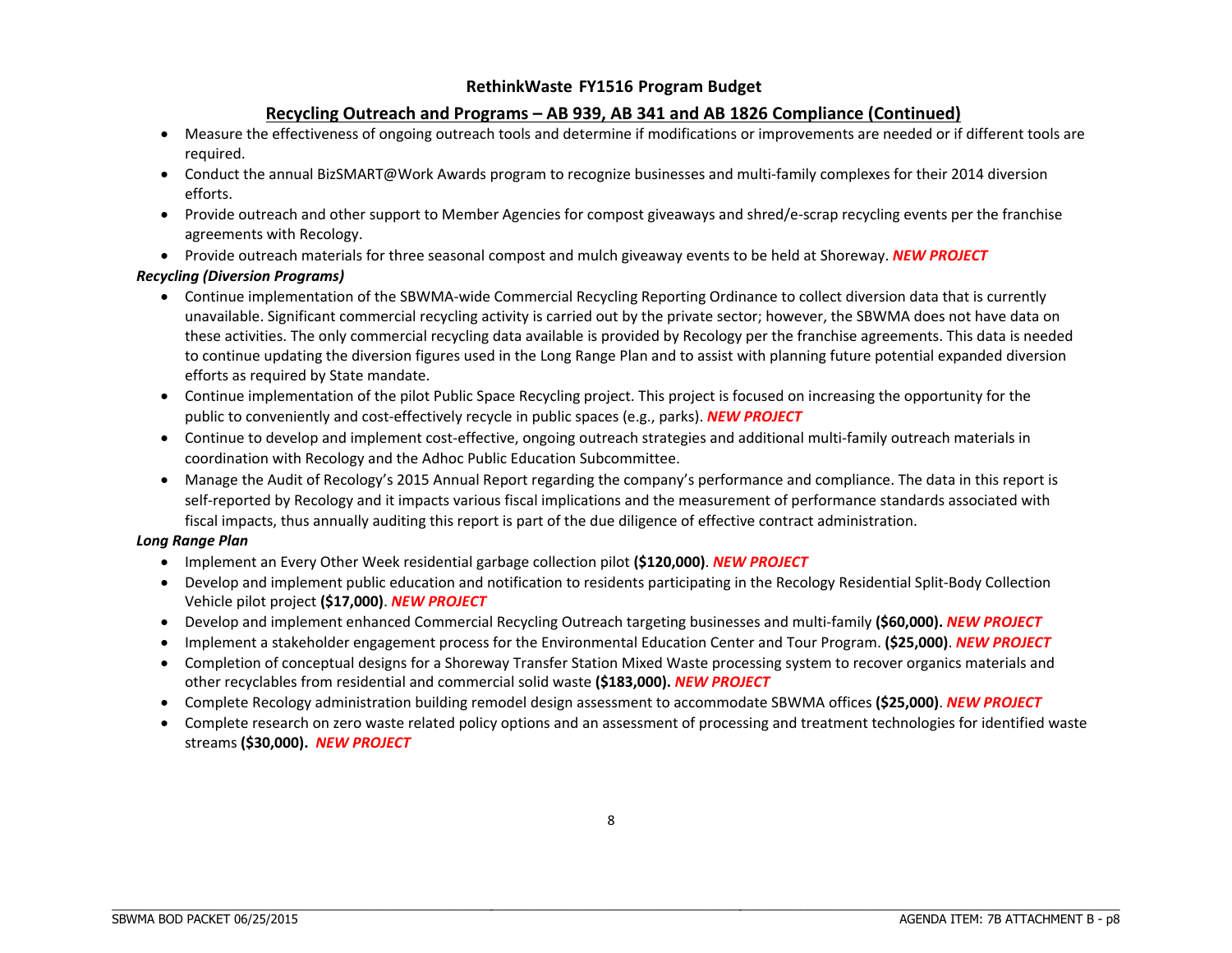### **Recycling Outreach and Programs – AB 939, AB 341 and AB 1826 Compliance (Continued)**

NOTE: KEY PROJECT AND ACTIVITY DETAILS ARE LISTED IN ORDER BELOW BY BUDGET LINE ITEM; THEY ARE NOT LISTED IN *THE ORDER SHOWN IN THE TEXT.*

| <b>Budget Expense Category</b>                   | <b>Description of Program for FY1516</b>                                                                                                                                                                                                          | <b>FY1415</b><br><b>Adopted</b> | <b>FY1415</b><br>Mid-Year | <b>FY1516</b><br><b>Proposed</b> |
|--------------------------------------------------|---------------------------------------------------------------------------------------------------------------------------------------------------------------------------------------------------------------------------------------------------|---------------------------------|---------------------------|----------------------------------|
|                                                  | Recycling Outreach and Programs - AB 939 and AB 341 Compliance                                                                                                                                                                                    | \$881,500                       | \$881,500                 | \$1,091,000                      |
| CIWMB (CalRecycle) Annual<br>Report              | • SBWMA annually provides the necessary research and data<br>compilation to draft and submit State mandated Electronic<br>Annual Reports for ten Member Agencies to comply with<br>requirements of AB 939 (\$25,000).                             | \$25,000                        | \$25,000                  | \$25,000                         |
| <b>SBWMA Annual Report</b>                       | • This annual report provides a snapshot of key metrics and<br>milestones for the prior year. This budget expense covers design<br>and production costs of this report (\$5,000).                                                                 | \$5,000                         | \$5,000                   | \$5,000                          |
| Diversion Program Support                        | • Continue implementation of pilot Public Spaces Recycling project \$60,000<br>to ensure the public is provided an opportunity to recycle at<br>parks and other public spaces and provide Member Agency<br>assistance with as needed. (\$45,000). |                                 | \$60,000                  | \$45,000                         |
| <b>Recycling Reporting Ordinance</b><br>Expenses | • Continue implementation and notification of the SBWMA-wide<br>Commercial Recycling Reporting Ordinance to collect diversion<br>data that is currently unavailable.                                                                              | N/A                             | N/A                       | \$15,000                         |
| <b>Event Giveaways</b>                           | • Promote the various programs and services at Member Agency<br>community events, primarily held in the spring and summer and<br>include educational and promotional items as giveaways.<br>(51,500).                                             | \$1,500                         | \$1,500                   | \$1,500                          |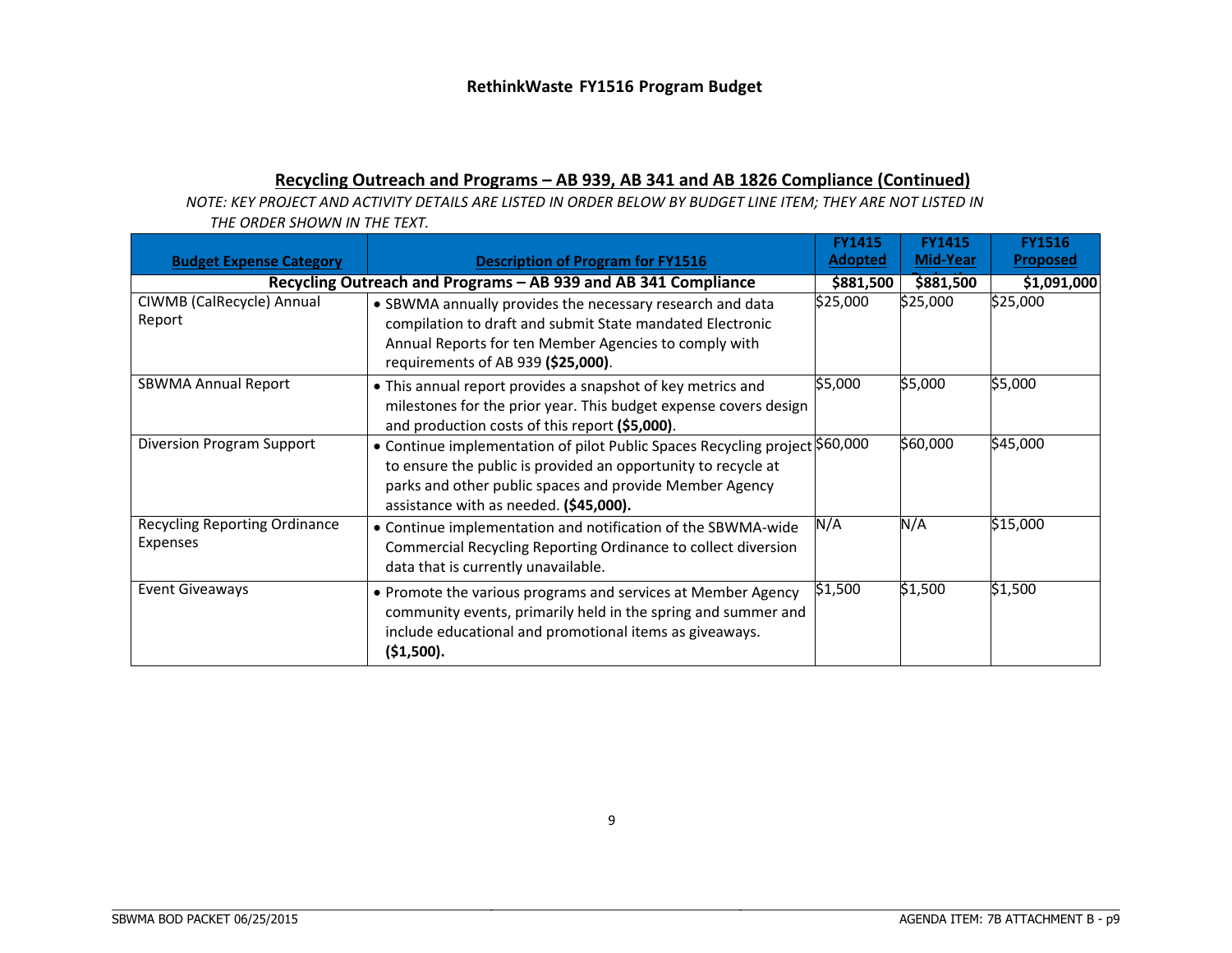| Long Range Plan Alternatives                          | . Implement project includes in the draft Long Range Plan<br>provided to the Board in March 2015. Projects include:<br>Every Other Week residential garbage collection pilot<br>(\$120,000);<br>Recology Residential Split-Body Collection Vehicle pilot<br>project (\$17,000);<br>Enhanced Commercial Recycling Outreach (\$60,000);<br>Stakeholder engagement process on education and<br>outreach project (\$25,000);<br>Residential and Commercial Mixed Waste Processing<br>system project development (\$183,000); and,<br>Recology administration building design assessment<br>(\$25,000).<br>Zero Landfill Working Group research on policy and<br>technology options (\$30,000). | \$232,500 | \$247,500 | \$460,000 |
|-------------------------------------------------------|--------------------------------------------------------------------------------------------------------------------------------------------------------------------------------------------------------------------------------------------------------------------------------------------------------------------------------------------------------------------------------------------------------------------------------------------------------------------------------------------------------------------------------------------------------------------------------------------------------------------------------------------------------------------------------------------|-----------|-----------|-----------|
| Large Event/Venue Consulting                          | • Staff is in the process of repurposing one trailer for collection of<br>niche/reusable items at events. Staff is also considering<br>repurposing the second trailer as a mobile education trailer to be<br>used at community events. Will be exploring grant funding<br>opportunities. (\$7,500).                                                                                                                                                                                                                                                                                                                                                                                        | \$7,500   | \$7,500   | \$7,500   |
| Large Event/Venue Recycling<br>Services               | • Use of trailers limited compared to prior years - expense not<br>anticipated (\$0).                                                                                                                                                                                                                                                                                                                                                                                                                                                                                                                                                                                                      | SO.       | \$0       | \$0       |
| Climate Change Reporting and<br><b>Policy Options</b> | • Staff reports GHG emissions for the SBWMA office and Shoreway \$23,000<br>Environmental Center, and is assisting with SBR's annual<br>reporting framework, both through The Climate Registry<br>(\$27,000).                                                                                                                                                                                                                                                                                                                                                                                                                                                                              |           | \$23,000  | \$27,000  |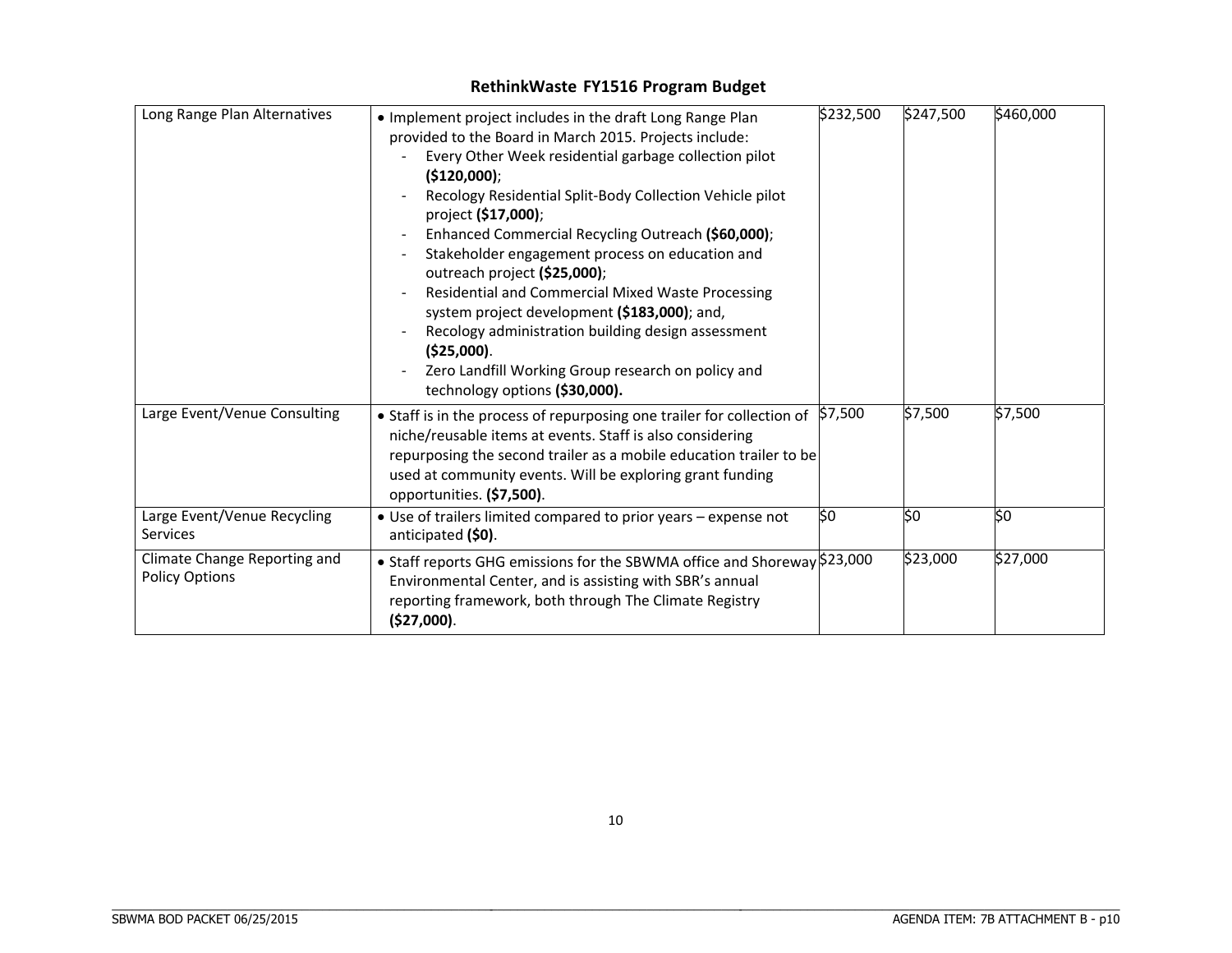| <b>Commercial Recycling Technical</b> | • Commercial accounts collection services assessment and                                                           | \$85,000 | \$85,000 | \$75,000 |
|---------------------------------------|--------------------------------------------------------------------------------------------------------------------|----------|----------|----------|
| Assistance                            |                                                                                                                    |          |          |          |
|                                       | research to understand utilization of services and commercial                                                      |          |          |          |
|                                       | recycling outreach effectiveness (\$30,000);                                                                       |          |          |          |
|                                       | • To comply with the AB 341 (mandatory commercial recycling                                                        |          |          |          |
|                                       | mandate) and AB 1826 (mandatory commercial organics<br>recycling), staff is charged with outreach and education to |          |          |          |
|                                       | commercial/MFD sector and directly making presentations and                                                        |          |          |          |
|                                       | hosting workshops at Multi-Family Dwelling HOA's and Chambers                                                      |          |          |          |
|                                       | of Commerce (\$15,000).                                                                                            |          |          |          |
|                                       | • Conduct annual Business Awards Program recognizing businesses                                                    |          |          |          |
|                                       | for their 2014 diversion efforts (\$10,000).                                                                       |          |          |          |
|                                       | • Maintain and update commercial Toolkit in collaboration with                                                     |          |          |          |
|                                       | Recology that includes sector specific outreach materials (e.g.,                                                   |          |          |          |
|                                       | messaging specific for restaurants, offices, etc.) (\$20,000). Staff                                               |          |          |          |
|                                       | to continue to collaborate with Recology on assessing the                                                          |          |          |          |
|                                       | effectiveness of outreach efforts.                                                                                 |          |          |          |
| Purchase Commercial/MFD               | • SBWMA is required per Franchise Agreements with Recology to                                                      | \$60,000 | \$60,000 | \$60,000 |
| <b>Containers for Recology</b>        | purchase various types of internal containers to facilitate                                                        |          |          |          |
|                                       | diversion at commercial and multi-family dwelling customers.                                                       |          |          |          |
|                                       | Specifically, this expense will cover annual purchase of Slim Jims,                                                |          |          |          |
|                                       | desk-side recycling containers and Buddy Bags that the company                                                     |          |          |          |
|                                       | will distribute to businesses and multi-family customers                                                           |          |          |          |
|                                       | throughout the SBWMA service area (\$40,000). Another \$20,000                                                     |          |          |          |
|                                       | is assumed for purchase of containers for municipal buildings                                                      |          |          |          |
|                                       | such as city hall complexes.                                                                                       |          |          |          |
| <b>C&amp;D Recycling Program</b>      | • Develop an SBWMA list of certified C&D processors based on                                                       | \$0      | \$0      | SO.      |
|                                       | physical audits conducted by other jurisdictions and provide                                                       |          |          |          |
|                                       | permit counter and related assistance to increase C&D recycling                                                    |          |          |          |
|                                       | to Member Agencies upon request.                                                                                   |          |          |          |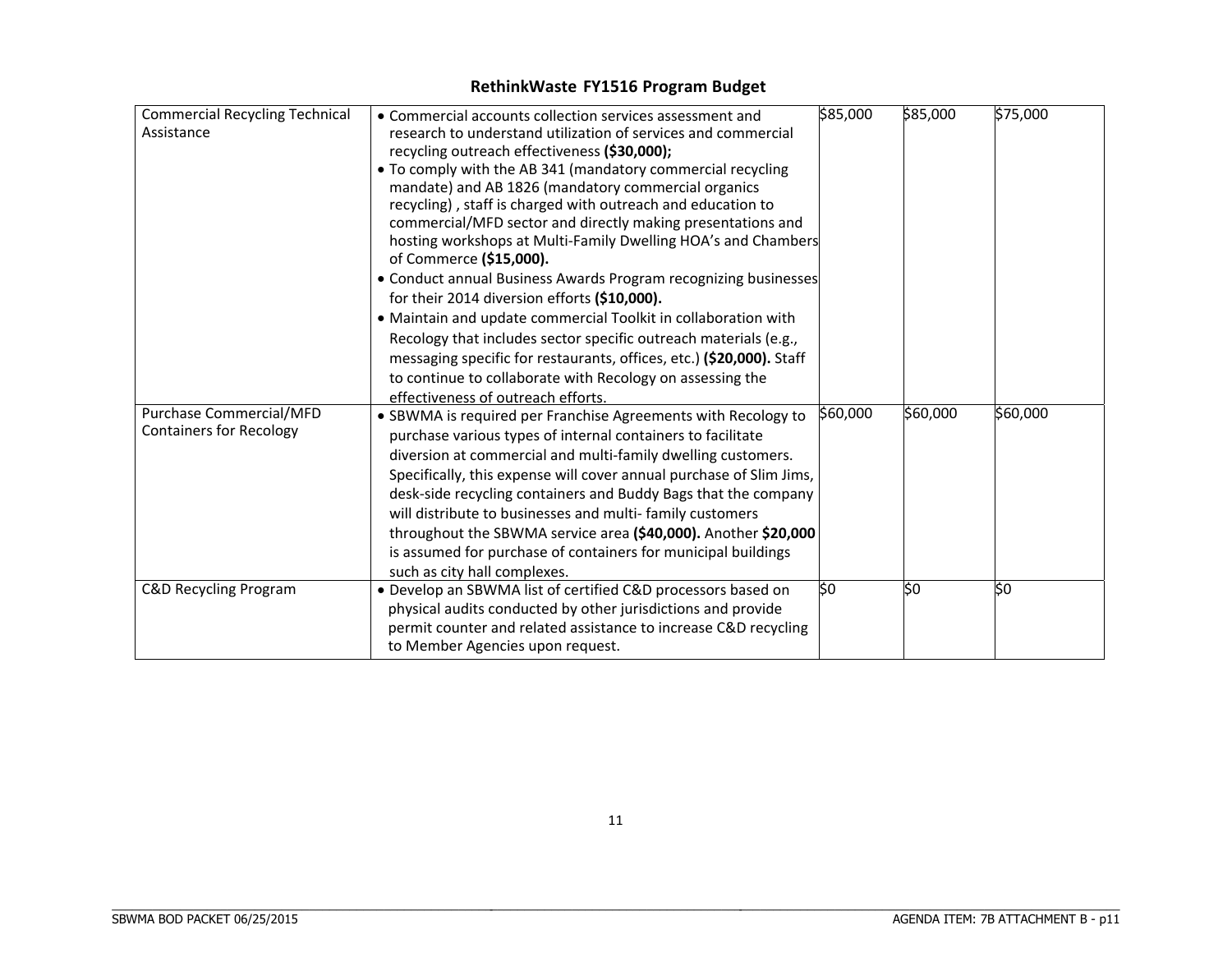| Multi-Family Outreach        | • To comply with the AB 341 (mandatory commercial recycling             | \$50,000 | \$50,000 | \$50,000 |
|------------------------------|-------------------------------------------------------------------------|----------|----------|----------|
|                              | mandate) and AB 1826 (mandatory commercial organics                     |          |          |          |
|                              | recycling), staff is charged with outreach and education to the         |          |          |          |
|                              | commercial/MFD sector and directly making presentations and             |          |          |          |
|                              | hosting workshops at Multi-Family Dwelling HOA's and                    |          |          |          |
|                              | Chambers of Commerce (\$10,000).                                        |          |          |          |
|                              | • SBWMA is required per Franchise Agreements with Recology to           |          |          |          |
|                              | provide outreach materials in the form of the toolkit. The toolkit      |          |          |          |
|                              | includes posters, brochures and flyers on programs and service,         |          |          |          |
|                              | move-in/move-out guides and a property manager guide. Staff             |          |          |          |
|                              | will continue to update existing toolkit materials and develop          |          |          |          |
|                              | cost-effective strategies and additional materials as needed in         |          |          |          |
|                              | collaboration with Recology (\$20,000). Staff to collaborate with       |          |          |          |
|                              | Recology on developing plan to assess the toolkit's                     |          |          |          |
|                              | effectiveness.                                                          |          |          |          |
|                              | • Promote subscriptions to Recology MFD batteries/cell phones           |          |          |          |
|                              | collection service through targeted outreach pieces and                 |          |          |          |
|                              | strategies (\$10,000).                                                  |          |          |          |
|                              | • Conduct the annual Multi-Family Awards Program recognizing            |          |          |          |
|                              | multi-family complexes for their 2014 diversion efforts                 |          |          |          |
|                              | (\$10,000).                                                             |          |          |          |
| Rethinker Newsletter Design/ | • SBWMA is required per Franchise Agreements with Recology to $$15,000$ |          | \$20,000 | \$20,000 |
| Set-up                       | develop the rethinker newsletter for SFD and MFD residents.             |          |          |          |
|                              | Previously this was a quarterly newsletter, however, per Board          |          |          |          |
|                              | approved FY1415 budget, it is now published 3 times per year.           |          |          |          |
|                              | Development of the newsletter content and layout (\$20,000).            |          |          |          |
| Rethinker Newsletter         | • SBWMA is required per Franchise Agreements with                       | \$95,000 | \$90,000 | \$90,000 |
| Printing/Mailing             | Recology to develop and issue the rethinker newsletter to single        |          |          |          |
|                              | family and multi-family residents. Previously this was a quarterly      |          |          |          |
|                              | newsletter, however, per the Board approved FY1415 budget, it           |          |          |          |
|                              | is now published 3 times per year. This is for printing and             |          |          |          |
|                              | mailing/insertion of 3 issues (\$90,000). Staff has assumed two         |          |          |          |
|                              | are direct mailed and one is inserted into the garbage bill.            |          |          |          |
|                              |                                                                         |          |          |          |
|                              | Staff will continue to promote sign-ups for the electronic version      |          |          |          |
|                              | to reduce costs.                                                        |          |          |          |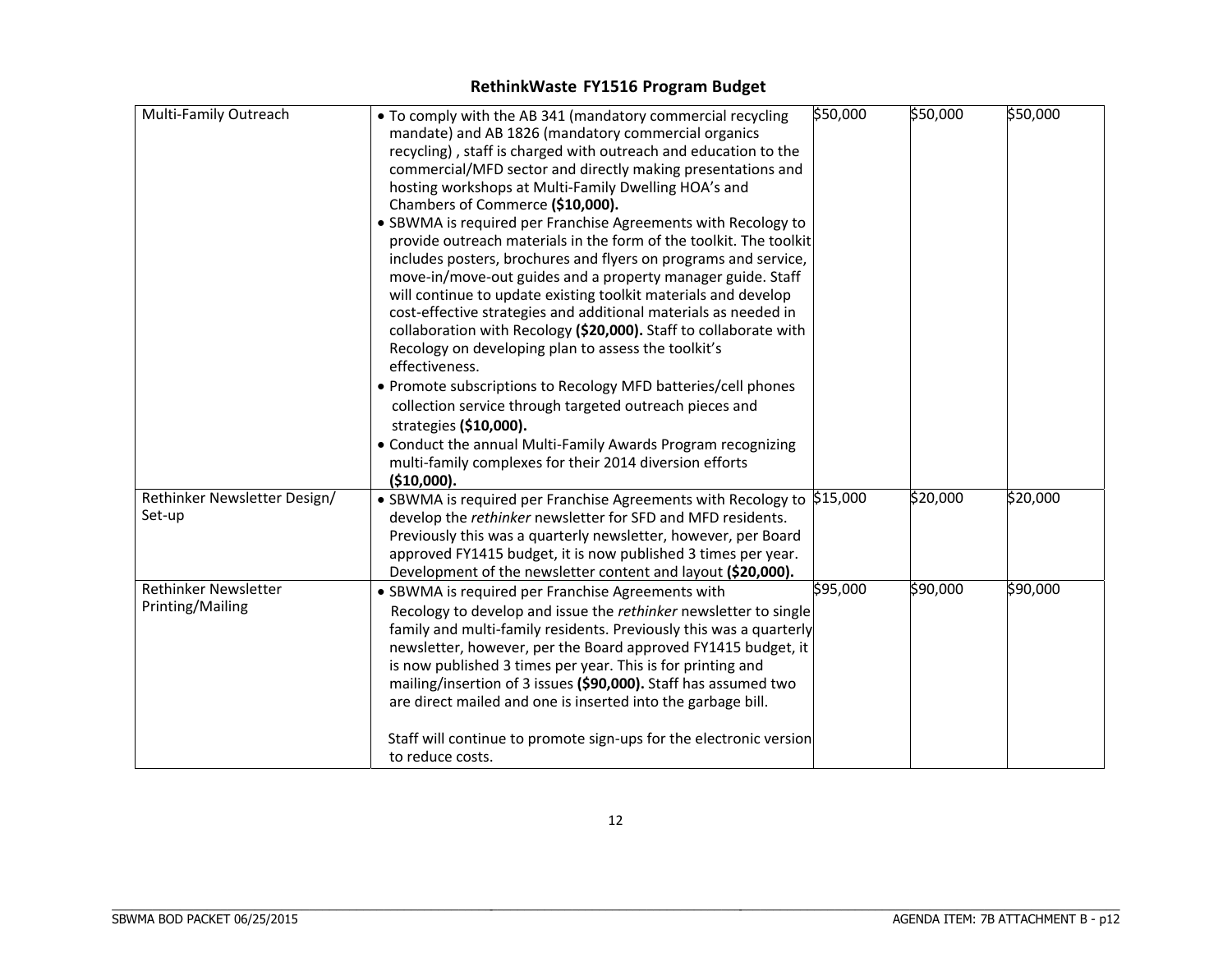| <b>Residential Outreach Programs</b> | • SBWMA is responsible for all outreach and education efforts,      | \$135,000 | \$120,000 | $\sqrt{51}20,000$ |
|--------------------------------------|---------------------------------------------------------------------|-----------|-----------|-------------------|
|                                      | including ongoing outreach support/maintenance for existing         |           |           |                   |
|                                      | collection programs through brochures, posters, flyers and new      |           |           |                   |
|                                      | opportunities such as signs on Recology collection vehicles, and    |           |           |                   |
|                                      | addressing niche issues including illegal dumping, storm water      |           |           |                   |
|                                      | trash, anti-scavenging (\$70,000).                                  |           |           |                   |
|                                      |                                                                     |           |           |                   |
|                                      | · Update annual residential Service Notice per Franchise            |           |           |                   |
|                                      | Agreements with Recology that will provide key program and          |           |           |                   |
|                                      | services related information (\$12,000).                            |           |           |                   |
|                                      | • RethinkWaste website and social media (FB, Twitter, You Tube)     |           |           |                   |
|                                      | outreach, includes maintenance and updates to keep current          |           |           |                   |
|                                      | and relevant (\$15,000).                                            |           |           |                   |
|                                      | • Mobile Phone App annual fee for RethinkWaste and all Member       |           |           |                   |
|                                      | Agencies, to continue making it more convenient for tech-savvy      |           |           |                   |
|                                      | customers to have access to program information and make            |           |           |                   |
|                                      | service requests/report issues (\$23,000).                          |           |           |                   |
| <b>Community Events</b>              | • SBWMA is responsible for assisting Member Agencies with           | \$1,000   | \$1,000   | \$5,000           |
|                                      | promotion of Community Events, including compost giveaway           |           |           |                   |
|                                      | and shred/e-scrap events, and coats for kids (\$2,000).             |           |           |                   |
|                                      | . Provide outreach materials for three seasonal compost and         |           |           |                   |
|                                      | mulch giveaway events to be held at Shoreway (\$3,000).             |           |           |                   |
| <b>HHW Door-to-Door Collection</b>   | • Continue ongoing "rolling" public education/marketing             | \$80,000  | \$80,000  | \$80,000          |
| Outreach                             | campaign to further promote these services to participating         |           |           |                   |
|                                      | Member Agencies. Promotional activities will include direct         |           |           |                   |
|                                      | mail, outdoor and print advertising, social media, etc. (\$80,000). |           |           |                   |
|                                      | • Continue discussion with WM Curbside, LLC for the company to      |           |           |                   |
|                                      | provide the service to Member Agency facilities if the program      |           |           |                   |
|                                      | can be negotiated in a cost effective manner staff will promote     |           |           |                   |
|                                      | and manage this enhanced service (included above).                  |           |           |                   |
| Curbside Household Battery           | • Continue to promote curbside recycling of household batteries     | \$5,000   | \$5,000   | \$5,000           |
| Outreach                             | and cell phones collection service provided by Recology as this is  |           |           |                   |
|                                      | one of the programs requiring additional awareness per the          |           |           |                   |
|                                      | results of 2012 Customer Satisfaction Survey (\$5,000).             |           |           |                   |
| <b>Electronics Collection Events</b> | • SBWMA is responsible for assisting Member Agencies with           | 51,000    | \$1,000   | \$0               |
|                                      | promotion of the E-scrap and shred events (\$0). Now included       |           |           |                   |
|                                      | in Community Events.                                                |           |           |                   |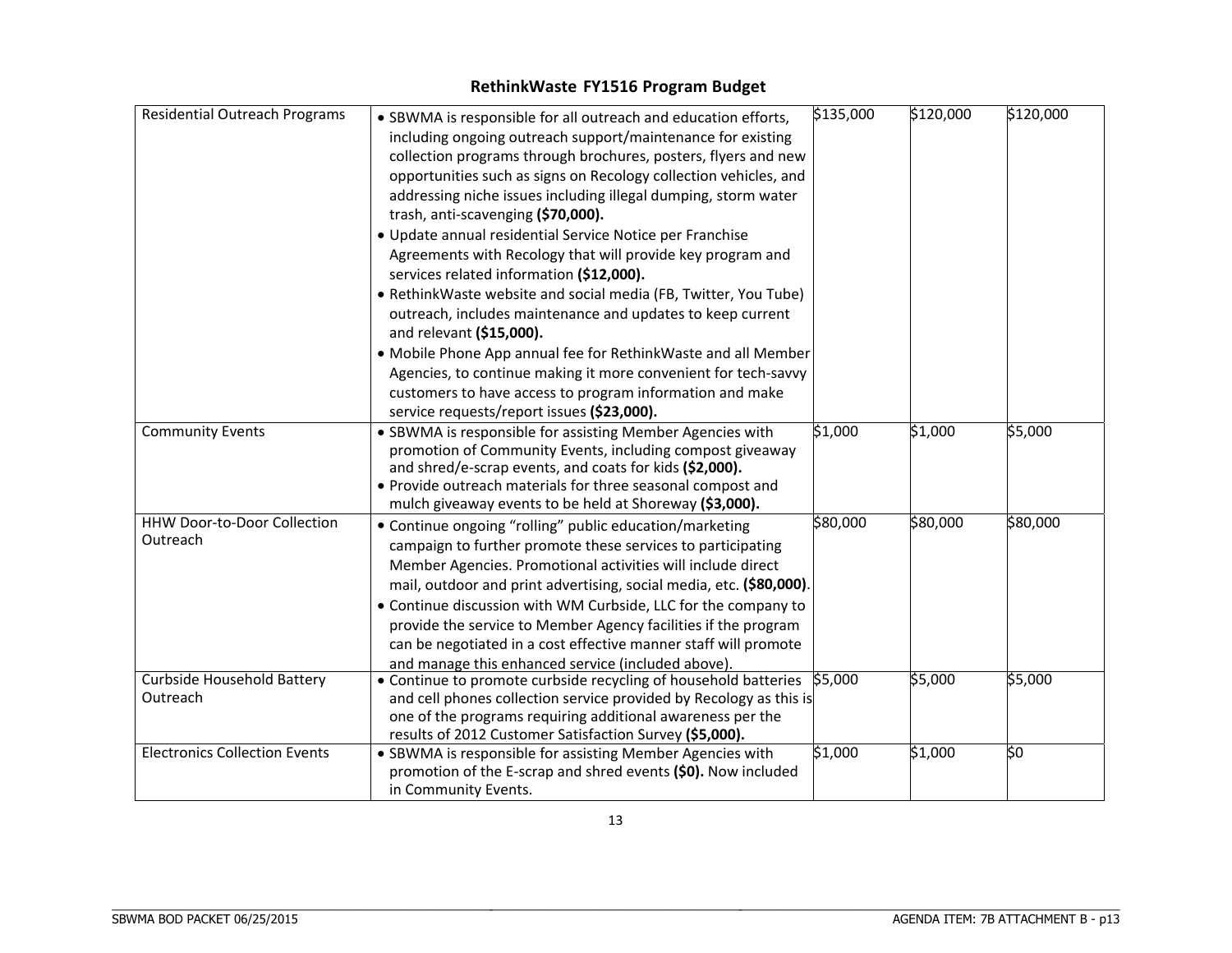# **COLLECTION OPERATIONS (curbside cell phone/battery collection and Door‐to‐Door HHW program only)**

#### **FY1415 Budget: \$521,500**

#### **FY1516 Budget: \$666,300**

**SBWMA Staff Resources:** Cliff Feldman, Recycling Programs Manager; and Monica Devincenzi, Recycling Outreach Manager Approximate FTEs (reflects estimated allocation of staff resources to this program area): 0.29 FTEs = 0.15 (Recycling Program Manager), 0.10 **(Recycling Outreach and Sustainability Manager), and 0.04 (Office Manager/Board Secretary).**

Description: Staff services provided in this area is to ensure compliance with state-mandated Universal Waste recycling and disposal regulations through administration of the Door‐to‐Door Household Hazardous Waste (HHW) collection services with WM Curbside LLC and oversight of the household batteries and cell phone collection services provided by Recology.

#### FY1516 Key Projects/Activities (outreach projects listed below are included in the Recycling – AB 939, AB 341 and AB 1826 Compliance *category of our SBWMA program budget***)**

- $\bullet$ Implement additional public education and outreach to increase collection of HHW through the Door‐to‐Door HHW collection program.
- $\bullet$  Continue discussions for <sup>a</sup> potential contract extension with WM Curbside LLC as the current contract expires on December 31, 2015; however, the SBWMA has the option to extend this contract for one more year through the end of 2016.
- $\bullet$ Identify alternatives to the contract with WM Curbside, LLC. *NEW PROJECT*
- $\bullet$  Continue discussions with management at WM Curbside LLC to expand the HHW collection services to Member Agency facilities such as corporation yards and begin managing this new service.
- $\bullet$  Continue and expand public education and outreach to increase participation in Recology's franchised recycling collection services with specific emphasis on increasing the collection of cell phones and batteries from the Multi-Family Dwelling sector which includes approximately 3,800 customers and 41,000 residential living units.

#### NOTE: KEY PROJECT AND ACTIVITY DETAILS ARE LISTED IN ORDER BELOW BY BUDGET LINE ITEM; THEY ARE NOT LISTED IN *THE ORDER SHOWN IN THE TEXT.*

| <b>Budget Expense Category</b>                        | <b>Description of Program for FY1516</b>                                                                                                                                                 | <b>FY1415</b><br><b>Adopted</b> | <b>FY1415</b><br><b>Mid-Year</b> | <b>FY1516</b><br>Proposed |
|-------------------------------------------------------|------------------------------------------------------------------------------------------------------------------------------------------------------------------------------------------|---------------------------------|----------------------------------|---------------------------|
|                                                       | <b>Collection Operations</b>                                                                                                                                                             | \$521,500                       | \$641,200                        | \$666,300                 |
| <b>HHW Door To Door Collection</b><br><b>Services</b> | Disposal and processing expenses paid by Rethink Waste to WM<br>Curbside LLC for operating the Door-to-Door Household<br>Hazardous Waste Collection Services for all 12 Member Agencies. | \$521,500                       | \$641,200                        | \$662,800                 |
| <b>Shred Event Services</b>                           | • Expenses to pay vendor for shred services at events.                                                                                                                                   | ISO                             | lso                              | \$3,500                   |

\_\_\_\_\_\_\_\_\_\_\_\_\_\_\_\_\_\_\_\_\_\_\_\_\_\_\_\_\_\_\_\_\_\_\_\_\_\_\_\_\_\_\_\_\_\_\_\_\_\_\_\_\_\_\_\_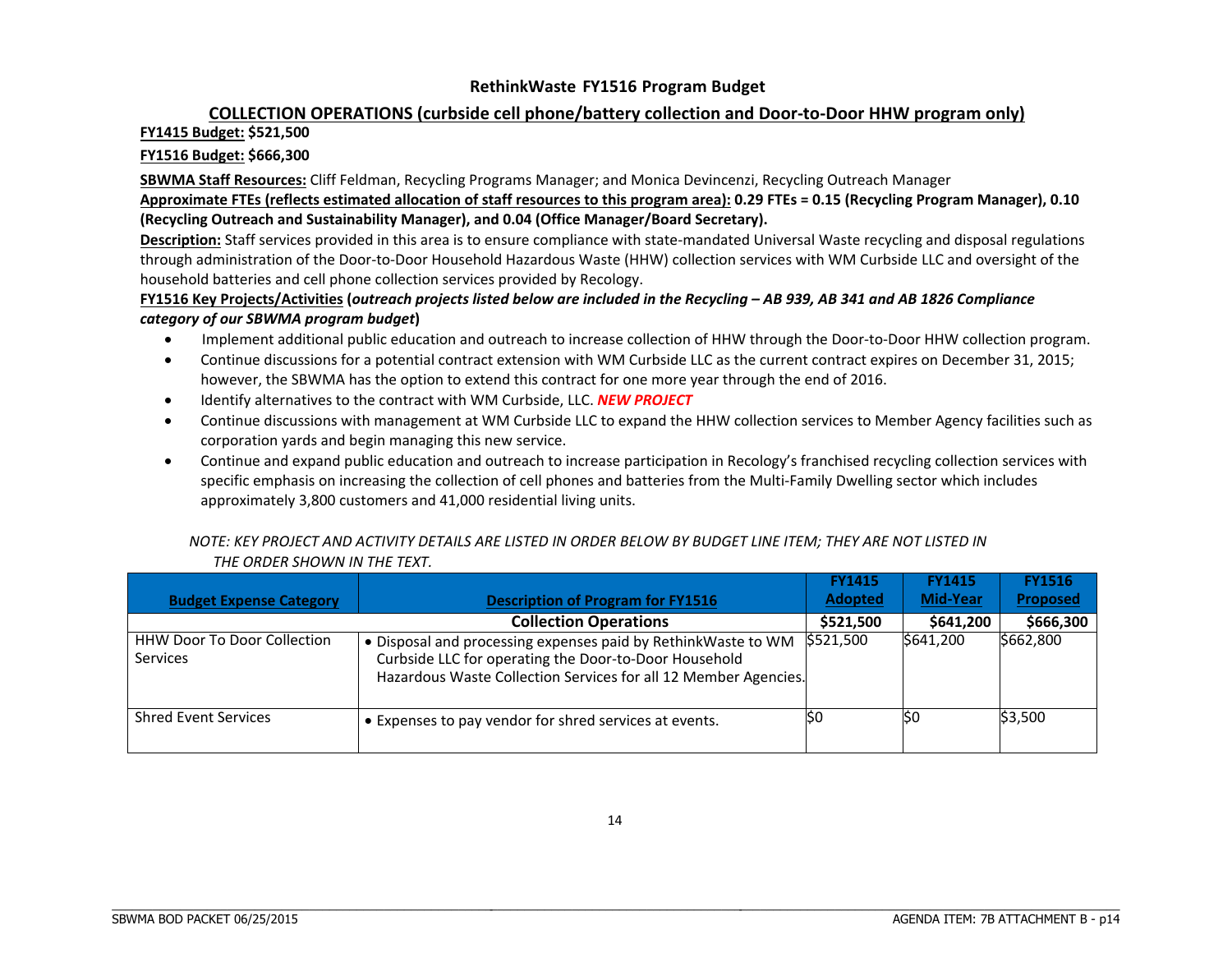# **RethinkWaste FY1516 Budget Items**

### **SHOREWAY OPERATIONS**

### **FY1415 Budget: \$36,165,100**

### **FY1516 Budget: \$37,187,900**

**SBWMA Staff Resources:** Hilary Gans, Facility Operations and Contracts Manager; Marshall Moran, Finance Manager; Faustina Mututa, Environmental Education Coordinator; and Heather Co, Environmental Education Associate.

### Approximate FTEs (reflects estimated allocation of staff resources to this program area): 3.47 FTEs = 1.0 (Facility Manager), 2.0 (Environmental **Education staff), 0.25 (Finance Manager), 0.20 (Executive Director) and 0.02 (Office Manager/Board Secretary).**

**Description:** This includes SBWMA staff directed activities regarding Shoreway operations including: oversight of SBR operations per the Operations Agreement, including contract compliance and review and payment of SBR invoices; Shoreway facility capital repairs and maintenance; education center operations, exclusive of staff wages and benefits which are included in the Administration portion of the SBWMA program budget; management of disposal and processing contracts, including review and payment of invoices; facility insurance; and billing Recology for tons delivered to Shoreway.

### **FY1516 Key Projects/Activities**

### *Contract Administration*

- Continued operational oversight and contract compliance of Materials Recovery Facility (MRF), transfer station, and transportation operations performed by SBR to meet or exceed contractual standards and financial and environmental goals.
- Ongoing management of third party recycling and disposal contracts for solid waste, organics, and construction and demolition (C&D) debris.
- Manage organics processing contracts for residential and commercial organics to meet operational, financial and environmental requirements.
- Continue to identify and pursue new third party tonnage opportunities to generate net income to help lower our Shoreway operating costs.
- Hire a contractor to assist with conducting a review of SBR's operations and management of Shoreway to identify their actual costs of operations and make recommendations as appropriate for future operational improvements. *NEW PROJECT*

### *Management of Facility Infrastructure and Improvements*

\_\_\_\_\_\_\_\_\_\_\_\_\_\_\_\_\_\_\_\_\_\_\_\_\_\_\_\_\_\_\_\_\_\_\_\_\_\_\_\_\_\_\_\_\_\_\_\_\_\_\_\_\_\_\_\_

- Ongoing management of Shoreway Facility capital and maintenance projects at or below budget.
- Completion of conceptual designs for <sup>a</sup> Shoreway transfer station processing system to recover organics materials and other recyclables. *NEW PROJECT*
- Complete <sup>a</sup> sign plan identifying recommended improvements onsite to enhance customer service, safety and operational results. *NEW PROJECT*
- Complete <sup>a</sup> Disaster and Emergency Management Plan for the Shoreway operations. *NEW PROJECT*
- $\bullet$ Develop and implement <sup>a</sup> dust mitigation plan for the Shoreway MRF. *NEW PROJECT*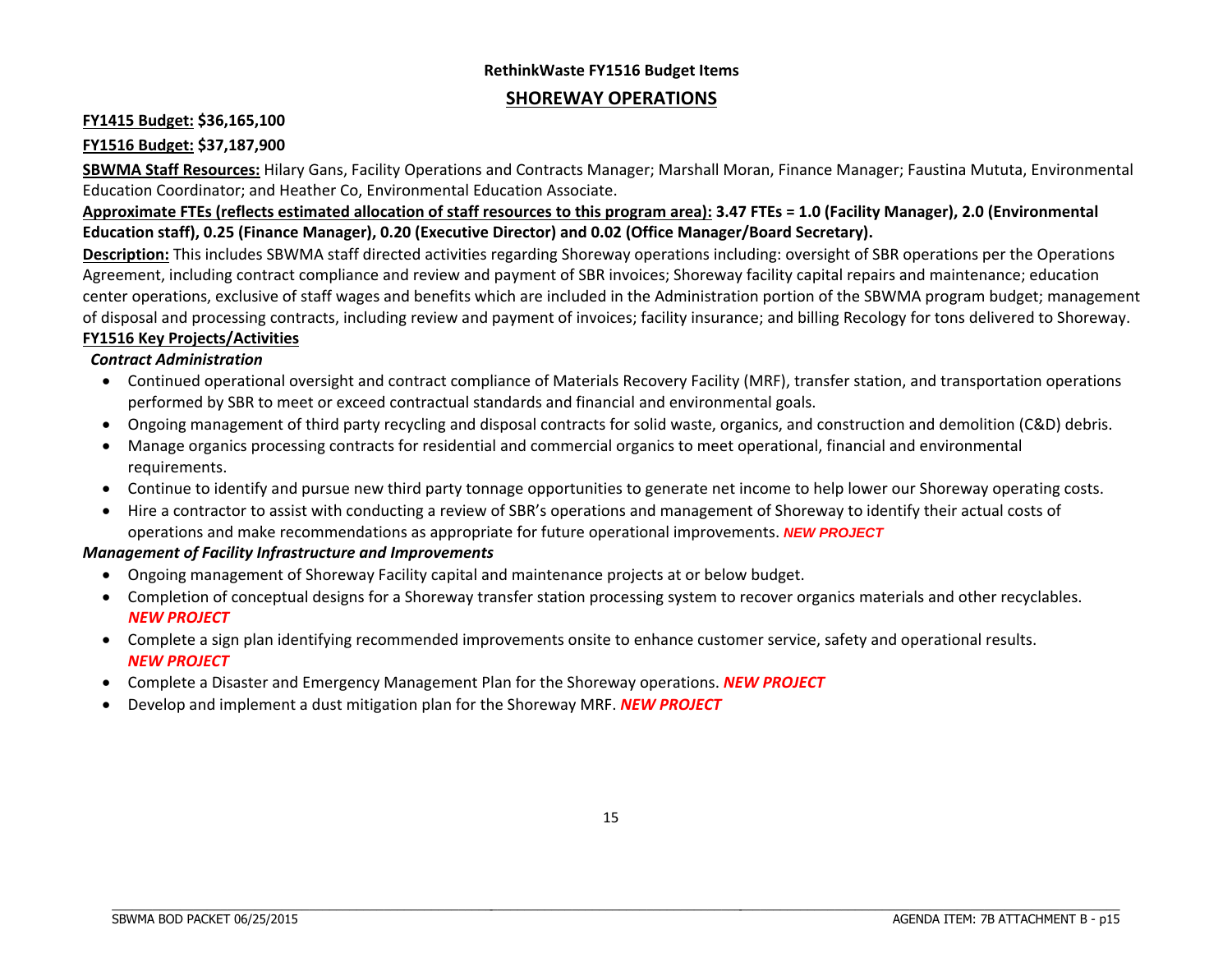### **Shoreway Operations Continued**

#### *Tour Program*

- Conduct the Shoreway school and public tours program, including developing new partnership opportunities to support the program, and to meet goals for increased number of visitors. The goal is to increase total tour visitors by 5% over prior year totals.
- Conduct onsite events and activities that increase community awareness of the waste reduction, recycling and composting programs in the service area and also further the resource conservation message of our Environmental Education program. Events and activities include the following: "Earth Day" community event at Shoreway, "America Recycles Day" event at Shoreway *(NEW)*, and "Fix‐it Clinic" or similar event at Shoreway; "Recycled Art" Contest, Tile‐art project and installation of tiles at MRF, and Poster contest; School compost donation program; and "Night at Shoreway" two time per year. Investigate public funding (e.g., grants, and public‐private or public‐public partnerships, as applicable) opportunities as applicable for the tour program.

|                                |                                                                                                                                                                                                                                                                                                                                                                                                                                             | <b>FY1415</b>  | <b>FY1415</b> | <b>FY1516</b>   |
|--------------------------------|---------------------------------------------------------------------------------------------------------------------------------------------------------------------------------------------------------------------------------------------------------------------------------------------------------------------------------------------------------------------------------------------------------------------------------------------|----------------|---------------|-----------------|
| <b>Budget Expense Category</b> | <b>Description of Program for FY1516</b>                                                                                                                                                                                                                                                                                                                                                                                                    | <b>Adopted</b> | Mid-Year      | <b>Proposed</b> |
|                                | <b>Shoreway Operations</b>                                                                                                                                                                                                                                                                                                                                                                                                                  | \$31,732,800   | \$31,168,200  | \$32,760,200    |
| <b>Operator Compensation</b>   | • Contractually required payments (per ton and/or per ton mile<br>rates) by SBWMA to SBR to operate the MRF and Public<br>Recycling Center, scale house and Transfer Station, and<br>transport materials for disposal and processing. Includes<br>reimbursement of contractor pass through costs (i.e., interest<br>payments, supplemental processing fees, buyback payments,<br>universal waste disposal and processing expenses, backhaul | \$17,061,200   | \$17,015,900  | \$17,739,700    |
|                                | charges for compost and mulch, etc.).                                                                                                                                                                                                                                                                                                                                                                                                       |                |               |                 |
| Disposal and Processing Costs  | • Tipping fees paid by SBWMA to third party vendors (under<br>contract w/ RethinkWaste) for disposal (Republic Services Ox<br>Mountain landfill), and processing (Zanker Road for C&D,<br>Recology Grover for composting, and Republic Services Newby<br>Island for composting). All such contracts include per ton rates<br>subject to annual CPI adjustments.                                                                             | \$14,121,800   | \$13,628,500  | \$14,472,300    |
| <b>Insurance Shoreway</b>      | • Annual insurance premiums paid by SBWMA for Shoreway<br>property and liability insurance, excluding Director's and<br>Officer's insurance which is shown in a line item under<br>Administrative expense.                                                                                                                                                                                                                                  | \$213,400      | \$213,000     | \$211,400       |
| <b>Shoreway Facility Cost</b>  | • Non capital related expenses to maintain the 16-acre Shoreway \$160,000<br>Environmental Center, including nearly 300,000 square feet of<br>building space and \$20 million in equipment owned by<br>SBWMA.                                                                                                                                                                                                                               |                | \$160,000     | \$175,000       |

\_\_\_\_\_\_\_\_\_\_\_\_\_\_\_\_\_\_\_\_\_\_\_\_\_\_\_\_\_\_\_\_\_\_\_\_\_\_\_\_\_\_\_\_\_\_\_\_\_\_\_\_\_\_\_\_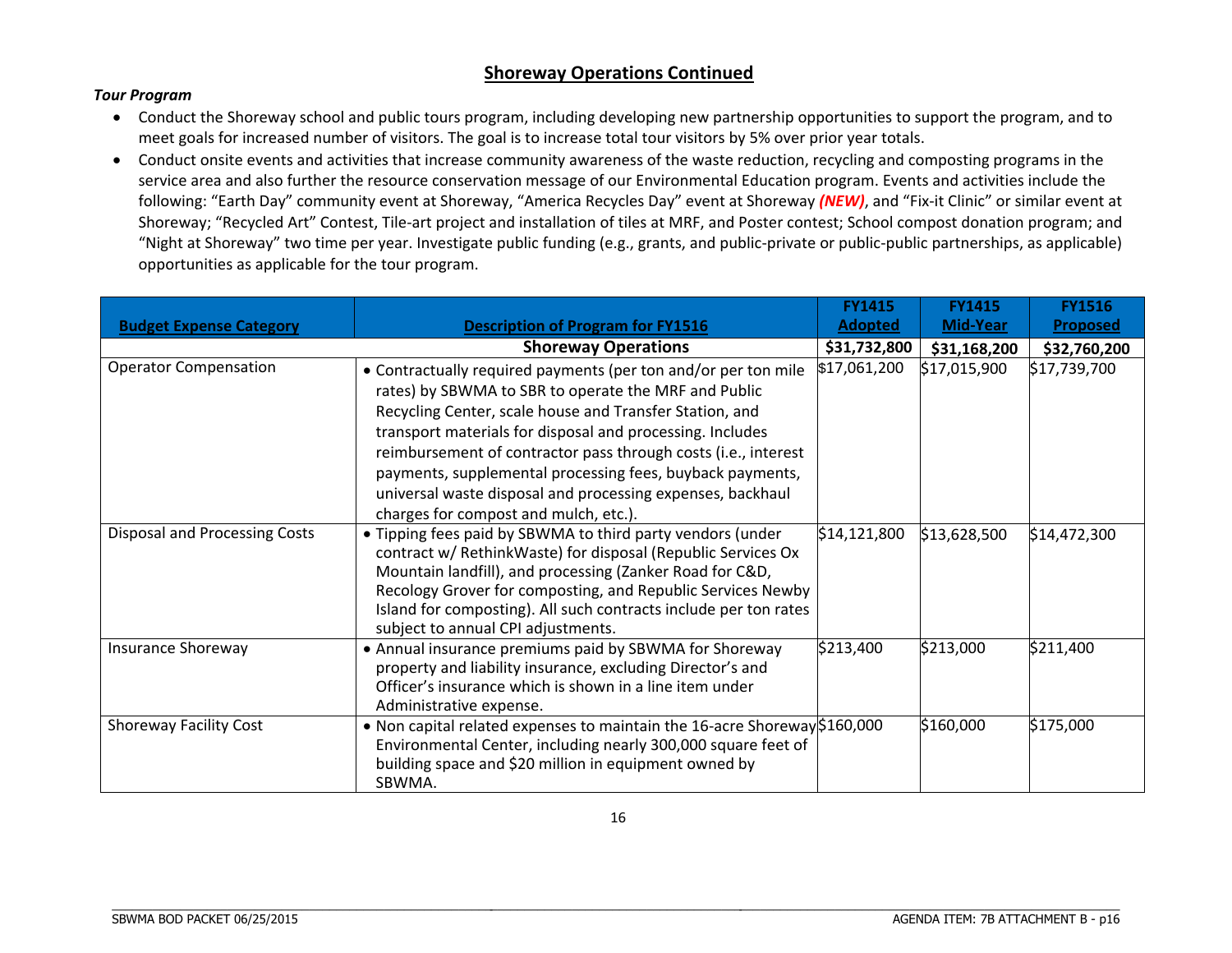| <b>Education Center Operations</b> | • Non labor related expenses to manage Shoreway facility school \$75,000                                                          |              | \$60,000     | \$60,000     |
|------------------------------------|-----------------------------------------------------------------------------------------------------------------------------------|--------------|--------------|--------------|
|                                    | and public visitor tour program. Includes \$19K for busing                                                                        |              |              |              |
|                                    | assistance within our service area, funds for Trash to Art                                                                        |              |              |              |
|                                    | Contest, annual Earth Day event and America Recycles Day                                                                          |              |              |              |
|                                    | events, compost donations to schools, safety equipment and                                                                        |              |              |              |
|                                    | supplies, and outreach materials.                                                                                                 |              |              |              |
| Maintenance - Ox Mountain Tipper   | • Non capital related expenses associated with maintaining a                                                                      | \$36,000     | \$36,000     | \$36,000     |
|                                    | hydraulic tipper (used to unload transfer trailers at the landfill).                                                              |              |              |              |
|                                    | The tipper is owned by SBWMA, but operated by Republic at                                                                         |              |              |              |
|                                    | their Ox Mtn. landfill.                                                                                                           |              |              |              |
| Shoreway MRF Equipment             | • Unplanned MRF equipment repairs greater than \$10k are the                                                                      | \$30,000     | \$20,000     | \$30,000     |
| Maintenance >10k                   | responsibility of JPA per the Operations Agreement with SBR.                                                                      |              |              |              |
| Taxes (sewer)                      | • Sewer fees paid to the City of San Carlos.                                                                                      | \$35,400     | \$34,800     | \$35,800     |
|                                    | <b>Shoreway Other</b>                                                                                                             | \$4,432,300  | \$4,398,500  | \$4,427,700  |
| Debt Service Bond Interest         | • Annual interest payments on the 2009A Solid Waste Enterprise \$2,885,500<br>Revenue Bonds of \$53.5 million.                    |              | \$2,885,500  | \$2,833,100  |
| Franchise Fee                      | • 5% franchise fee paid by SBWMA to City of San Carlos for the<br>Shoreway facility. The fee is collected on gate (tipping) fees, | \$1,546,800  | \$1,513,000  | \$1,594,600  |
|                                    | but not on commodity revenues. There is no floor or cap on                                                                        |              |              |              |
|                                    | the fees paid to City of San Carlos.                                                                                              |              |              |              |
|                                    | <b>TOTAL SHOREWAY OPERATIONS EXPENSE</b>                                                                                          | \$36,165,100 | \$35,566,700 | \$37,187,900 |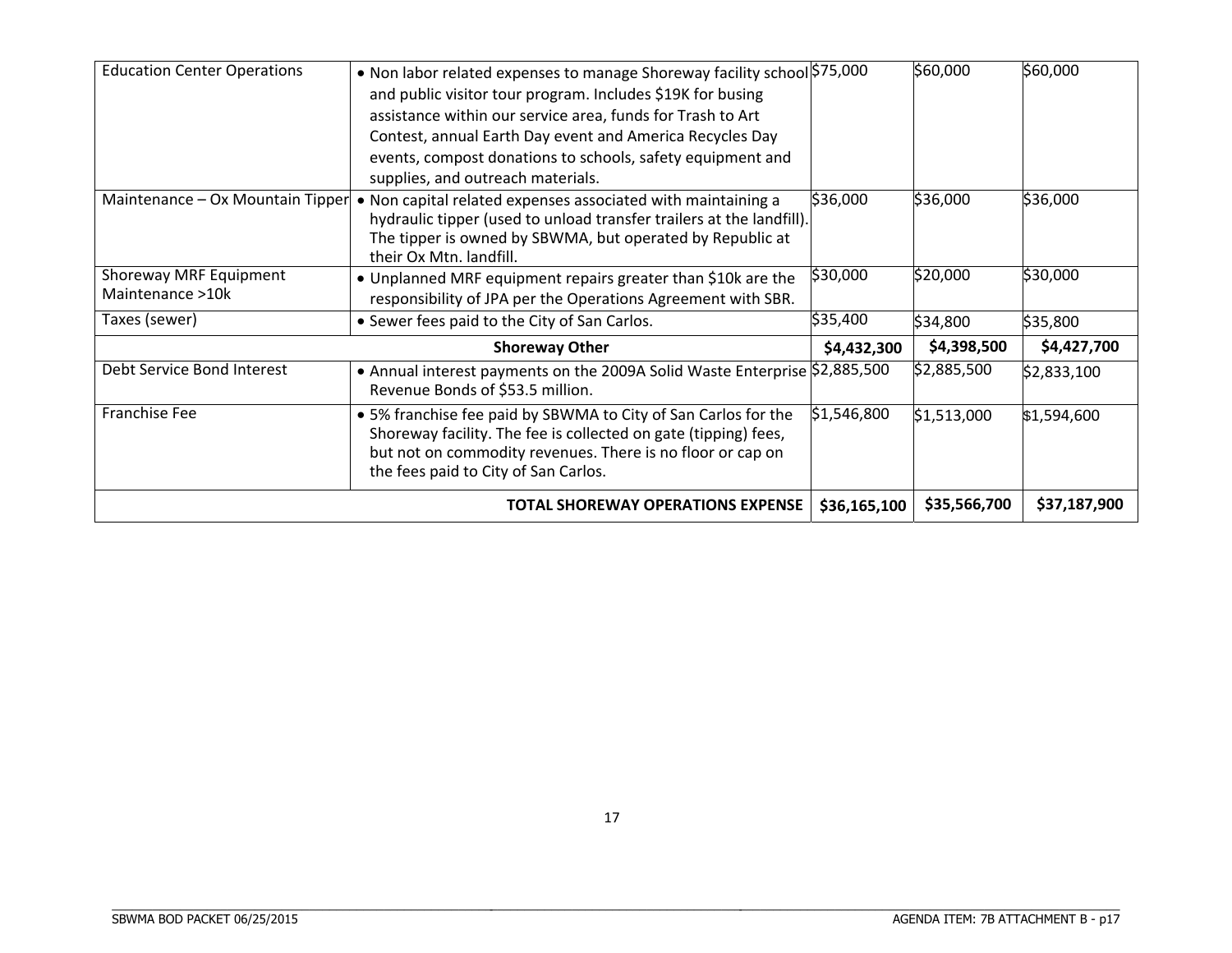# SBWMA Organization Chart (June 2015)



\_\_\_\_\_\_\_\_\_\_\_\_\_\_\_\_\_\_\_\_\_\_\_\_\_\_\_\_\_\_\_\_\_\_\_\_\_\_\_\_\_\_\_\_\_\_\_\_\_\_\_\_\_\_\_\_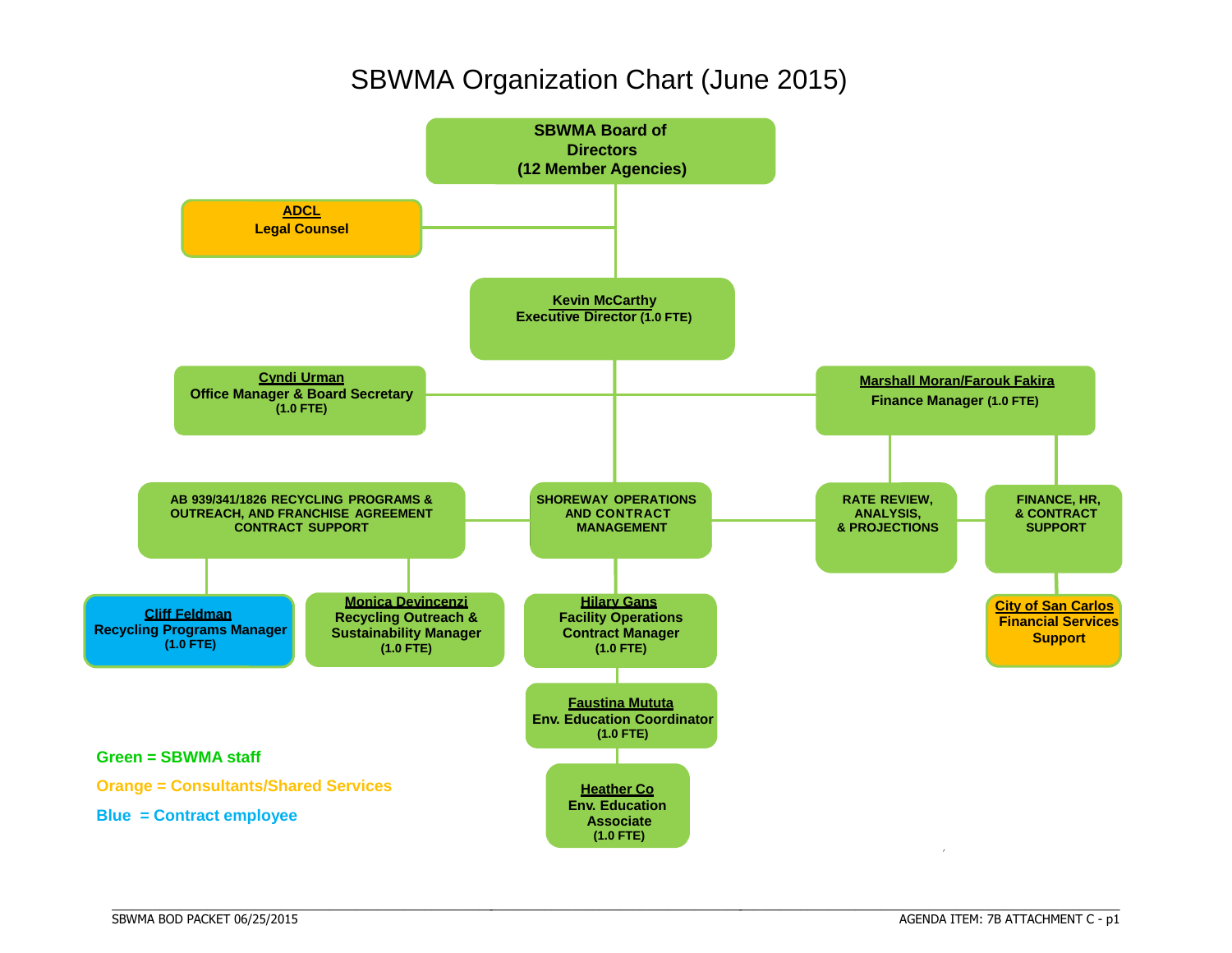### **PERSONNEL AND BENEFIT ASSUMPTIONS FOR FY1516**

| Staff:                                      | FY1415 | Proposed FY1516 |
|---------------------------------------------|--------|-----------------|
| <b>Executive Director</b>                   | 1.0    |                 |
| <b>Facility Operations Contract Manager</b> | 1.0    | 1.0             |
| <b>Finance Manager</b>                      | 1.0    | 1.0             |
| Recycling Outreach & Sustainability Manager | 1.0    | 1.0             |
| Recycling Programs Manager*                 | 1.0    | 1.0             |
| <b>Board Secretary/Office Manager</b>       | 1.0    | 1.0             |
| <b>Environmental Education Coordinator</b>  | 1.0    | 1.0             |
| <b>Environmental Education Associate</b>    | 1.0    | 1.0             |
| <b>Total Staff</b>                          | 8.0    | 8.0             |

**\*** Contract employee employed by Local Government Services, a public joint powers agency, with PERs benefits.

### FY1516 Proposed Position Changes

No recommended changes to headcount.

The budget reflects up to 10-weeks of overlap (July – early September 2015) between the current Finance Manager and a newly hired Finance Manager; this is to ensure a successful transition given the critical nature of this position. The estimated cost for this overlap period in wages and benefits is \$40,370.

### Budget Assumptions for Merit Increases

A merit increase pool of 3.0% of wages is assumed for all positions, except for the Executive Director, within the current salary ranges. Actual merit increases are awarded by the Executive Director on a calendar year basis per the Board adopted Compensation Policy. The Board will separately consider and approve or not the actual merit increase pool for calendar year 2016.

### Salary Ranges

The salary ranges were last modified in June 2013 per Board approval. No changes to the salary ranges are currently proposed for FY1516.

| Position                                                         | Current<br><b>Salary</b> | % of Top of<br><b>Salary Range</b> | <b>Current Salary</b><br>Range/Year |
|------------------------------------------------------------------|--------------------------|------------------------------------|-------------------------------------|
|                                                                  |                          |                                    |                                     |
| <b>Executive Director</b>                                        | \$191,931                | N/A                                | N/A                                 |
| Finance Manager (new hire eff. 6/1/15)                           | \$124,000                | 88.4%                              | $$112,196 - $140,245$               |
| <b>Facility Operations Contract Manager</b>                      | \$136,233                | 97.1%                              | $$112,196 - $140,245$               |
| Recycling Program Manager <sup>1</sup>                           | \$137,583                | 98.1%                              | $$112,196 - $140,245$               |
| Recycling Outreach & Sustainability Manager                      | \$116,992                | 92.7%                              | $$100,976 - $126,220$               |
| <b>Office Manager/Board Secretary</b>                            | \$65,983                 | 88.5%                              | \$59,659 - \$74,573                 |
| <b>Environmental Education Coordinator</b>                       | \$69,676                 | 85.4%                              | $$65,267 - $81,580$                 |
| <b>Environmental Education Associate</b>                         | \$56,419                 | 86.5%                              | $$52,208 - $65,250$                 |
| <sup>1</sup> Contract employee through Local Government Services |                          |                                    |                                     |

### Employee Benefits

No proposed changes in the employee benefit plans. Total benefit expense as percent of base compensation is estimated at 35.7% for FY1516. A summary of the current benefits is as follows:

*Deferred Compensation (Retirement):* SBWMA has adopted a self-directed retirement plan under Section 401(a) of the Internal Revenue Service Code to which the Employer contributes an amount equal to 10 percent of the employee's base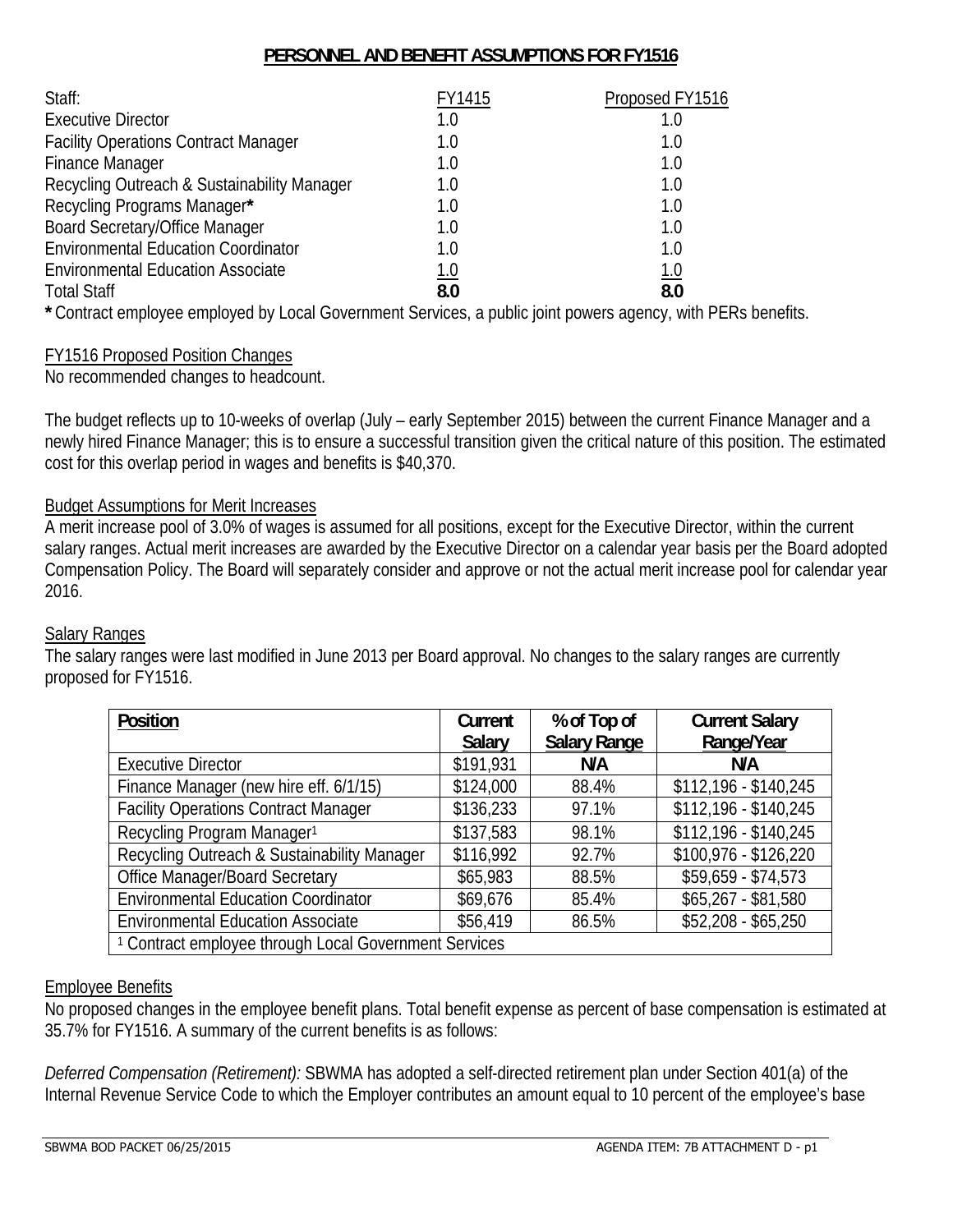salary. The plan is with John Hancock which holds all of the employee accounts. The employee vests in the 401(a) retirement plan immediately. SBWMA also has a 457b plan into which employees can voluntarily contribute. SBWMA matches the first 2% of employee contributions.

Employees may join both plans on the first of the month following the date of hire. The contribution amounts are subject to IRS limitations.

SBWMA does not participate in the federal Social Security system which would cost 6.2% of salary up to the statutory limit of \$117,000.

### *Group Health Insurance – General:*

SBWMA strives to offer group insured plans for medical, dental, vision, life insurance, and long term disability insurance for the benefit of the employee and his/her family that are competitive with similar industry benefits. The health insurance is brokered through Arrow Benefits Group.

### *Medical insurance:*

The SBWMA currently offers a high deductible HSA medical plan with UnitedHealthCare for employees and their families. There is a 20% copay after the deductible has been met for most services. Currently, four employees participate in the plan and three employees have opted out. The premium is age based – the average premium is \$1,078 per month plus the HSA average contribution of \$417 per month per employee.

### *Dental insurance:*

Dental insurance is provided by Guardian Insurance for employees and their families. Basic care is covered 100% and major care (crowns, dentures) is covered at 60% up to the maximum annual benefit of \$1,500. The average monthly premium per employee is \$200.

### *Vision Plan:*

Vision insurance is provided by Guardian Insurance for employees and their families. A \$10 copay applies to most services. Frames are covered up to \$120 once per year. The average monthly premium per employee is \$45.

### *Life Insurance:*

Term life insurance is provided by Guardian on the employee is provided at 100% of salary up to \$200,000. The average monthly premium per employee is \$96.

### *HR and Payroll Support:*

The SBWMA currently utilizes a CPE HR, a third party professional employment organization for the following scope of work: (a) Support on an as needed basis regarding human resources issues including, but not limited to, hiring, firing and discipline. (b) Support on an as needed basis regarding compliance with federal, state and local laws and ordinances regarding employment.

- (c) Consult on various Client projects as agreed upon.
- (d) Provide payroll and payroll tax filing services.
- (e) Workers' Compensation insurance.

We pay \$112 / month per employee for their services.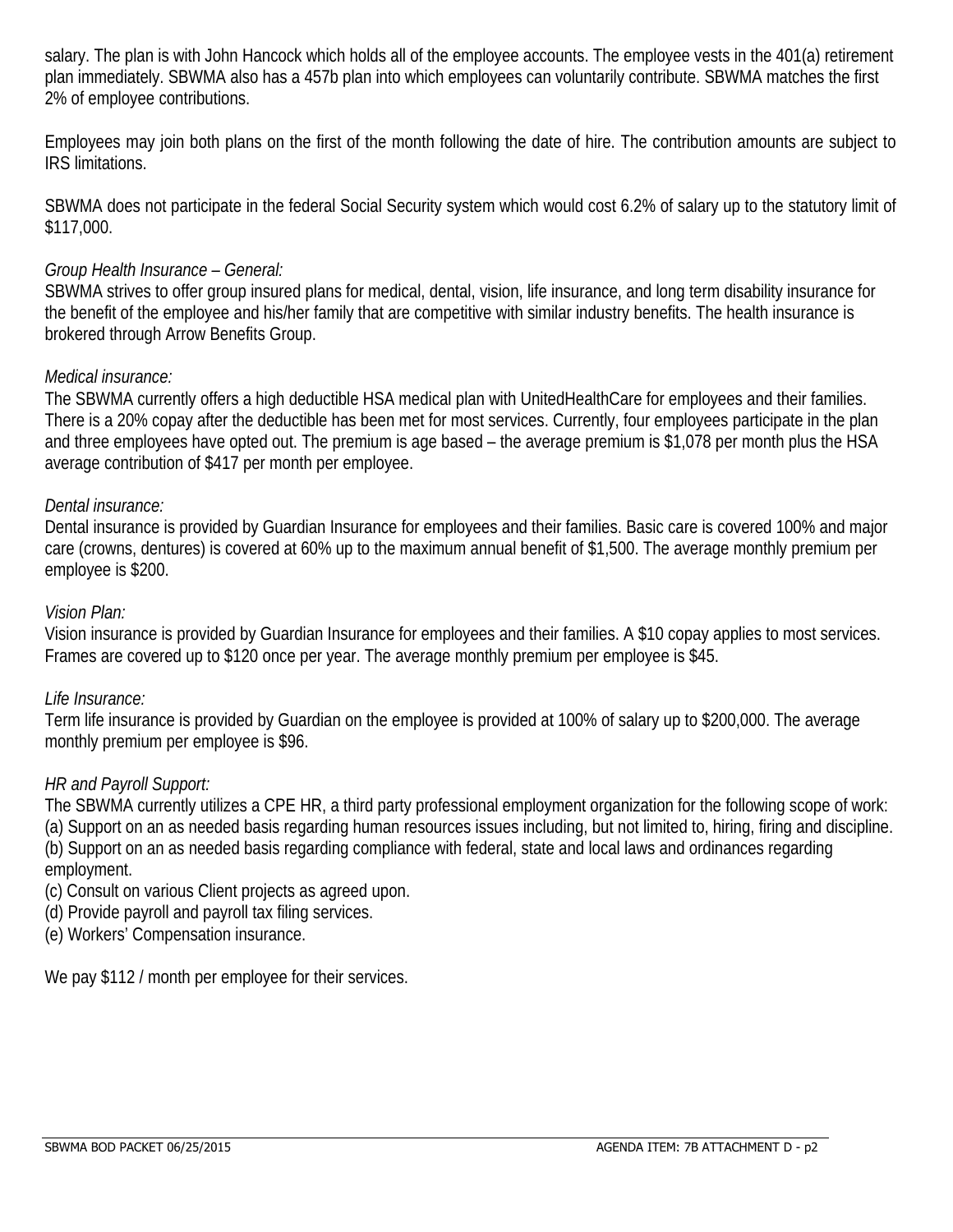|                                                                                                                                               |                      |             |              |           |             | <b>CAPITAL PROJECTS - FIVE YEAR FORECAST</b>                                                                                                                                                                                                                                                                           |
|-----------------------------------------------------------------------------------------------------------------------------------------------|----------------------|-------------|--------------|-----------|-------------|------------------------------------------------------------------------------------------------------------------------------------------------------------------------------------------------------------------------------------------------------------------------------------------------------------------------|
| <b>Project Name</b>                                                                                                                           | Proposed             |             | Forecast     |           |             | <b>Project Summary</b>                                                                                                                                                                                                                                                                                                 |
|                                                                                                                                               | <b>FY1516</b>        | FY16/17     | FY17/18      | FY18/19   | FY19/20     |                                                                                                                                                                                                                                                                                                                        |
| Transfer Station tipping floor resurfacing                                                                                                    | 100,000              | 100,000     | 100,000      | 100,000   | 100,000     | Heavily worn areas of the Transfer station concrete floor need routine repair.                                                                                                                                                                                                                                         |
| Site paving repairs and restriping                                                                                                            |                      |             | 600,000      | $\sim$    | 1,400,000   | Repair and resurfacing of Recology truck parking area. Includes restriping for traffic flow and new parking layout after CNG fuel system install.                                                                                                                                                                      |
| Site signage                                                                                                                                  |                      | $\sim$      |              | $\sim$    |             | Additional way-finding signage, replacement of faded signs.                                                                                                                                                                                                                                                            |
| Truck Shop building maintenance                                                                                                               | 20,000               | 20,000      | 20,000       | 20,000    | 20,000      | Budget is for unanticipated capital repairs to the building and utilities. Past items include roof replacement, HVAC replacement, rollup door repair, etc. (Two buildings<br>totaling ~20,000 square feet used by Recology for truck maintenance and repairs).                                                         |
| Transfer Station building maintenance                                                                                                         | 20,000               | 20,000      | 20,000       | 20,000    | 20,000      | Budget is for unanticipated capital repairs to the building and utilities. Past items include tunnel pump and electrical repairs. (~75,000 square foot building used by SBR<br>for the unloading of and transfer of garbage, green waste, food scraps, C&D and other materials).                                       |
| MRF building maintenance                                                                                                                      | 225,000              | 125,000     | 125,000      | 125,000   | 125,000     | Budget is for unanticipated capital repairs to the building and utilities and anticipated repairs to worn areas of the tipping floor (\$100K per year). Past projects include<br>door replacement, flooring replacement, etc. (~70,000 square foot building used by SBR to process recyclables).                       |
| Admin. building maintenance                                                                                                                   | 20,000               | 115,000     | 40,000       | 40,000    | 40.000      | Budget is for unanticipated capital repairs to the building and utilities. Past projects include, HVAC duct replacement, fire code upgrades, transformer replacement, etc<br>-11,000 square foot office building occupied by Recology staff). FY16/17 included \$75K for new HVAC system.                              |
| Site maintenance                                                                                                                              | 65,000               | 30.000      | 30,000       | 30,000    |             | 30,000 Budget is for unanticipated capital repairs to site utilities and paving for the 16 acre site Shoreway facility. Funding also for stormwater improvements.                                                                                                                                                      |
| Fire suppression                                                                                                                              | 15,000               |             | 15,000       |           |             | Additional water supply to new MRF canopy area for fire suppression.                                                                                                                                                                                                                                                   |
| Repairs to landfill tipper                                                                                                                    | 15,000               | 15,000      | 15,000       | 15,000    | 15,000      | Budget is for unanticipated repairs to hydraulic tipper at the Ox. Mountain Landfill owned by the JPA but operated by Republic Services to empty garbage from transfer<br>railers.                                                                                                                                     |
| <b>Education center exhibits</b>                                                                                                              |                      |             | 15,000       |           |             | Additional small exhibit on the energy inputs for manufacturing and recycling materials; complements existing exhibit on how products come from renewable and/or<br>nonrenewable resources                                                                                                                             |
| MRF tip area canopy                                                                                                                           | 450,000              |             |              |           |             | Extension of MRF tipping area to accommodate additional facility tonnage from third-parties. Project planned to be completed in FY14/15.                                                                                                                                                                               |
| Electric charging station                                                                                                                     |                      |             | 15,000       |           |             | Electric vehicle charging station and electrical installation to be installed in the visitor parking area.                                                                                                                                                                                                             |
| Replace diesel fuel storage and dist. system                                                                                                  |                      |             |              |           |             | 275,000 Removal of old underground fuel tanks and replace with small tank and fuel system for SBR transfer trucks only. Project linked to CNG fleet conversion.                                                                                                                                                        |
| CNG fueling station <sup>1</sup>                                                                                                              |                      |             |              |           | 1.312.500   | Installation of utility connection to CNG fueling system to supply CNG fuel for anticipated collection contractor vehicle fleet fuel conversion. CNG system installation cost<br>estimated at \$4M to be financed by fuel supplier. \$1,240,000 available in Shoreway Remediation fund to help cover project expenses. |
| <b>Baler Reline</b>                                                                                                                           |                      |             | 120,000      |           |             | Planned reline of SBWMA balers in the MRF that are used to compress/bale commodities prior to shipment to end consumers.                                                                                                                                                                                               |
| Mixed waste processing system equipment                                                                                                       |                      |             | 10,984,400   |           |             | Vlixed waste processing and organics separation system (in conjunction with SVCW or similar entity) for increased recyclable material recovery and conversion of the<br>prganics stream into a biogas. Financing arrangements to be determined                                                                         |
| Transfer Station building improvements                                                                                                        |                      | 2,532,200   |              |           |             | 4,400 square foot Transfer Station building expansion to accommodate the mixed waste processing system.                                                                                                                                                                                                                |
| <b>LED lighting retrofit</b>                                                                                                                  | 274,000              |             |              |           |             | Conversion of existing metal halide high-bay lights to energy efficient LED lights in all buildings. (Includes rebate from PG&E)                                                                                                                                                                                       |
| MRF equipment replacement <sup>2</sup>                                                                                                        | 113,750              | 207,500     | 407,500      | 199,167   |             | 472,917 MRF sort system equipment replacement of worn equipment funded from Equipment Replacement cash reserve.                                                                                                                                                                                                        |
|                                                                                                                                               | Subtotal \$1,317,750 | \$3,164,700 | \$12,506,900 | \$549,167 | \$3,810,417 |                                                                                                                                                                                                                                                                                                                        |
| Total (w/ designated funds applied) \$1,204,000                                                                                               |                      | \$2,957,200 | \$12,099,400 | \$350,000 | \$2,097,700 |                                                                                                                                                                                                                                                                                                                        |
| \$1,240,000 available in Shoreway Remediation fund to help cover capx.<br>Equipment Replacement cash reserve funds will cover these expenses. |                      |             |              |           |             |                                                                                                                                                                                                                                                                                                                        |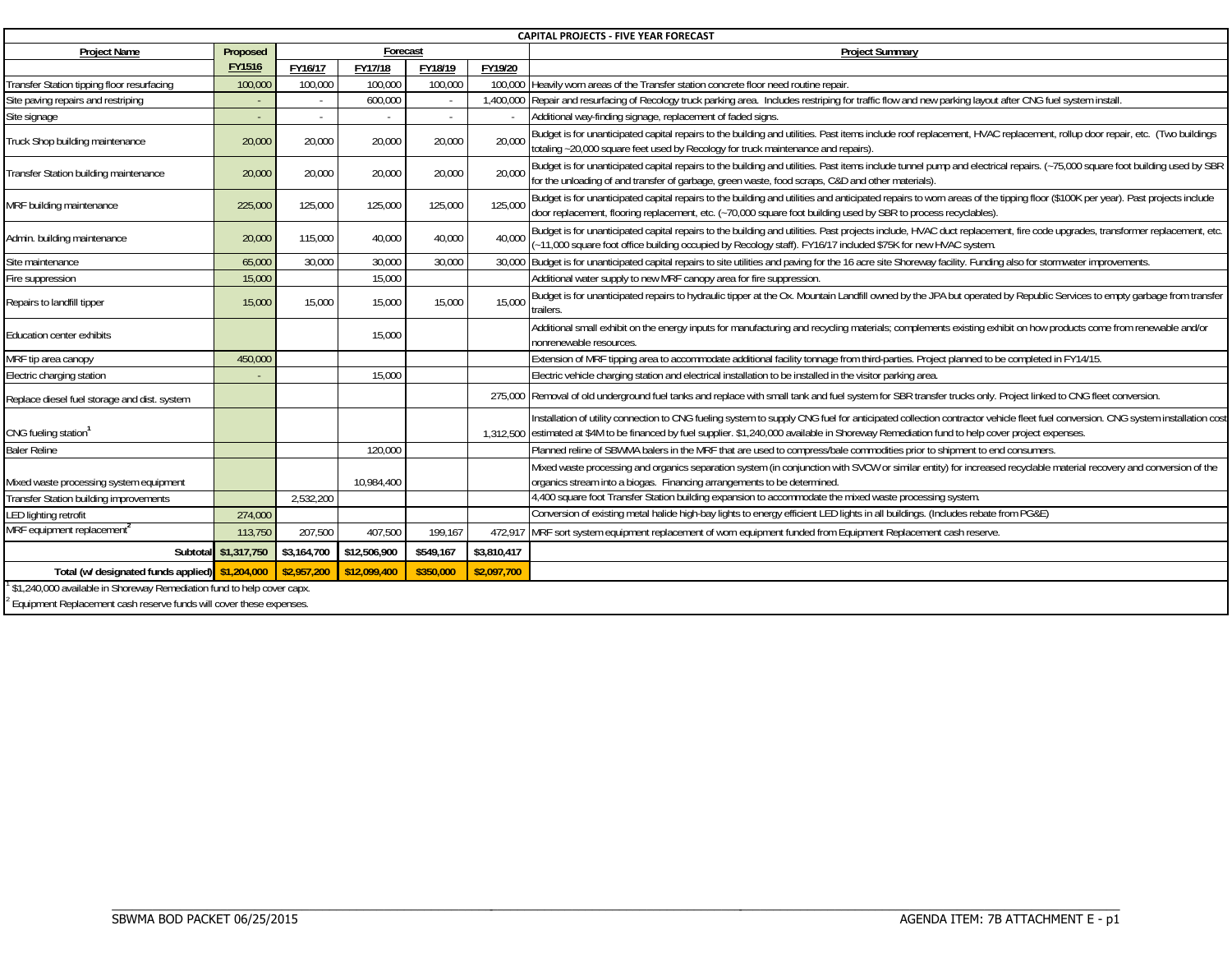### **Attachment F**

### **Back-up Financial and Operational Data**

This attachment provides additional supporting data and explanations for variances in revenue and Shoreway Environmental Center operating expense figures for FY1516 vs. FY1415.

### **OPERATING REVENUE**

**Table 1** provides supporting data on commodity revenue projections.

- Commodity tonnage (sold) is up 6.9% from the FY1415 budget.
- Commodity prices are currently experiencing a slump and are budgeted to decrease an average of \$28.56 per ton (full-year comparison of FY1516 vs. FY1415) based on current prices which have been forecasted to increase slightly going forward.
- Revenue share with SBR is on a calendar year basis so the budgeted fiscal year revenue is not the basis for the revenue share expense.
- Buyback payments are the CRV rates paid to public customers who "drop off" eligible recyclables at Shoreway. Volume and therefore payments have increased including more clean cardboard and PET plastic.

|    | $\sim$ $\sim$ $\sim$                             |    |                                  |                    |                                                     |                                |               |                                        |
|----|--------------------------------------------------|----|----------------------------------|--------------------|-----------------------------------------------------|--------------------------------|---------------|----------------------------------------|
|    | <b>FY1415</b><br><b>Adopted</b><br><b>Budget</b> |    | <b>FY1415</b><br><b>Mid-Year</b> |                    | <b>FY1516</b><br><b>Budget</b>                      |                                |               | %                                      |
|    | 63,134                                           |    | 64,935                           |                    | 67,488                                              |                                | 4,354         | 6.9%                                   |
| \$ | 171.26                                           | \$ | 162.75                           | \$                 | 142.70                                              | \$                             | (28.56)       | $-16.7%$                               |
| \$ | 10,812,190                                       | S  | 10,568,093                       | S                  | 9,630,366                                           | S                              | (1, 181, 824) | $-10.9%$                               |
| \$ |                                                  | S  |                                  |                    |                                                     |                                | 456,958       | $-30.0%$                               |
| \$ |                                                  |    |                                  |                    | (897, 939)                                          |                                | $-281,967$    | 45.8%                                  |
| S. | 8,674,850                                        | S  | 8,272,282                        | S                  | 7,668,018                                           | S                              | (1,006,832)   | $-11.6%$                               |
|    |                                                  |    | <b>Price</b>                     |                    | <b>Volume</b>                                       |                                | <b>Total</b>  |                                        |
|    |                                                  | \$ | 142.70                           | \$                 | 4,354                                               | \$                             | 621,305       |                                        |
|    |                                                  | \$ |                                  |                    | 63,134                                              | \$                             | (1,803,128)   |                                        |
|    |                                                  |    |                                  |                    |                                                     |                                | (1, 181, 824) |                                        |
|    |                                                  |    | (1,521,368)<br>$(615, 972)$ \$   | <b>Projections</b> | $(1,407,569)$ \$<br>$(888, 242)$ \$<br>$(28.56)$ \$ | <b>Proposed</b><br>(1,064,410) |               | 2016 vs 2015<br><b>Budget Variance</b> |

| Table 1 - Commodity Revenue |
|-----------------------------|
|-----------------------------|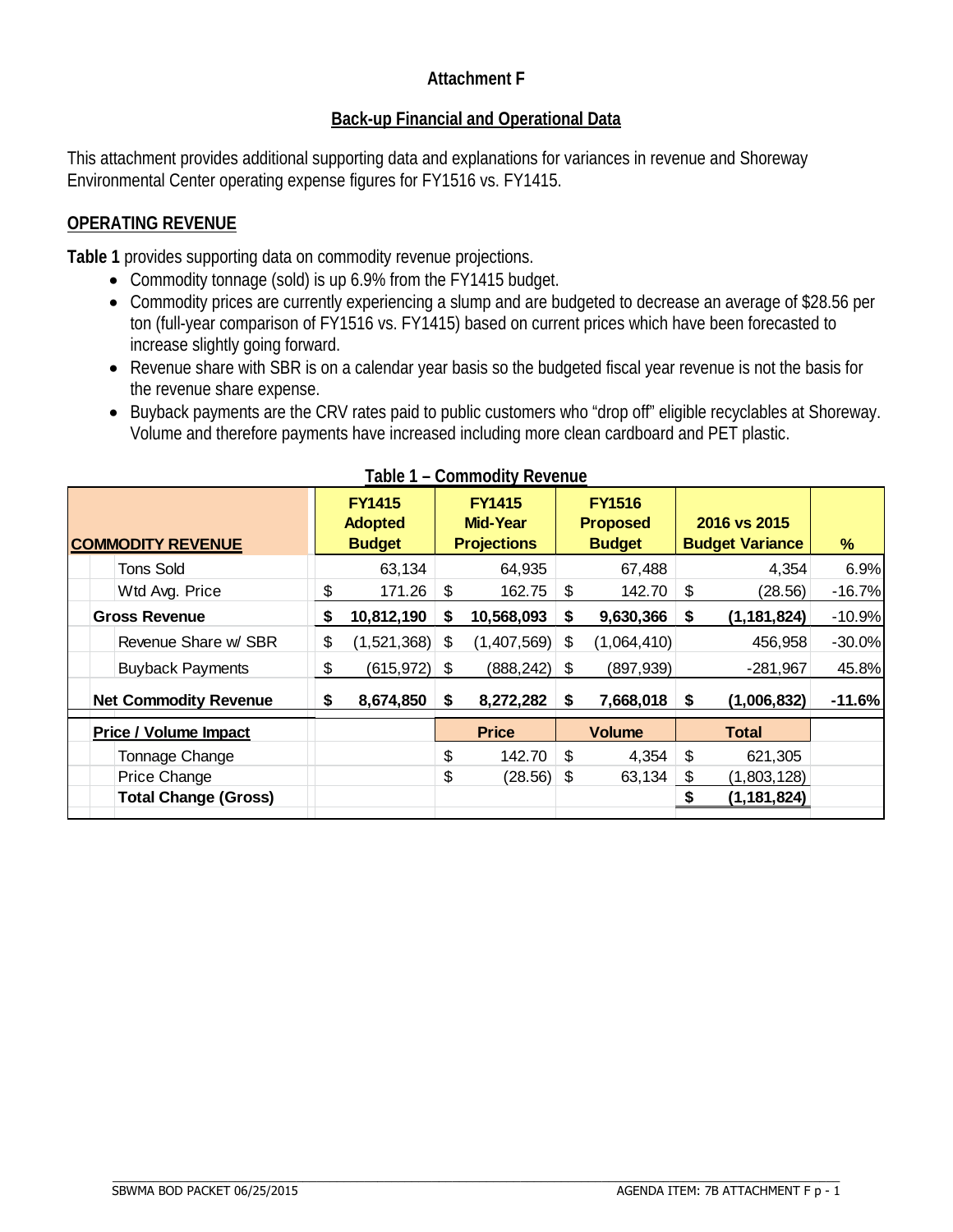**Table 2** provides a history of commodity prices per ton by quarter. The figures shown are the blended average price per ton for all commodities sold in a given quarter.



**Table 3** shows the actual commodity tonnage, average price and revenue sold by commodity type as of December 2014 YTD (twelve months) from all customers: curbside residential, commercial, buyback, and drop-off.

| Table 3 - Commodity Revenue Detail                                 |  |             |               |       |         |            |        |           |  |  |  |
|--------------------------------------------------------------------|--|-------------|---------------|-------|---------|------------|--------|-----------|--|--|--|
| <b>Outbound Commodity Tons &amp; Revenue - 2014</b>                |  |             |               |       |         |            |        |           |  |  |  |
| Commodity                                                          |  | <b>Tons</b> | Price / Ton   |       | Revenue |            | % Tons | % Revenue |  |  |  |
| OCC (cardboard)                                                    |  | 17,584      | \$            | 142   | \$      | 2,496,199  | 26.9%  | 22.4%     |  |  |  |
| ONP #8 (newspaper)                                                 |  | 14,667      | \$            | 104   | \$      | 1,521,697  | 22.5%  | 13.6%     |  |  |  |
| <b>Mixed Paper</b>                                                 |  | 14,832      | \$            | 96    | \$      | 1,416,883  | 22.7%  | 12.7%     |  |  |  |
| Glass (Mix)                                                        |  | 13,004      | \$            | 97    | \$      | 1,256,553  | 19.9%  | 11.3%     |  |  |  |
| PET (plastic)                                                      |  | 1,151       | \$            | 1,612 | \$      | 1,855,022  | 1.8%   | 16.6%     |  |  |  |
| Tin                                                                |  | 1,083       | \$            | 166   | $\zeta$ | 180,146    | 1.7%   | 1.6%      |  |  |  |
| <b>Bi Metal</b>                                                    |  | 502         | \$            | 135   | \$      | 67,866     | 0.8%   | 0.6%      |  |  |  |
| <b>HDPE Natural (plastic)</b>                                      |  | 472         | \$            | 941   | \$      | 444,036    | 0.7%   | 4.0%      |  |  |  |
| HDPE Color (plastic)                                               |  | 466         | \$            | 624   | \$      | 290,853    | 0.7%   | 2.6%      |  |  |  |
| <b>Mixed Rigid Plastic</b>                                         |  | 464         | \$            | 251   | \$      | 116,296    | 0.7%   | 1.0%      |  |  |  |
| Glass (Clean)                                                      |  | 430         | \$            | 128   | \$      | 55,156     | 0.7%   | 0.5%      |  |  |  |
| Plastic 3-7                                                        |  | 341         | \$            | 105   | \$      | 35,979     | 0.5%   | 0.3%      |  |  |  |
| Aluminum                                                           |  | 320         | \$            | 4,431 | \$      | 1,416,004  | 0.5%   | 12.7%     |  |  |  |
| <b>Mixed Film Plastic</b>                                          |  | 17          | \$            | 60    | \$      | 1,031      | 0.0%   | 0.0%      |  |  |  |
| <b>Total</b>                                                       |  | 65,332      | \$            | 171   | Ś.      | 11,154,399 | 100.0% | 100.0%    |  |  |  |
|                                                                    |  |             |               |       |         |            |        |           |  |  |  |
| <b>Total Fibers</b>                                                |  | 47,083      | $\zeta$       | 115   | \$      | 5,434,779  | 72.1%  | 48.7%     |  |  |  |
| <b>Total Containers</b>                                            |  | 18,249      | $\frac{1}{2}$ | 313   | \$      | 5,719,621  | 27.9%  | 51.3%     |  |  |  |
| <b>Total</b>                                                       |  | 65,332      | \$            | 171   | \$      | 11,154,399 | 100.0% | 100.0%    |  |  |  |
| CRV from state included in price of PET, HDPE, glass, and aluminum |  |             |               |       |         |            |        |           |  |  |  |
| approximate                                                        |  |             |               |       |         |            |        |           |  |  |  |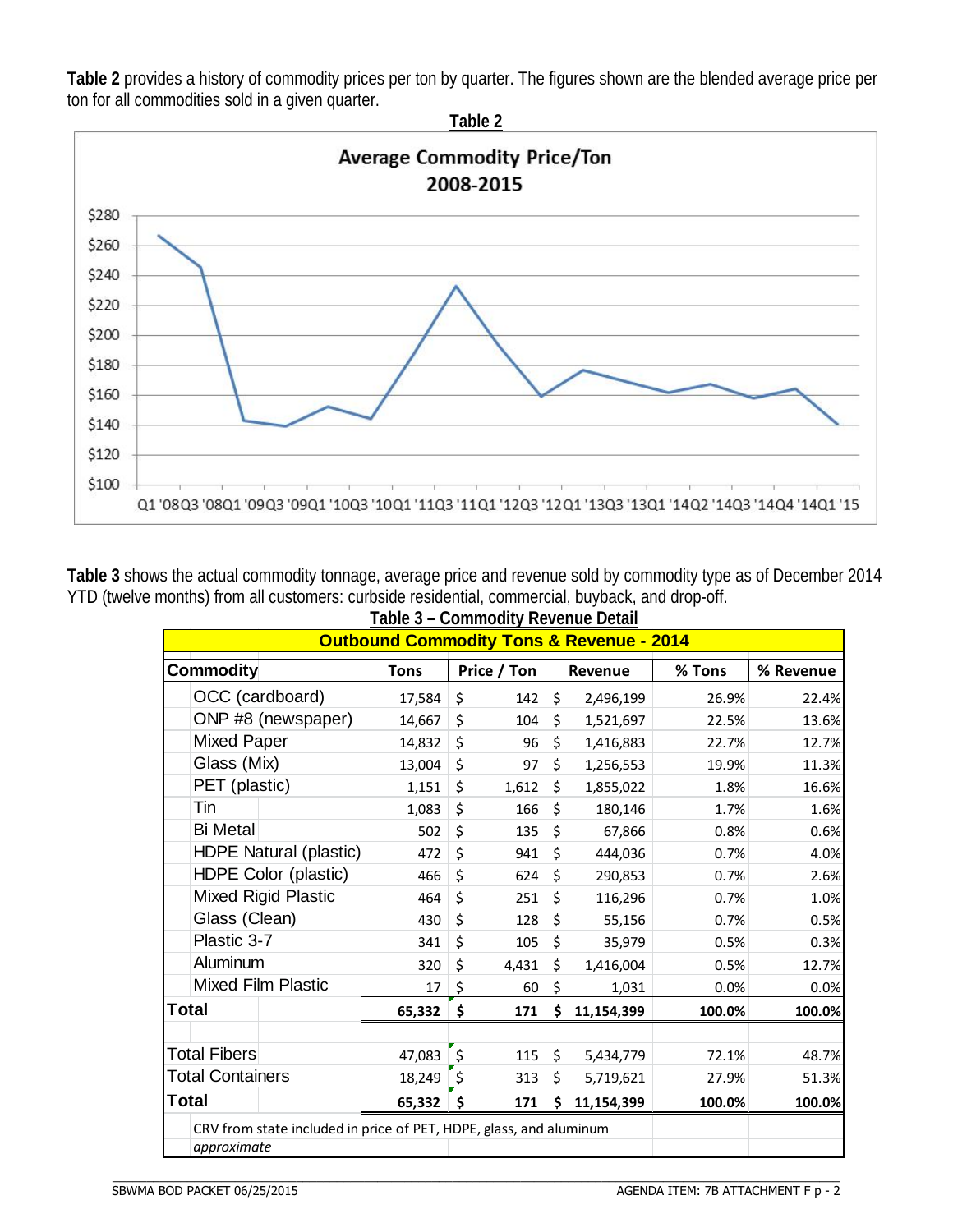### **SHOREWAY OPERATING EXPENSES**

**Table 4** provides supporting data for SBR's operating expense.

- MRF inbound tons are up 8.6% over the FY1415 budget causing their budgeted expense to increase accordingly.
- SBR is paid on a fee per ton as approved by the Board for calendar year 2015. The FY1516 budgeted fee increase to SBR on 1/1/2016 is assumed to be 1.8% (half of the fiscal year).
- The Transfer Station and transportation tonnage matches the total disposal tonnage in **Table 5**.
- The transportation blended rate below reflects the rates to all five destinations (i.e., landfill, organics processors, and C&D processor).
- Total expense is budgeted to increase by \$663k primarily due to higher MRF volume.

|                            | <b>SBR OPERATING EXPENSE</b>    |               |                                 |                    |                                  |               |                                  |                        |                        |          |
|----------------------------|---------------------------------|---------------|---------------------------------|--------------------|----------------------------------|---------------|----------------------------------|------------------------|------------------------|----------|
|                            |                                 |               | <b>FY1415</b><br><b>Adopted</b> |                    | <b>FY1415</b><br><b>Mid-Year</b> |               | <b>FY1516</b><br><b>Proposed</b> |                        | 2016 vs 2015           |          |
| a.                         | <b>Summary</b>                  |               | <b>Budget</b>                   |                    | <b>Projections</b>               |               | <b>Budget</b>                    |                        | <b>Budget Variance</b> | %        |
|                            | <b>MRF</b>                      | \$            | 5,502,124                       | \$                 | 5,702,512                        | \$            | 5,976,863                        |                        | 474,739                | 8.6%     |
|                            | <b>Transfer Station</b>         | \$            | 4,434,402                       | \$                 | 4,487,365                        | \$            | 4,544,231                        |                        | 109,829                | 2.5%     |
|                            | Transportation                  | \$            | 6,913,235                       | \$                 | 6,863,854                        | \$            | 7,022,945                        |                        | 109,710                | 1.6%     |
|                            | Port Slowdown Extra Cost        |               |                                 | \$                 | 175,000                          | \$            |                                  |                        | 0                      |          |
|                            | Canopy Construction Impact      |               |                                 |                    |                                  | \$            | 15,000                           |                        |                        |          |
|                            | Interest                        | \$            | 211,488                         | \$                 | 211,488                          | \$            | 180,684                          |                        | $-30,804$              | $-14.6%$ |
|                            | <b>TOTAL SBR EXPENSE</b>        | \$            | 17,061,249                      | \$                 | 17,440,218                       | \$            | 17,739,700                       | \$                     | 663,474                | 3.9%     |
|                            |                                 |               | <b>FY1415</b><br><b>Adopted</b> |                    | <b>FY1415</b><br><b>Mid-Year</b> |               | <b>FY1516</b><br><b>Proposed</b> |                        | 2016 vs 2015           |          |
|                            | b. SBR Expense Detail           | <b>Budget</b> |                                 | <b>Projections</b> |                                  | <b>Budget</b> |                                  | <b>Budget Variance</b> |                        | %        |
|                            | <b>MRF</b>                      |               |                                 |                    |                                  |               |                                  |                        |                        |          |
|                            | Tons, net                       |               | 62,672                          |                    | 64,935                           |               | 67,488                           |                        | 4,816                  | 7.7%     |
|                            | Rate                            | \$            | 87.79                           | \$                 | 87.82                            | \$            | 88.56                            | \$                     | 0.77                   | 0.9%     |
|                            | Expense                         | \$            | 5,502,124                       | \$                 | 5,702,512                        | \$            | 5,976,863                        | \$                     | 474,739                | 8.6%     |
|                            | <b>Transfer Station</b>         |               |                                 |                    |                                  |               |                                  |                        |                        |          |
|                            | Tons                            |               | 353,556                         |                    | 357,760                          |               | 357,760                          |                        | 4,204                  | 1.2%     |
|                            | Rate                            | \$            | 12.54                           | \$                 | 12.54                            | \$            | 12.70                            | \$                     | 0.16                   | 1.3%     |
|                            | Expense                         | \$            | 4,434,402                       | \$                 | 4,487,365                        | \$            | 4,544,231                        | \$                     | 109,829                | 2.5%     |
|                            | Transportation                  |               |                                 |                    |                                  |               |                                  |                        |                        |          |
|                            | Tons                            |               | 353,556                         |                    | 357,760                          |               | 357,760                          |                        | 4,204                  | 1.2%     |
|                            | Wtd. Avg. Rate                  | \$            | 19.55                           | \$                 | 19.19                            | \$            | 19.63                            | \$                     | 0.08                   | 0.4%     |
|                            | Expense                         | \$            | 6,913,235                       | \$                 | 6,863,854                        | \$            | 7,022,945                        | \$                     | 109,710                | 1.6%     |
|                            | <b>Port Slowdown Extra Cost</b> |               |                                 | \$                 | 175,000                          |               |                                  |                        |                        |          |
|                            | <b>Interest</b>                 |               | 211,488                         | \$                 | 211,488                          | \$            | 180,684                          | $\$\$                  | (30, 804)              | $-12.8%$ |
| Canopy Construction Impact |                                 |               |                                 |                    |                                  | \$            | 15,000                           |                        |                        |          |
| <b>TOTAL SBR EXPENSE</b>   |                                 | \$            | 17,061,248                      | \$                 | 17,440,218                       | \$            | 17,739,700                       | \$                     | 678,451                | 4.0%     |

 $\_$  , and the set of the set of the set of the set of the set of the set of the set of the set of the set of the set of the set of the set of the set of the set of the set of the set of the set of the set of the set of th

**Table 4 – SBR Operating Expense**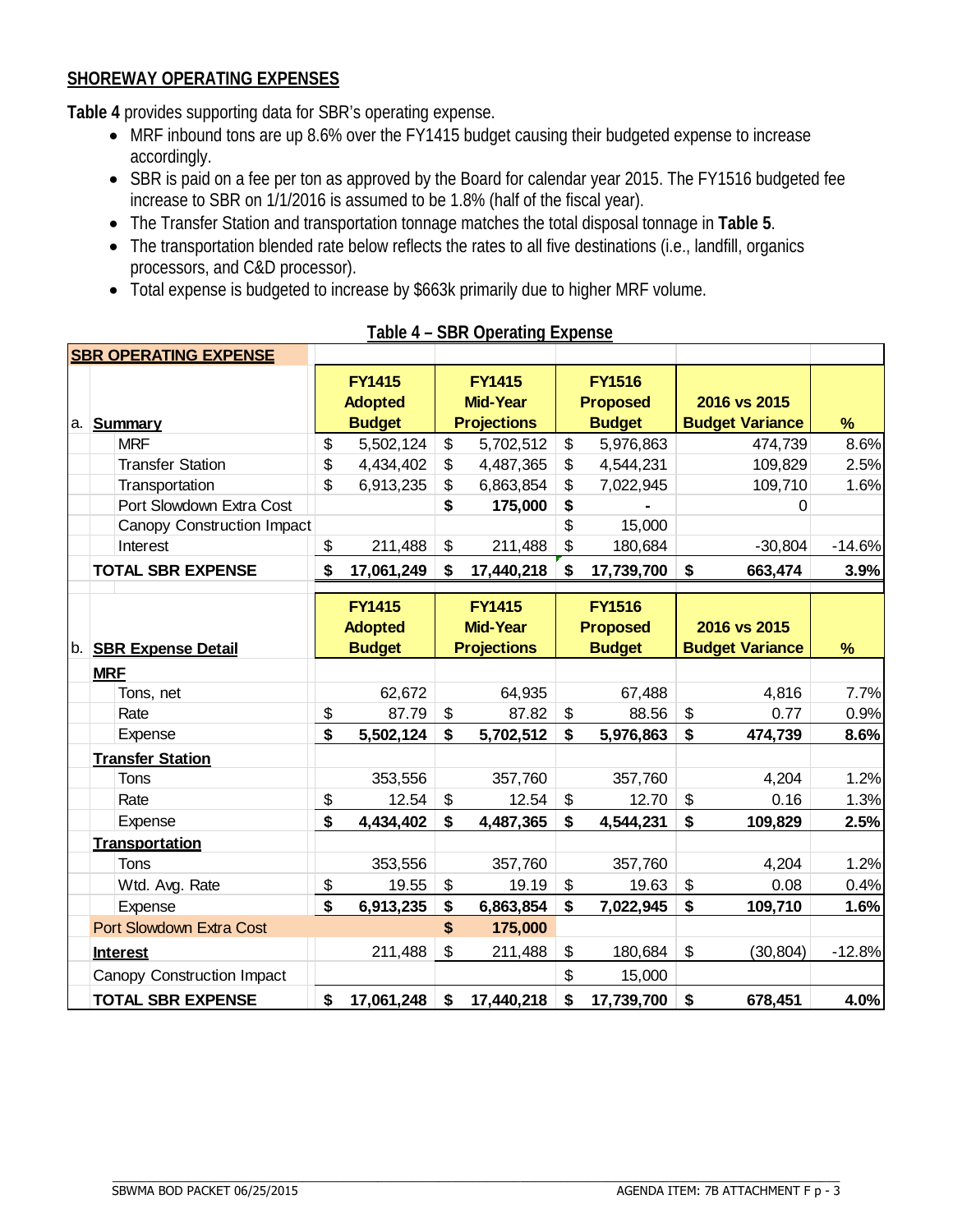**Table 5 below** provides supporting data for the disposal and processing expense.

- Disposal processors generally receive a CPI adjustment on January 1.
- The budget rates below are affected by the two rates in each fiscal year and the number of tons assumed in each period; i.e. the change in mix also affects the budgeted average rates below.
- Outbound tons are based on inbound franchise tons and public yards converted to estimated tons.

| <b>DISPOSAL &amp; PROCESSING EXPENSE</b> |                  |                                 |    |                 |                    |                 |               |                           |                        |          |
|------------------------------------------|------------------|---------------------------------|----|-----------------|--------------------|-----------------|---------------|---------------------------|------------------------|----------|
|                                          |                  |                                 |    | <b>FY1415</b>   | <b>FY1415</b>      | <b>FY1516</b>   |               |                           |                        |          |
|                                          |                  | <b>Adopted</b>                  |    | <b>Mid-Year</b> |                    | <b>Proposed</b> |               | 2016 vs 2015              |                        |          |
|                                          |                  |                                 |    | <b>Budget</b>   | <b>Projections</b> |                 | <b>Budget</b> |                           | <b>Budget Variance</b> | %        |
|                                          |                  | a. Summary                      |    |                 |                    |                 |               |                           |                        |          |
|                                          |                  | Solid Waste                     | \$ | 8,195,189       | \$<br>8,223,160    | \$              | 8,751,543     | \$                        | 556,354                | 6.8%     |
|                                          |                  | Organics                        | \$ | 4,499,569       | \$<br>4,061,457    | \$              | 4,106,324     | $\boldsymbol{\mathsf{S}}$ | (393, 245)             | $-8.7%$  |
|                                          |                  | C&D, dirt                       | \$ | 1,480,759       | \$<br>1,443,588    | \$              | 1,630,185     | \$                        | 149,426                | 10.1%    |
|                                          |                  | Other                           | \$ | 192,526         | \$<br>289,141      | \$              | 289,141       | \$                        | 96,615                 | 50.2%    |
|                                          |                  | <b>Subtotal</b>                 | \$ | 14,368,043      | \$<br>14,017,346   | \$              | 14,777,193    | \$                        | 409,150                | 2.8%     |
|                                          |                  | Paid by SBR                     | \$ | (246, 226)      | \$<br>(293,180)    | \$              | (304, 887)    | \$                        | (58, 661)              | 23.8%    |
|                                          |                  | <b>TOTAL DISPOSAL EXPENSE</b>   | \$ | 14, 121, 817    | \$<br>13,724,166   | \$              | 14,472,300    | \$                        | 350,488                | 2.5%     |
|                                          |                  |                                 |    |                 |                    |                 |               |                           |                        |          |
|                                          | <b>B.</b> Detail |                                 |    |                 |                    |                 |               |                           |                        |          |
|                                          |                  | Solid Waste (Ox Mtn)            |    |                 |                    |                 |               |                           |                        |          |
|                                          |                  | Tons, net                       |    | 209,704         | 209,474            |                 | 218,915       |                           | 9,211                  | 4.4%     |
|                                          |                  | Rate                            | \$ | 39.08           | \$<br>39.26        | \$              | 39.98         | \$                        | 0.90                   | 2.3%     |
|                                          |                  | Expense                         | \$ | 8,195,189       | \$<br>8,223,160    | \$              | 8,751,543     | \$                        | 556,354                | 6.8%     |
|                                          |                  | <b>Organics (Newby, Grover)</b> |    |                 |                    |                 |               |                           |                        |          |
|                                          |                  | Tons, net                       |    | 112,773         | 103,193            |                 | 106,705       |                           | (6,068)                | $-5.4%$  |
|                                          |                  | Rate                            | \$ | 39.90           | \$<br>39.36        | \$              | 38.48         | \$                        | (1.42)                 | $-3.6%$  |
|                                          |                  | Expense                         | \$ | 4,499,569       | \$<br>4,061,457    | \$              | 4,106,324     | \$                        | (393, 245)             | $-8.7%$  |
|                                          |                  | C&D (Zanker)                    |    |                 |                    |                 |               |                           |                        |          |
|                                          |                  | Tons, net                       |    | 31,078          | 29,003             |                 | 32,139        |                           | 1,061                  | 3.4%     |
|                                          |                  | Rate                            | \$ | 47.65           | \$<br>49.77        | \$              | 50.72         | \$                        | 3.08                   | 6.5%     |
|                                          |                  | Expense                         | \$ | 1,480,759       | \$<br>1,443,588    | \$              | 1,630,185     | \$                        | 149,426                | 10.1%    |
|                                          |                  |                                 |    |                 |                    |                 |               |                           |                        |          |
|                                          | <b>Other</b>     |                                 |    |                 |                    |                 |               |                           |                        |          |
|                                          |                  | <b>Tires</b>                    |    | 6,354           | 8,500              |                 | 5,319         |                           | (1,035)                | $-16.3%$ |
|                                          |                  | Mattresses                      |    | 20,332          | 24,967             |                 | 27,316        |                           | 6,984                  | 34.3%    |
|                                          |                  | Appliances                      |    | 8,810           | 19,195             |                 | 17,661        |                           | 8,851                  | 100.5%   |
|                                          |                  | Hazardous Waste                 |    | 151,487         | 129,858            |                 | 233,833       |                           | 82,346                 | 54.4%    |
|                                          |                  | Misc.                           | \$ | 5,543           | \$<br>11,418       |                 | 5,013         |                           | (530)                  | $-9.6%$  |
|                                          |                  | Expense                         | \$ | 192,526         | \$<br>289,141      | \$              | 289,141       | \$                        | 96,615                 | 50.2%    |
|                                          |                  | <b>Summary</b>                  |    |                 |                    |                 |               |                           |                        |          |
|                                          |                  | TS Tons                         |    | 353,555         | 341,670            |                 | 357,760       |                           | 4,205                  | 1.2%     |
|                                          |                  | Wtd Avg.Rate                    | \$ | 39.94           | \$<br>39.97        | \$              | 40.45         | \$                        | 0.51                   | 1.3%     |
|                                          |                  | <b>Disposal Expense</b>         | \$ | 14,121,816      | \$<br>13,657,636   | \$              | 14,472,300    |                           | 350,484                | 2.5%     |
|                                          |                  |                                 |    |                 |                    |                 |               |                           |                        |          |

 $\_$  , and the set of the set of the set of the set of the set of the set of the set of the set of the set of the set of the set of the set of the set of the set of the set of the set of the set of the set of the set of th

**Table 5 – Disposal & Processing Expense**